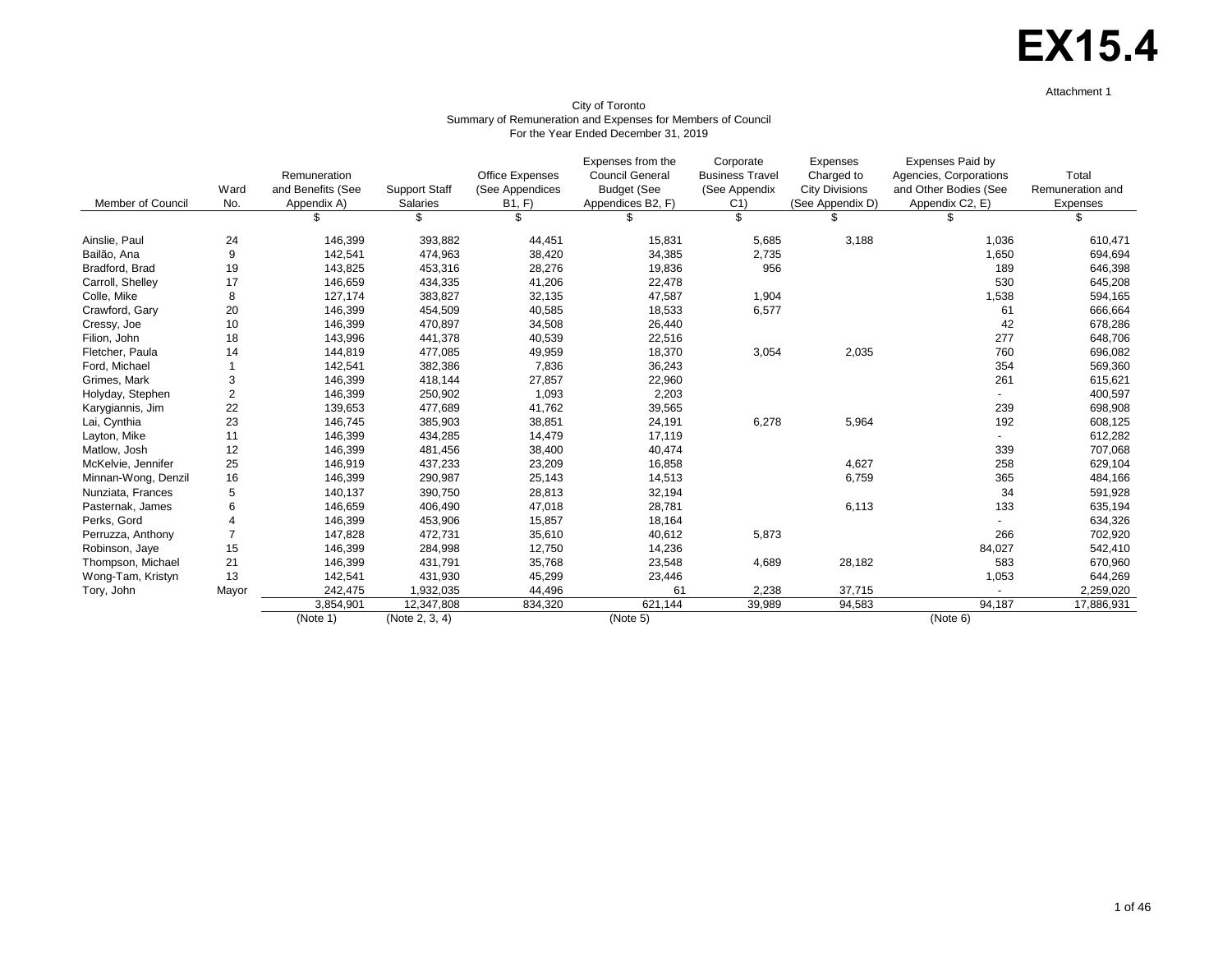#### Attachment 1

#### City of Toronto Summary of Remuneration and Expenses for Members of Council For the Year Ended December 31, 2019

#### Notes:

- 1. The remuneration reported for Councillors is the amount earned in the year 2019 and includes, for certain Councillors, remuneration received from Agencies and Corporations as disclosed in Appendix G of this report.
- 2. Does not include benefits for Councillor Support staff of \$1,982,111 or Mayor's Office staff of \$306,489.
- 3. associated benefit costs of \$98,120. Does not include severance, vacation/lieu payouts for Mayor and Councillor staff of \$256,674, staff replacement costs for parental and sick absences of \$219,899 and
- 4. Does not include staffing costs for the Muslim Youth Fellowship. As per MM43.20 "Authorization of an Agreement to Fund a Muslim Youth Fellowship Internship Program in Council Members' Offices in 2019" adopted by City Council at its meeting on June 26, 2018, authorizing the City Clerk to enter into an agreement with the Urban Alliance on Race Relations (UARR) to receive funding for up to fifteen Councillor's Aide positions in Council Member Offices for twelve hours a week for a period of twelve weeks. City Council, at its meeting on March 7, 2019, adopted EX2.5 "2019 Capital and Operating Budgets" increasing the Council General Budget by \$17,330 to supplement funding for the City's Muslim Fellowship Program. In 2019, thirteen Fellows were placed in Council Members' Offices for which the UARR contributed \$12,632.
- 5. The Council General Expense Budget also pays for standard office supplies and health and safety requirements, which are not allocated to specific Members of Council.
- 6. Other Bodies include external organizations affiliated to the City that have Council appointees on their Board.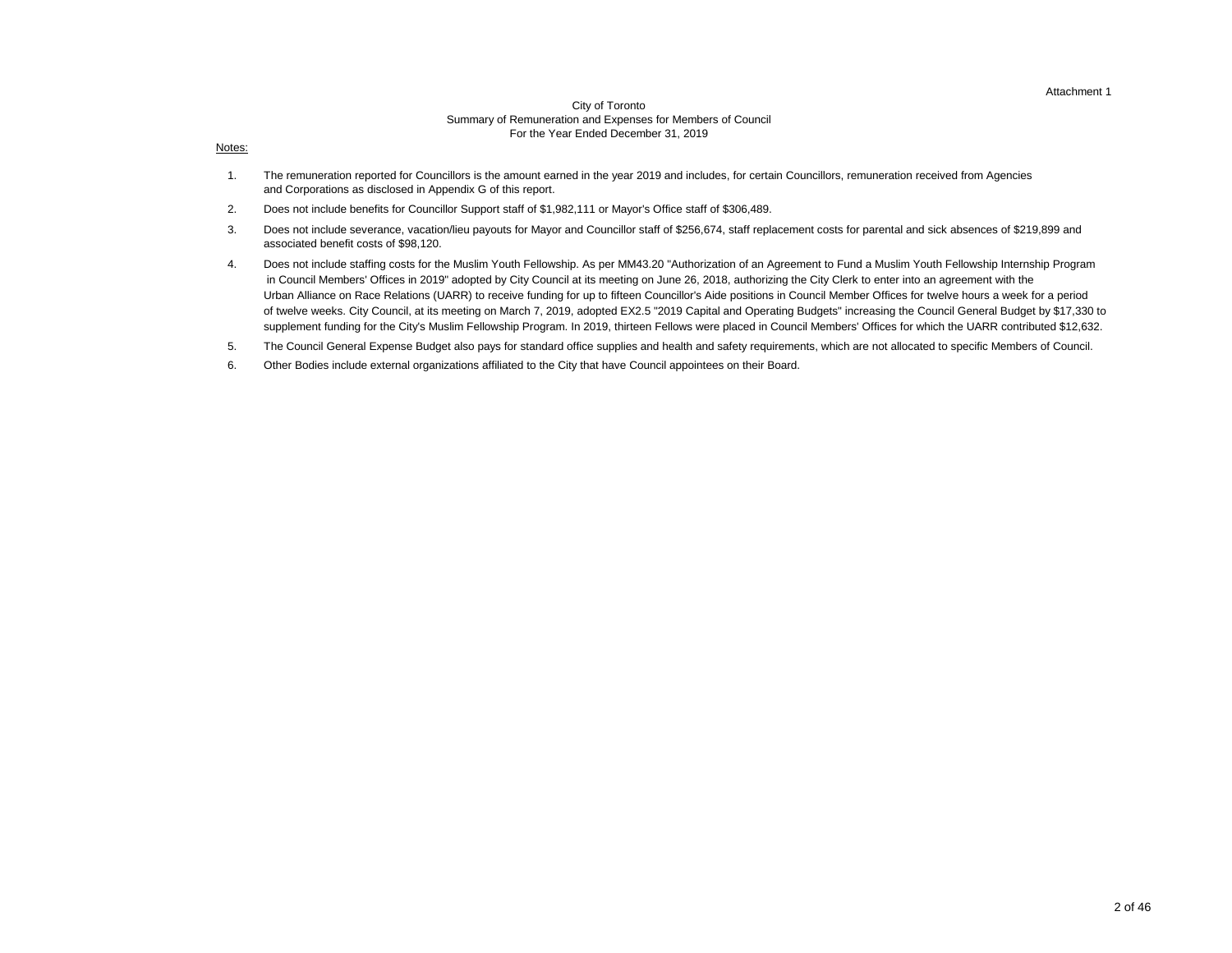### Appendix A

#### City of Toronto Remuneration and Benefits for Members of Council For the Year Ended December 31, 2019

|                           |                |              |                 | Remuneration    | Remuneration Paid by   | Total        |
|---------------------------|----------------|--------------|-----------------|-----------------|------------------------|--------------|
|                           |                |              |                 | & Benefits Paid | Agencies, Corporations | Remuneration |
| Member                    | Ward No.       | Remuneration | <b>Benefits</b> | by the City     | and Other Bodies       | & Benefits   |
|                           |                | \$           | \$              | \$              |                        | \$           |
| Ainslie, Paul             | 24             | 117,614      | 28,785          | 146,399         |                        | 146,399      |
| Bailão, Ana               | 9              | 117,614      | 24,927          | 142,541         |                        | 142,541      |
| Bradford, Brad            | 19             | 117,614      | 26,211          | 143,825         |                        | 143,825      |
| Carroll, Shelley          | 17             | 117,614      | 28,785          | 146,399         | 260                    | 146,659      |
| Colle, Mike               | 8              | 117,614      | 9,560           | 127,174         |                        | 127,174      |
| Crawford, Gary            | 20             | 117,614      | 28,785          | 146,399         |                        | 146,399      |
| Cressy, Joe               | 10             | 117,614      | 28,785          | 146,399         |                        | 146,399      |
| Filion, John              | 18             | 117,614      | 26,382          | 143,996         |                        | 143,996      |
| Fletcher, Paula           | 14             | 117,614      | 26,382          | 143,996         | 823                    | 144,819      |
| Ford, Michael             |                | 117,614      | 24,927          | 142,541         |                        | 142,541      |
| Grimes, Mark              | 3              | 117,614      | 28,785          | 146,399         |                        | 146,399      |
| Holyday, Stephen          | $\overline{c}$ | 117,614      | 28,785          | 146,399         |                        | 146,399      |
| Karygiannis, Jim (Note 4) | 22             | 112,207      | 27,446          | 139,653         |                        | 139,653      |
| Lai, Cynthia              | 23             | 117,614      | 28,785          | 146,399         | 346                    | 146,745      |
| Layton, Mike              | 11             | 117,614      | 28,785          | 146,399         |                        | 146,399      |
| Matlow, Josh              | 12             | 117,614      | 28,785          | 146,399         |                        | 146,399      |
| McKelvie, Jennifer        | 25             | 117,614      | 28,785          | 146,399         | 520                    | 146,919      |
| Minnan-Wong, Denzil       | 16             | 117,614      | 28,785          | 146,399         |                        | 146,399      |
| Nunziata, Frances         | 5              | 117,614      | 22,523          | 140,137         |                        | 140,137      |
| Pasternak, James          | 6              | 117,614      | 28,785          | 146,399         | 260                    | 146,659      |
| Perks, Gord               |                | 117,614      | 28,785          | 146,399         |                        | 146,399      |
| Perruzza, Anthony         |                | 117,614      | 28,785          | 146,399         | 1,429                  | 147,828      |
| Robinson, Jaye            | 15             | 117,614      | 28,785          | 146,399         |                        | 146,399      |
| Thompson, Michael         | 21             | 117,614      | 28,785          | 146,399         |                        | 146,399      |
| Wong-Tam, Kristyn         | 13             | 117,614      | 24,927          | 142,541         |                        | 142,541      |
| Tory, John                | Mayor          | 198,075      | 44,400          | 242,475         |                        | 242,475      |
|                           |                | 3,133,018    | 718,245         | 3,851,263       | 3,638                  | 3,854,901    |
|                           |                | (Note 1)     | (Note 2)        |                 | (Note 3)               |              |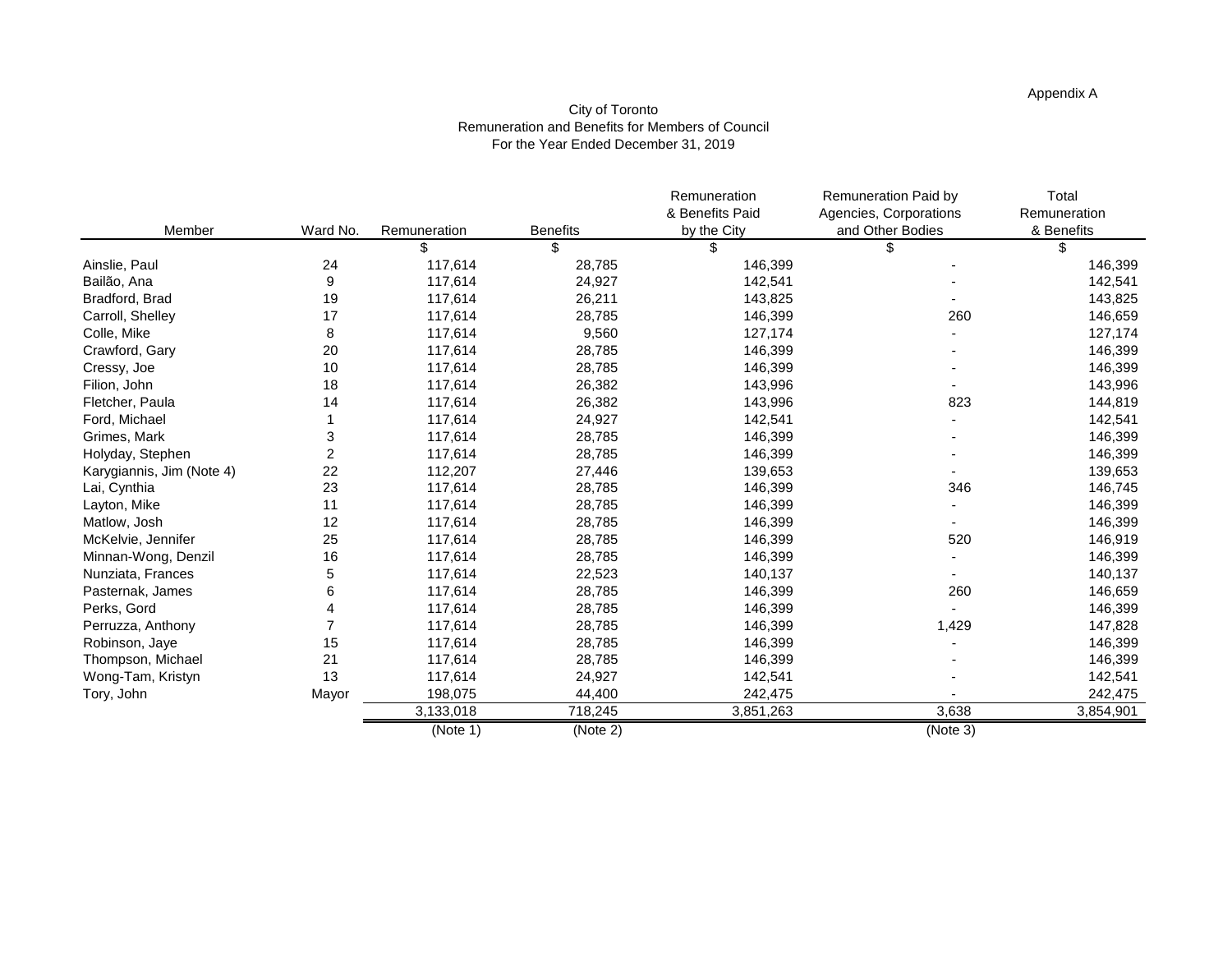#### Appendix A

#### City of Toronto Remuneration and Benefits for Members of Council For the Year Ended December 31, 2019

#### Notes:

- 1. City Council, at its meeting on May 6, 2014, adopted, as amended, EX41.4 'Survey Results for Elected Officials' Compensation for 2015-2018 Term of Council' amending Municipal Code Chapter 223, Remuneration of Council Members to establish that going forward, remuneration for the Mayor and Members of Council shall be increased annually on January 1 of the year by the increase in Statistics Canada's Toronto Consumer Price Index (CPI), as calculated by the Chief Financial Officer and based on the previous year's average. For 2019, the CPI was 2.5%.
- 2. The benefits for certain Councillors are lower that other owing to differing personal or insurable requirements.
- 3. Remuneration was paid by the following organizations (see Appendix G for list of appointees):
	- Toronto and Region Conservation Authority paid a per diem of \$86.62 per meeting for a total of \$3,638
- 4. The salary and benefits are lower for Councillor Jim Karygiannis due to his forfeiture of office on November 6, 2019 based on his 2018 election supplementary financial statement, as required under the Municipal Elections Act. Councillor Jim Karygiannis was granted relief from the penalty of forfeiture from office by the Ontario Superior Court of Justice on November 25, 2019. This matter is under appeal.
- 5. Certain elected officials donated the net of their 2.5% salary incrase (based on Statistics Canada's Toronto Consumer Price Index) for 2019 to the City of Toronto.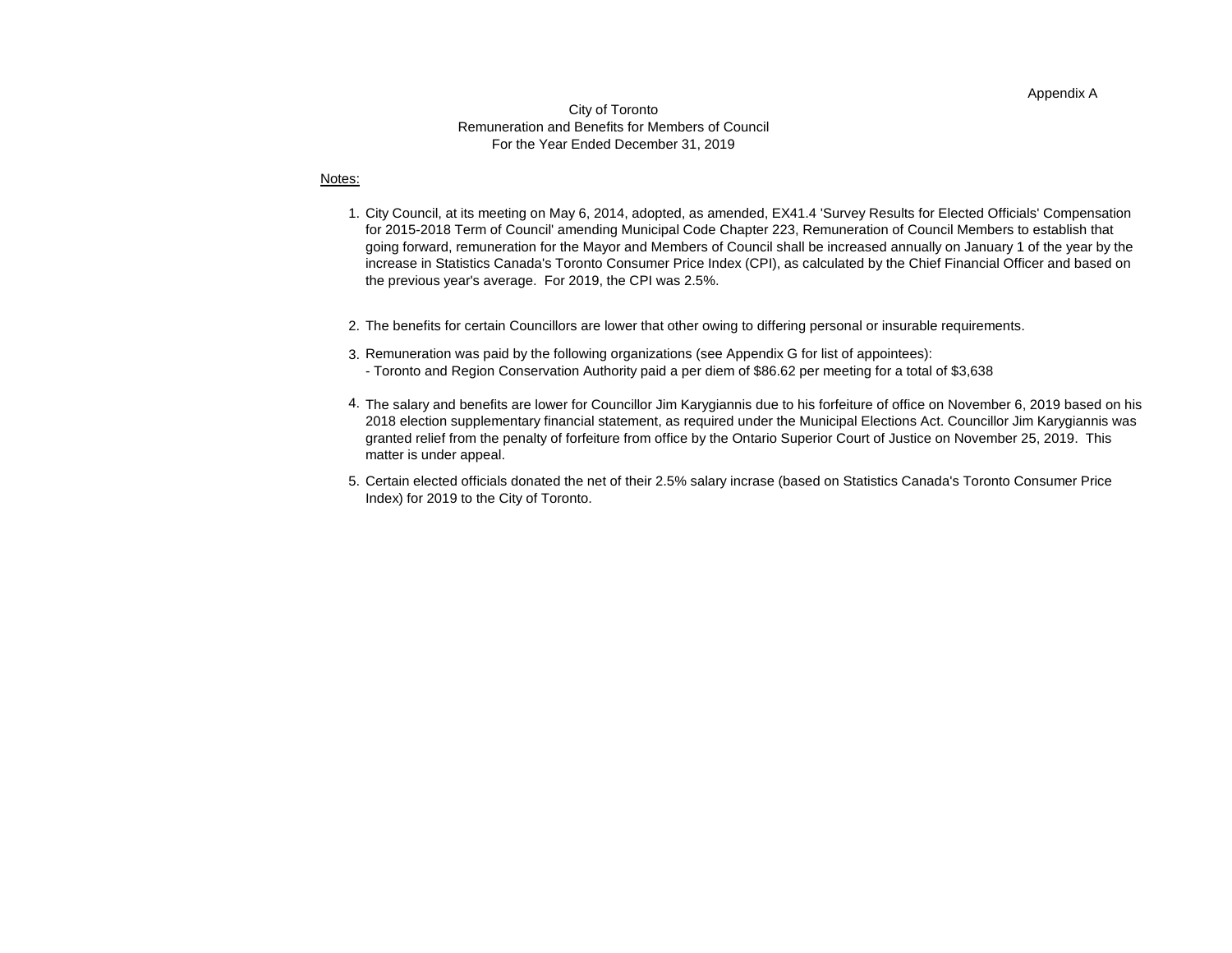Donation

#### City of Toronto Councillors' Expenses from the Constituency Services and Office Budget (including use of personal funds for office expenses and Member organized community events funded by donation) For the Year Ended December 31, 2019

| Councillor          | Ward<br>No.    | <b>Staff Salaries</b><br><b>Budget</b><br>Overage | Office<br>Equipment &<br>Supplies | Transportation<br>Parking | Kilometrage & Communication | Telecom<br>Services | Constituency<br>& Business<br>Meetings | Advertising &<br>Promotion | Professional &<br>Technical<br>Services | Office Travel<br>(See<br>Appendices<br>C1 & C3 | City Hall//Civic<br>Centre Rent &<br>Constituency<br>Office Expenses | Other<br>Expenses | Other<br>Recoveries | <b>DUIGUUI</b><br>Received<br>for<br>Community<br>Events | Total   |
|---------------------|----------------|---------------------------------------------------|-----------------------------------|---------------------------|-----------------------------|---------------------|----------------------------------------|----------------------------|-----------------------------------------|------------------------------------------------|----------------------------------------------------------------------|-------------------|---------------------|----------------------------------------------------------|---------|
|                     |                |                                                   |                                   | \$                        | \$                          | \$                  | \$                                     |                            |                                         |                                                |                                                                      | \$                | \$                  | \$                                                       |         |
| Ainslie, Paul       | 24             |                                                   | 4,286                             |                           | 20,840                      | 2,572               | 5,958                                  | 9,395                      | 150                                     |                                                |                                                                      | 1,250             |                     |                                                          | 44,451  |
| Bailão, Ana         | 9              |                                                   | 239                               | 945                       | 24,389                      | 221                 | 2,886                                  | 4,894                      | 2,346                                   |                                                |                                                                      | 2,500             |                     |                                                          | 38,420  |
| Bradford, Brad      | 19             |                                                   | 846                               | 171                       | 8,729                       | 350                 | 6,092                                  | 5,582                      | 6,400                                   |                                                |                                                                      | 106               |                     |                                                          | 28,276  |
| Carroll, Shelley    | 17             |                                                   | 1,609                             | 698                       | 21,140                      | 289                 | 5,382                                  | 2,204                      | 5,290                                   | 3,973                                          |                                                                      | 621               |                     |                                                          | 41,206  |
| Colle, Mike         | 8              |                                                   | 2,703                             | 77                        | 12,230                      | 1,103               | 5,771                                  | 8,150                      | 1,351                                   |                                                |                                                                      | 750               |                     |                                                          | 32,135  |
| Crawford, Gary      | 20             |                                                   | 3,772                             | 3,183                     | 10,721                      | 5,719               | 6.984                                  | 7,231                      | 2,500                                   | 2,575                                          |                                                                      | 1,342             |                     | (3, 442)                                                 | 40,585  |
| Cressy, Joe         | 10             |                                                   | 496                               | 901                       | 28,454                      | 1,008               | 1.041                                  |                            | 325                                     | 2,033                                          |                                                                      | 250               |                     |                                                          | 34,508  |
| Filion, John        | 18             |                                                   | 1,996                             | 1,463                     | 23,443                      | 397                 | 8,356                                  | 4,227                      | 335                                     |                                                |                                                                      | 322               |                     |                                                          | 40,539  |
| Fletcher, Paula     | 14             |                                                   | 966                               | 603                       | 22,953                      | 683                 | 7,609                                  | 10,016                     | 3,131                                   |                                                |                                                                      | 3,998             |                     |                                                          | 49,959  |
| Ford, Michael       |                |                                                   | 727                               |                           | 3,877                       | 601                 | 1,091                                  | 378                        |                                         |                                                | 1,162                                                                |                   |                     |                                                          | 7,836   |
| Grimes, Mark        | 3              |                                                   | 2,945                             | 194                       | 8,148                       | 442                 | 4.607                                  | 10,729                     | 712                                     |                                                |                                                                      | 80                |                     |                                                          | 27,857  |
| Holyday, Stephen    | $\overline{2}$ |                                                   | 59                                |                           | 838                         | 196                 |                                        |                            |                                         |                                                |                                                                      |                   |                     |                                                          | 1,093   |
| Karygiannis, Jim    | 22             |                                                   | 2,149                             | 36                        | 28,473                      | 6,035               | 1.787                                  | 1,578                      | 1,204                                   |                                                |                                                                      | 500               |                     |                                                          | 41,762  |
| Lai, Cynthia        | 23             |                                                   | 985                               | 2,292                     | 17,055                      | 567                 | 11,046                                 | 4,272                      | 1,730                                   |                                                |                                                                      | 904               |                     |                                                          | 38,851  |
| Layton, Mike        | 11             |                                                   | 706                               | 296                       | 3,938                       | 2,751               | 764                                    | 278                        | 1,560                                   | 2,936                                          |                                                                      | 1,250             |                     |                                                          | 14,479  |
| Matlow, Josh        | 12             |                                                   | 2,036                             | 1.140                     | 19,077                      | 3,561               | 4,857                                  | 6,731                      | 283                                     |                                                | 315                                                                  | 1,500             |                     | (1, 100)                                                 | 38,400  |
| McKelvie, Jennifer  | 25             |                                                   | 1,764                             | 674                       | 6,103                       | 4,307               | 2,964                                  | 5,877                      | 1,000                                   |                                                |                                                                      | 520               |                     |                                                          | 23,209  |
| Minnan-Wong, Denzil | 16             |                                                   | 2,518                             | 824                       | 14,774                      | 592                 | 1,556                                  | 234                        | 4,625                                   |                                                |                                                                      | 20                |                     |                                                          | 25,143  |
| Nunziata, Frances   | 5              |                                                   | 177                               |                           | 14,816                      | 702                 | 1.706                                  | 4.548                      | 6,864                                   |                                                |                                                                      |                   |                     |                                                          | 28,813  |
| Pasternak, James    |                |                                                   | 5,495                             | 3,640                     | 11,639                      | 1,004               | 6,277                                  | 16,561                     |                                         |                                                | 2,402                                                                |                   |                     |                                                          | 47,018  |
| Perks, Gord         |                |                                                   | 107                               | 1.046                     | 8,997                       | 4,159               | 198                                    |                            | 600                                     |                                                |                                                                      | 750               |                     |                                                          | 15,857  |
| Perruzza, Anthony   |                |                                                   | 4,131                             | 2,894                     | 10,892                      | 3,495               | 6,366                                  | 6,489                      | 53                                      |                                                |                                                                      | 1,290             |                     |                                                          | 35,610  |
| Robinson, Jaye      | 15             |                                                   | 2,470                             | 5,442                     | 3,113                       | 295                 | 1,017                                  | 370                        | 43                                      |                                                |                                                                      |                   |                     |                                                          | 12,750  |
| Thompson, Michael   | 21             |                                                   | 2,922                             | 7,503                     | 10,367                      | 1,009               | 6,186                                  | 1,354                      | 2,340                                   | 2,013                                          |                                                                      | 2,074             |                     |                                                          | 35,768  |
| Wong-Tam, Kristyn   | 13             |                                                   | 2,284                             | 364                       | 17,377                      | 9,544               | 10,311                                 | 1,219                      | 4,200                                   |                                                |                                                                      |                   |                     |                                                          | 45,299  |
|                     |                | $\overline{\phantom{a}}$                          | 48.388                            | 34.386                    | 352.383                     | 51.602              | 110.812                                | 112.317                    | 47.042                                  | 13.530                                         | 3.879                                                                | 20.027            |                     | (4.542)                                                  | 789,824 |
|                     | $\cdots$       |                                                   |                                   |                           |                             |                     |                                        |                            | (Note 3)                                |                                                |                                                                      | (Note 4)          |                     | (Note 5)                                                 |         |

Notes:

1. In 2019, the annual Constituency Services and Office Budget for each Councillor was \$50,000.00.

2. Each Councillor has been provided with a report of expenses charged to his/her Constituency Services and Office Budget.

3. Professional & Technical Services includes web design and maintenance, graphic design, meeting facilitation services and other professional services.

4. Other Expenses includes ticket/admission fees, charges from Solid Waste Management Services for compost, membership fees, training and other charges.

5. Community Event Expenses funded by Donations

As per Executive Committee Report 22.6 titled "Report on Issues Arising Out of Operation of Members Code of Conduct and Complaint Protocol", from the Integrity Commissioner, approved by Toronto City Council at its meeting on July 15, 16 and 17, 2008. The report permits Members of Council to accept sponsorships and donations for Council Member-Organized Community Events, but limits such donations to \$10,000 (in cash or in-kind) for all events per year. Donations received in 2019 are as follows:

| Councillor<br>Ward No. |    | <b>Donations Received</b> |       |       |                                                 |                    |               | Expenses                                  |       |
|------------------------|----|---------------------------|-------|-------|-------------------------------------------------|--------------------|---------------|-------------------------------------------|-------|
|                        |    | In-Kind                   | Cash  | Total | <b>Event Sponsored</b>                          | Date of Event      | Communication | Constituency &<br><b>Business Meeting</b> | Total |
|                        |    |                           |       |       |                                                 |                    |               |                                           |       |
| Bailão                 | 9  | 1,000                     |       | 1,000 | Easter Egg Hunt                                 | April 20, 2019     |               |                                           |       |
|                        |    | 2,057                     |       | 2,057 | Davenport Holiday Party                         | December 5, 2019   |               |                                           |       |
| Crawford               | 20 | 113                       | 392   | 505   | Volunteer Tea Event                             | September 10, 2019 |               | 392                                       | 392   |
|                        |    |                           | 3.050 | 3.050 | Tree Lighting & Skating Party December 7, 2019  |                    |               | 3,050                                     | 3,050 |
| Filion                 | 18 | 202                       |       | 202   | Coffee with the Councillor                      | June 3, 2019       |               |                                           |       |
| Matlow                 | 12 | 2.481                     | 1.100 | 3.581 | Davisville Village Community September 14, 2019 |                    | 375           | 725                                       | 1.100 |
|                        |    |                           |       |       | Festival                                        |                    |               |                                           |       |
| Wong-Tam               | 13 | 854                       |       | 854   | <b>Holiday Celebration</b>                      | December 10, 2019  |               |                                           |       |

6. Does not include the allocation of up to \$1,000 to each Councillor for expenses related to the joint City of Toronto/Councillor Environment Days.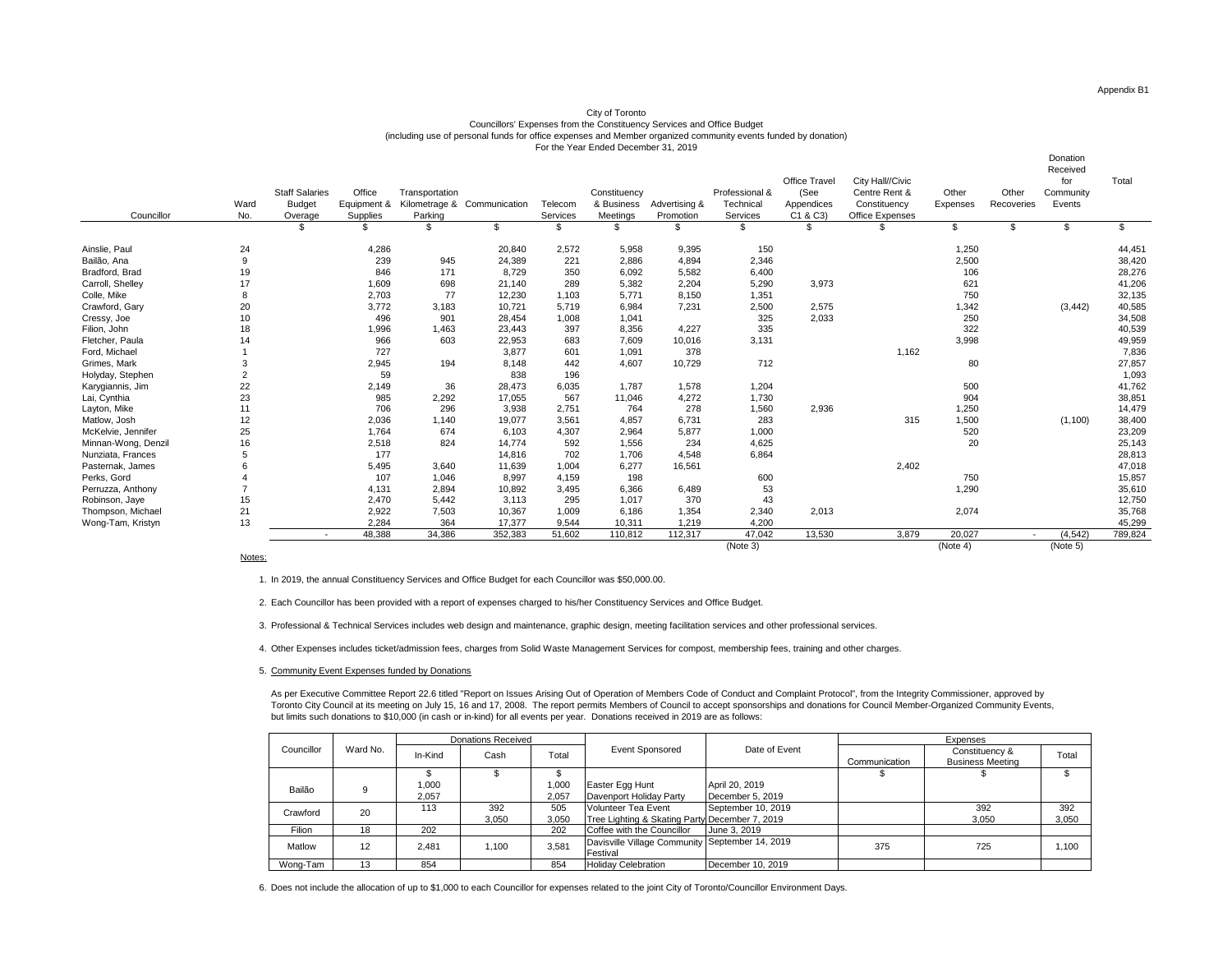### Appendix B2

#### City of Toronto Councillors' Expenses From the Council General Expense Budget For the Year Ended December 31, 2019

|                     |                         | Constituency Office and Other Expenses (Note 2) |                     |                                             |                                                                         |           |                             | <b>General Entitlement for</b><br>Communications with<br>Constituents |                                                                 |
|---------------------|-------------------------|-------------------------------------------------|---------------------|---------------------------------------------|-------------------------------------------------------------------------|-----------|-----------------------------|-----------------------------------------------------------------------|-----------------------------------------------------------------|
| Councillor          | Ward No.                | Office Equipment &<br>Supplies                  | Telecom<br>Services | Professional &<br><b>Technical Services</b> | <b>City Hall/Civic Centre</b><br>Rent & Constituency<br>Office Expenses | Sub-Total | Allocation to<br>Councillor | <b>Actual Expense</b>                                                 | <b>Total Paid from Council General</b><br><b>Expense Budget</b> |
|                     |                         | \$                                              | \$                  | \$                                          |                                                                         | \$        | \$                          | \$                                                                    | \$                                                              |
| Ainslie, Paul       | 24                      | 58                                              | 1,465               |                                             | 4,164                                                                   | 5,687     | 10,144                      | 10,144                                                                | 15,831                                                          |
| Bailão, Ana         | 9                       |                                                 | 3,289               |                                             | 17,096                                                                  | 20,385    | 14,000                      | 14,000                                                                | 34,385                                                          |
| Bradford, Brad      | 19                      | 5,248                                           | 1,671               |                                             |                                                                         | 6,919     | 12,917                      | 12,917                                                                | 19,836                                                          |
| Carroll, Shelley    | 17                      | 2,487                                           | 2,565               |                                             | 4,000                                                                   | 9,052     | 13,426                      | 13,426                                                                | 22,478                                                          |
| Colle, Mike         | 8                       | 1,780                                           | 5,685               |                                             | 26,883                                                                  | 34,348    | 13,239                      | 13,239                                                                | 47,587                                                          |
| Crawford, Gary      | 20                      | 110                                             | 2,303               |                                             | 4,332                                                                   | 6,745     | 11,788                      | 11,788                                                                | 18,533                                                          |
| Cressy, Joe         | 10                      |                                                 | 672                 | 176                                         |                                                                         | 848       | 25,592                      | 25,592                                                                | 26,440                                                          |
| Filion, John        | 18                      | 1,503                                           | 1,743               | 6                                           | 4,800                                                                   | 8,052     | 14,464                      | 14,464                                                                | 22,516                                                          |
| Fletcher, Paula     | 14                      | 18                                              | 1,951               | 353                                         | 904                                                                     | 3,226     | 15,144                      | 15,144                                                                | 18,370                                                          |
| Ford, Michael       |                         | 49                                              | 3,604               |                                             | 32,590                                                                  | 36,243    | 10,495                      |                                                                       | 36,243                                                          |
| Grimes, Mark        | 3                       | 481                                             | 895                 | 79                                          | 2,280                                                                   | 3,735     | 19,225                      | 19,225                                                                | 22,960                                                          |
| Holyday, Stephen    | $\overline{\mathbf{c}}$ |                                                 | 655                 |                                             | 1,548                                                                   | 2,203     | 13,493                      |                                                                       | 2,203                                                           |
| Karygiannis, Jim    | 22                      | 1,348                                           | 2,558               |                                             | 25,017                                                                  | 28,923    | 10,642                      | 10,642                                                                | 39,565                                                          |
| Lai, Cynthia        | 23                      | 1,132                                           | 844                 |                                             | 13,825                                                                  | 15,801    | 8,390                       | 8,390                                                                 | 24,191                                                          |
| Layton, Mike        | 11                      |                                                 | 1,790               |                                             |                                                                         | 1,790     | 16,508                      | 15,329                                                                | 17,119                                                          |
| Matlow, Josh        | 12                      |                                                 | 2,700               | 99                                          | 19,856                                                                  | 22,655    | 17,819                      | 17,819                                                                | 40,474                                                          |
| McKelvie, Jennifer  | 25                      | 3,432                                           | 1,100               | 300                                         | 3,132                                                                   | 7,964     | 8,894                       | 8,894                                                                 | 16,858                                                          |
| Minnan-Wong, Denzil | 16                      | 1,621                                           | 2,129               |                                             |                                                                         | 3,750     | 10,763                      | 10,763                                                                | 14,513                                                          |
| Nunziata, Frances   | 5                       | 245                                             | 2,013               | 8                                           | 17,402                                                                  | 19,668    | 12,526                      | 12,526                                                                | 32,194                                                          |
| Pasternak, James    | 6                       | 11                                              | 872                 | 2,540                                       | 13,636                                                                  | 17,059    | 11,722                      | 11,722                                                                | 28,781                                                          |
| Perks, Gord         | 4                       | 640                                             | 927                 | 660                                         | 1,592                                                                   | 3,819     | 14,345                      | 14,345                                                                | 18,164                                                          |
| Perruzza, Anthony   | $\overline{7}$          | 5,325                                           | 3,128               |                                             | 21,969                                                                  | 30,422    | 10,190                      | 10,190                                                                | 40,612                                                          |
| Robinson, Jaye      | 15                      | 527                                             | 2,063               |                                             |                                                                         | 2,590     | 11,646                      | 11,646                                                                | 14,236                                                          |
| Thompson, Michael   | 21                      |                                                 | 9,950               |                                             | 2,244                                                                   | 12,194    | 11,354                      | 11,354                                                                | 23,548                                                          |
| Wong-Tam, Kristyn   | 13                      |                                                 | 998                 | 1,017                                       |                                                                         | 2,015     | 21,431                      | 21,431                                                                | 23,446                                                          |
| Total               |                         | 26,015                                          | 57,570              | 5,238                                       | 217,270                                                                 | 306,093   | 340,157                     | 314,990                                                               | 621,083                                                         |
|                     |                         |                                                 |                     | (Note 3)                                    | (Note 4)                                                                |           | (Note 5)                    |                                                                       |                                                                 |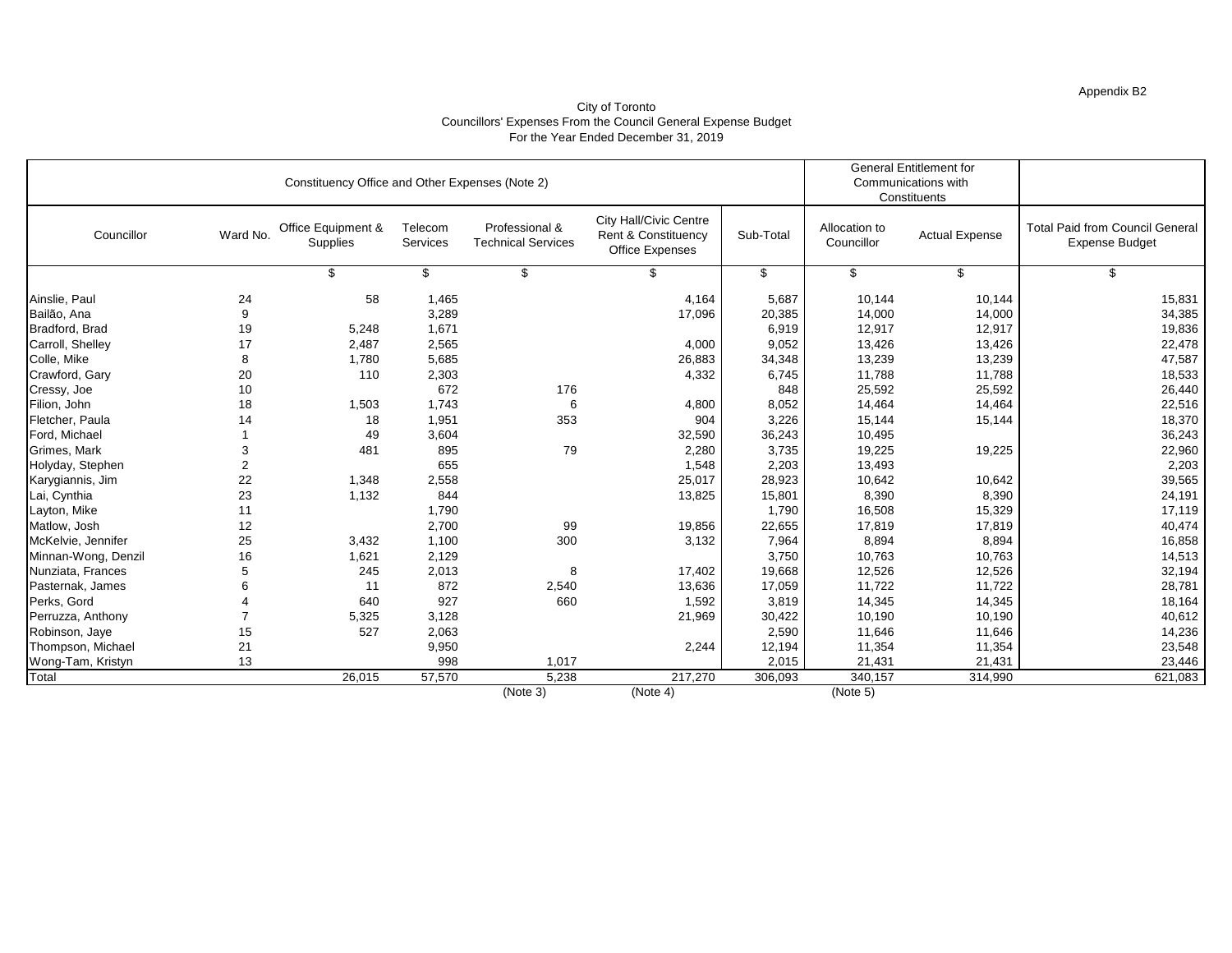#### Appendix B2

#### City of Toronto Councillors' Expenses From the Council General Expense Budget For the Year Ended December 31, 2019

#### Notes:

- 1. Each Councillor has been provided with reports of expenses charged to the Council General Expense Budget.
- 2. The budget for Constituency and Other Expenses paid from the Council General Expense Budget is governed by the Constituency Services and Office Budget Policy approved by City Council at its meeting on July 11, 12 and 13, 2012 and the Parameters for Councillor Constituency Offices approved by City Council at its meeting on October 30, 31 and November 1, 2012.
- 3. City Council at its meeting on January 29 and 30, 2014, adopted Report EX37.1, "Resources Available/Allocated to Councillors", allocating each Councillor Operating Budgets" to \$10.0 thousand. with no limit per Councillor. The entitlement was amended by City Council at its meeting on February 15 and 16, 2017, report EX22.2, "2017 Capital and \$1,000 per year for expenses related to the meeting of the Accessibility for Ontarians with Disabilities Act (AODA) accessibility requirements for Councillor events or meetings paid from the Council General Expense Budget. The entitlement was amended by City Council at its meeting on March 10, 2015, report EX3.4 "2015 Capital and Operating Budget", so that the use of the \$44.0 thousand fund be based on a first-come first-serve basis
- 4. City Council Report EX2.5ab, adopted by City Council on March 7, 2019, approved amending the Parameters for Councillor Constituency Offices Policy to set the annual constituency office rent budget per Councillor at the range of market rents per ward in 2019 as outlined in Attachment 1 to the supplementary report.
- 5. As per Appendix 1 of the Constituency Services and Office Budget Policy, titled "Resources Available/Allocated to Councillors", approved by City Council at its meeting on July 11, 12 and 13, 2012, and December 4, 5 and 13, 2018, each Councillor is entitled to an amount equivalent to the cost of production and postage or delivery by other means of one newsletter to all households within the ward, based on the 2011 census information, and at a rate not to exceed the current Canada Post standard Admail rate, paid from the Council General Expense Budget. For 2019, the Admail standard rate per item was \$0.112 and the production price per item \$0.162279. The number of households has been updated with planning information on completed developments.
- 6. Does not include legal fees. At its meeting on June 10, 11, 12 and 13, 2014, City Council adopted, as amended, EX42.2, amending the Constituency Services \$3,963 in 2019. and Office Budget Policy so that eligible legal fees would include fees related to: investigations or reviews by the Integrity Commissioner, Lobbyist Registrar, Ombudsman or Auditor General under Part V of the City of Toronto Act, 2006; investigations conducted by the Toronto Police Service related to Councillors' duties and responsibilities, excluding criminal investigations; access requests for Councillor records; and other legal fees so that all future legal fees are paid out of the Council General Expense Budget. Legal fees related to complaints or investigations under Part V totalled \$6,075 and access requests totalled
- 7. The Council General Expense Budget also pays for standard office supplies and health and safety requirements, which are not allocated to specific Members of Council.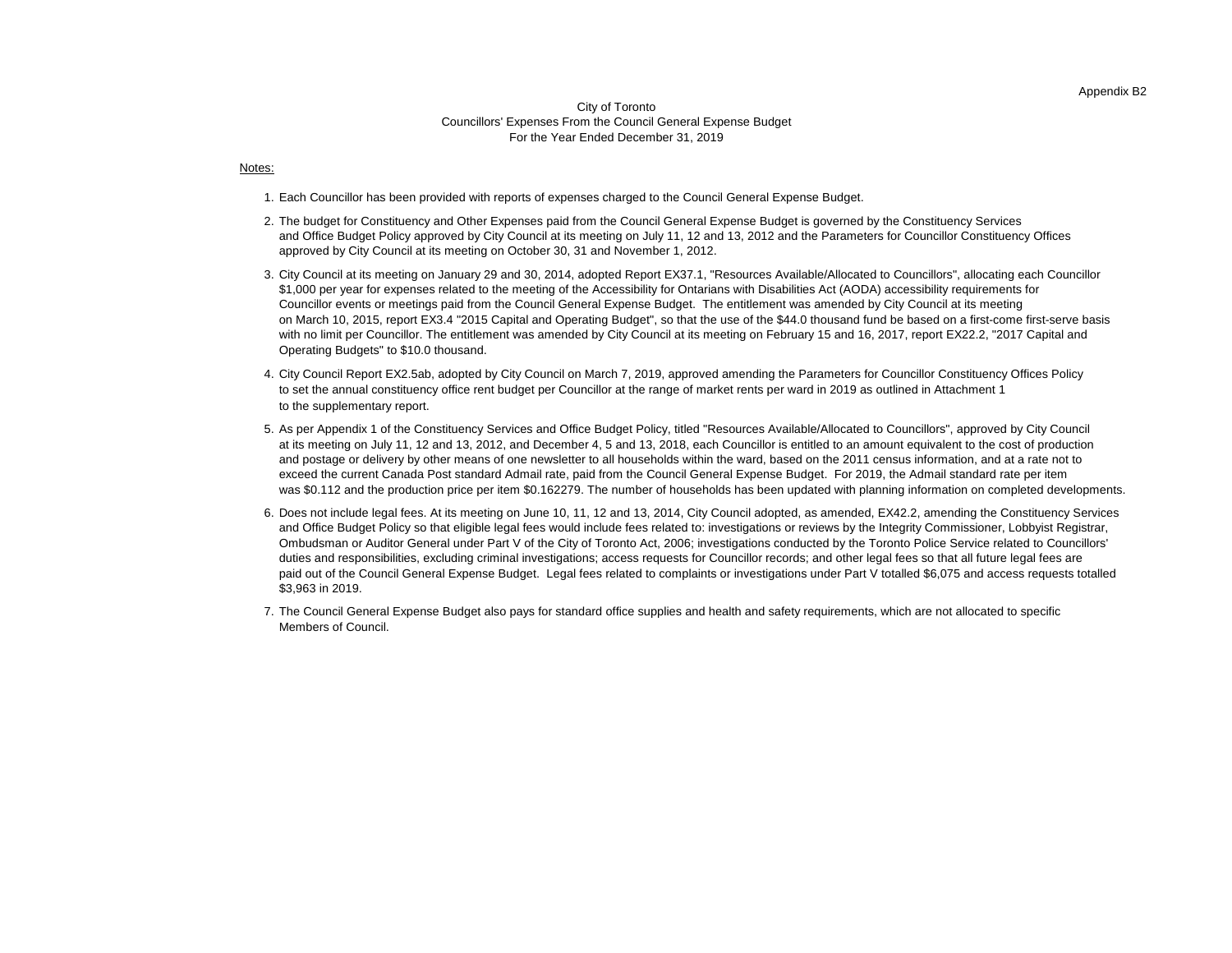|               | Ward | Name of Conference/Event                                                                                                                                                     |                                                                                                                                                      |                                                          |       |
|---------------|------|------------------------------------------------------------------------------------------------------------------------------------------------------------------------------|------------------------------------------------------------------------------------------------------------------------------------------------------|----------------------------------------------------------|-------|
| Member        | No.  | (Location/date)                                                                                                                                                              | Purpose of Attendance                                                                                                                                | Source                                                   | Total |
|               |      |                                                                                                                                                                              |                                                                                                                                                      |                                                          | \$    |
| Ainslie, Paul | 24   | OLA (Ontario Library Association)<br>Super Conference<br>Toronto, Ontario<br>January 30 - February 2, 2019                                                                   | <b>OLA Annual Conference</b>                                                                                                                         | Agency/Corporation<br><b>Toronto Public Library</b>      | 254   |
|               |      | Federation of Canadian Municipalities (FCM)<br>Annual Conference and Trade Show<br>Quebec City, Quebec<br>May 29 - June 3, 2019                                              | <b>FCM Annual Conference</b>                                                                                                                         | <b>Council Business Travel Budget</b>                    | 4,120 |
|               |      | Federation of Canadian Municipalities (FCM)<br><b>Board of Directors Meeting</b><br>Kitchener, Waterloo, Ontario<br>September 9 - 12, 2019                                   | <b>FCM Business</b>                                                                                                                                  | <b>Council Business Travel Budget</b>                    | 1,565 |
|               |      | Web Summit<br><b>Collision Attraction</b><br>Lisbon, Portugal<br>November 2 - 8, 2019                                                                                        | To promote Canada as home to the<br>Collision tech conference in May<br>2020, engage with technology<br>companies around opportunities<br>in Toronto | <b>City Division</b><br>Economic Development and Culture | 3,188 |
|               |      |                                                                                                                                                                              |                                                                                                                                                      |                                                          | 9,127 |
| Bailão, Ana   | 9    | Federation of Canadian Municipalities (FCM)<br>Annual Conference and Trade Show<br>Quebec City, Quebec<br>May 30 - June 2, 2019<br>(for additional expenses see Appendix C2) | <b>FCM Annual Conference</b>                                                                                                                         | <b>Council Business Travel Budget</b>                    | 1,943 |
|               |      | Federation of Canadian Municipalities (FCM)<br><b>Board of Directors Meeting</b><br>Kitchener, Waterloo, Ontario<br>September 11 - 13, 2019                                  | <b>FCM Business</b>                                                                                                                                  | <b>Council Business Travel Budget</b>                    | 792   |
|               |      |                                                                                                                                                                              |                                                                                                                                                      |                                                          | 2,735 |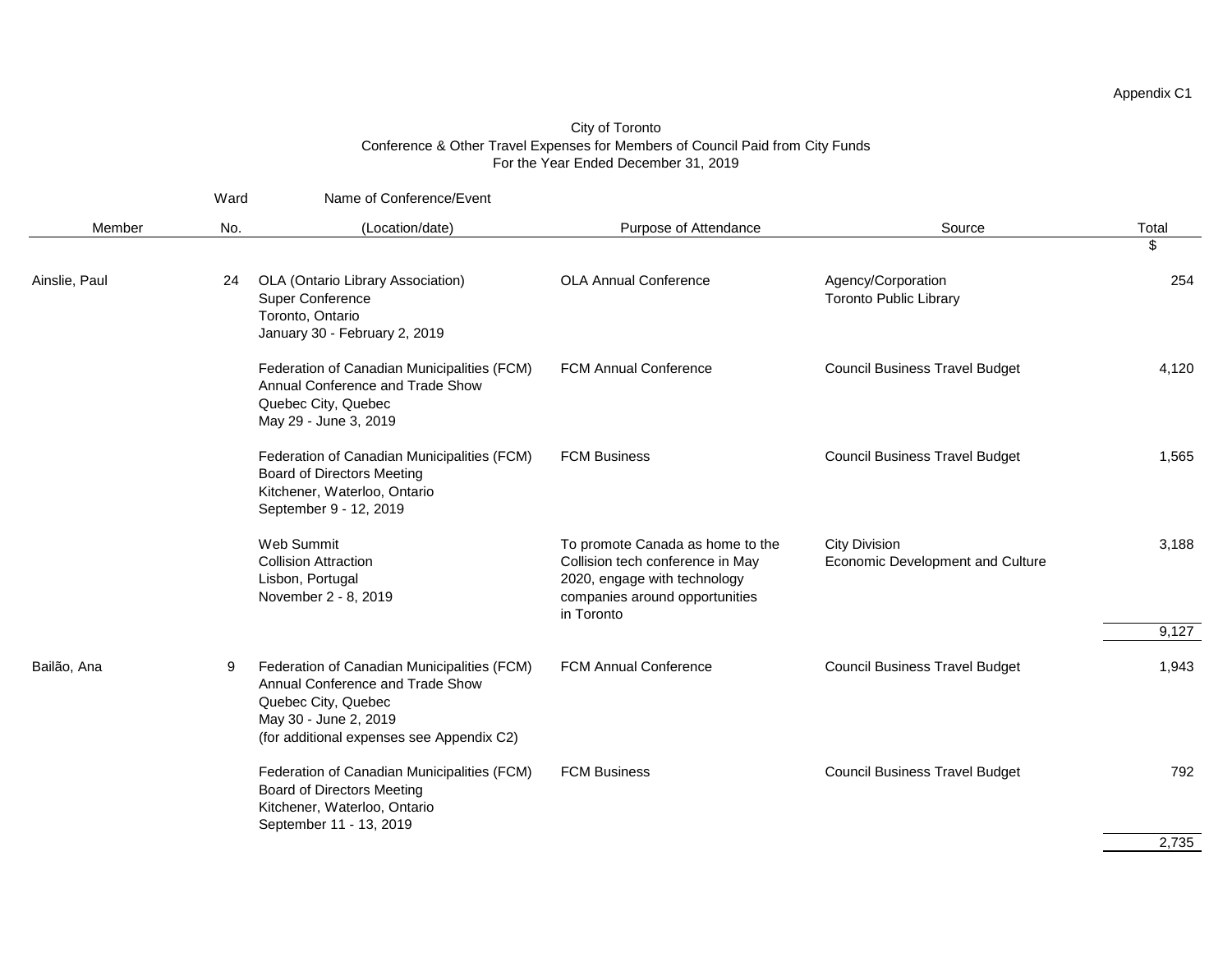|                  | Ward | Name of Conference/Event                                                                                                                                           |                                                                                                                                                                                    |                                                |             |
|------------------|------|--------------------------------------------------------------------------------------------------------------------------------------------------------------------|------------------------------------------------------------------------------------------------------------------------------------------------------------------------------------|------------------------------------------------|-------------|
| Member           | No.  | (Location/date)                                                                                                                                                    | Purpose of Attendance                                                                                                                                                              | Source                                         | Total<br>\$ |
| Bradford, Brad   | 19   | Federation of Canadian Municipalities (FCM)<br><b>Board of Directors Meeting</b><br>Ottawa, Ontario<br>November 27 - 29, 2019                                      | <b>FCM Business</b>                                                                                                                                                                | <b>Council Business Travel Budget</b>          | 956<br>956  |
| Carroll, Shelley | 17   | Political Blind Date - TVO Project<br>New York City, New York, USA<br>May 29 - 30, 2019<br>(for additional expenses see Appendix C2)                               | To film episode of Political Blind Date<br>with Councillor Gary Crawford                                                                                                           | <b>Constituency Services and Office Budget</b> | 266         |
|                  |      | Canadian e-Thekwini City Executives<br>Learning Exchange<br>Durban, South Africa<br>August 10 - 16, 2019<br>(for additional expenses see Appendix C2)              | To share expertise on Consolidating<br>City Approach to Residentially-Led<br><b>Urban Regeneration Delivering</b><br>Integrated Precinct Neighbourhoods<br>with Affordable Housing | <b>Constituency Services and Office Budget</b> | 524         |
|                  |      | National Association of City Transportation<br>Officials (NACTO) Designing Cities<br>Conference<br>Toronto, Ontario<br>September 9 - 12, 2019                      | To develop and share policies and<br>best practices with senior<br>transportation leaders                                                                                          | <b>Constituency Services and Office Budget</b> | 745         |
|                  |      | <b>Global Participatory Budgeting Support</b><br><b>Board Meeting</b><br>Edinburgh, Scotland<br>October 19 - 26, 2019<br>(for additional expenses see Appendix C2) | To attend Board Meeting                                                                                                                                                            | <b>Constituency Services and Office Budget</b> | 1,407       |
|                  |      |                                                                                                                                                                    |                                                                                                                                                                                    |                                                | 2,942       |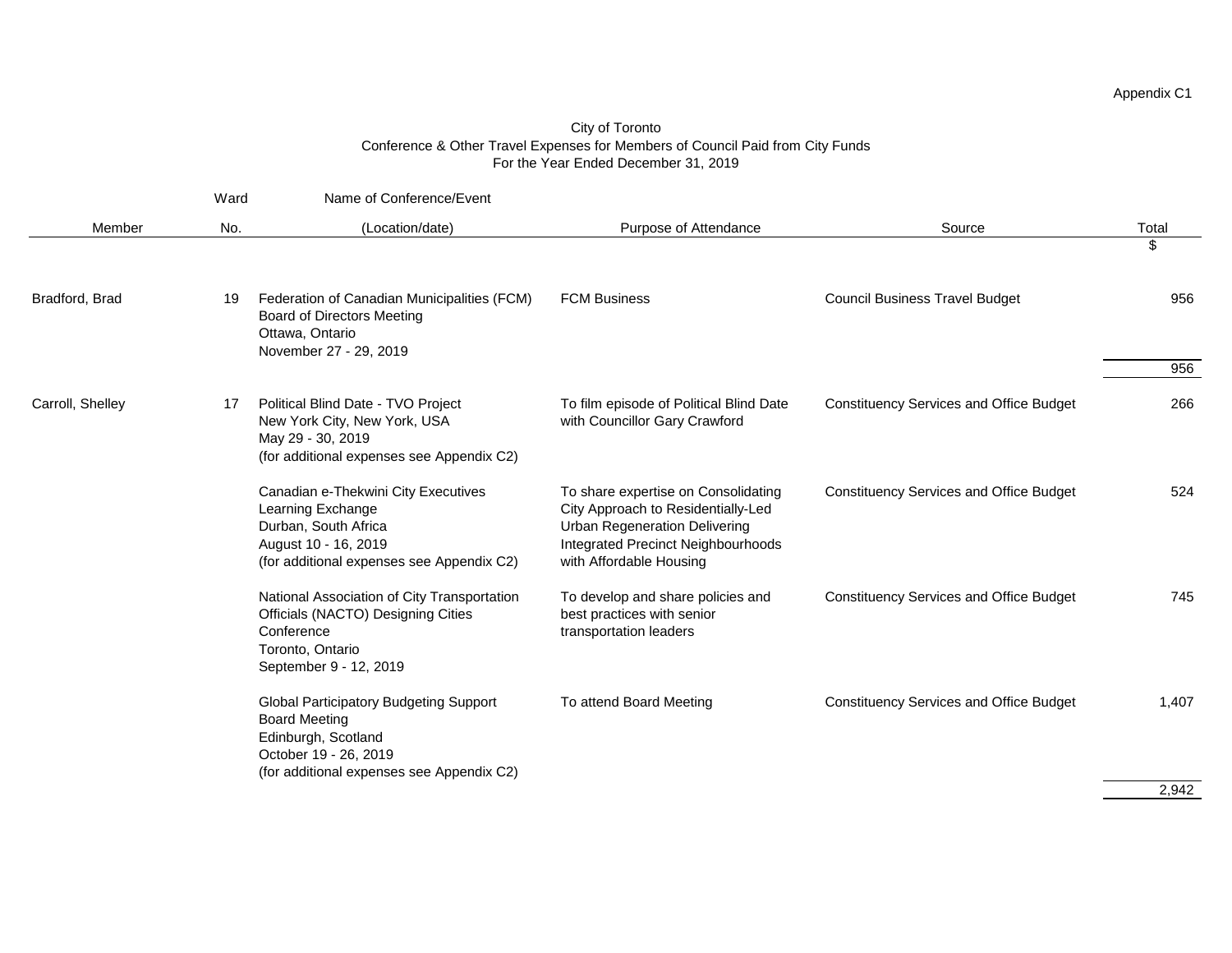|                | Ward | Name of Conference/Event                                                                                                                                                     |                                  |                                                |                |
|----------------|------|------------------------------------------------------------------------------------------------------------------------------------------------------------------------------|----------------------------------|------------------------------------------------|----------------|
| Member         | No.  | (Location/date)                                                                                                                                                              | Purpose of Attendance            | Source                                         | Total          |
|                |      |                                                                                                                                                                              |                                  |                                                | \$             |
| Colle, Mike    | 8    | Federation of Canadian Municipalities (FCM)<br>Annual Conference and Trade Show<br>Quebec City, Quebec<br>May 30 - June 2, 2019<br>(for additional expenses see Appendix C2) | <b>FCM Annual Conference</b>     | <b>Council Business Travel Budget</b>          | 1,904          |
|                |      |                                                                                                                                                                              |                                  |                                                | 1,904          |
| Crawford, Gary | 20   | 22nd Annual Canadian Arts Summit<br><b>CAS22: Culture Shifts</b><br>Montreal, Quebec<br>April 12 - 13, 2019                                                                  | To attend Summit                 | <b>Constituency Services and Office Budget</b> | 1,341          |
|                |      | United Cities and Local Governments (UCLG)<br>World Congress and World Council<br>Durban, South Africa<br>November 9 - 17, 2019                                              | To attend as Mayor's designate   | <b>Council Business Travel Budget</b>          | 6,577<br>7,918 |
| Cressy, Joe    | 10   | 2019 Association of Local Public Health<br>Agencies (alPHa) Annual General Meeting &<br>Conference<br>Kingston, Ontario<br>June 10 - 11, 2019                                | To attend Annual General Meeting | <b>Constituency Services and Office Budget</b> | 826            |
|                |      |                                                                                                                                                                              |                                  |                                                | 826            |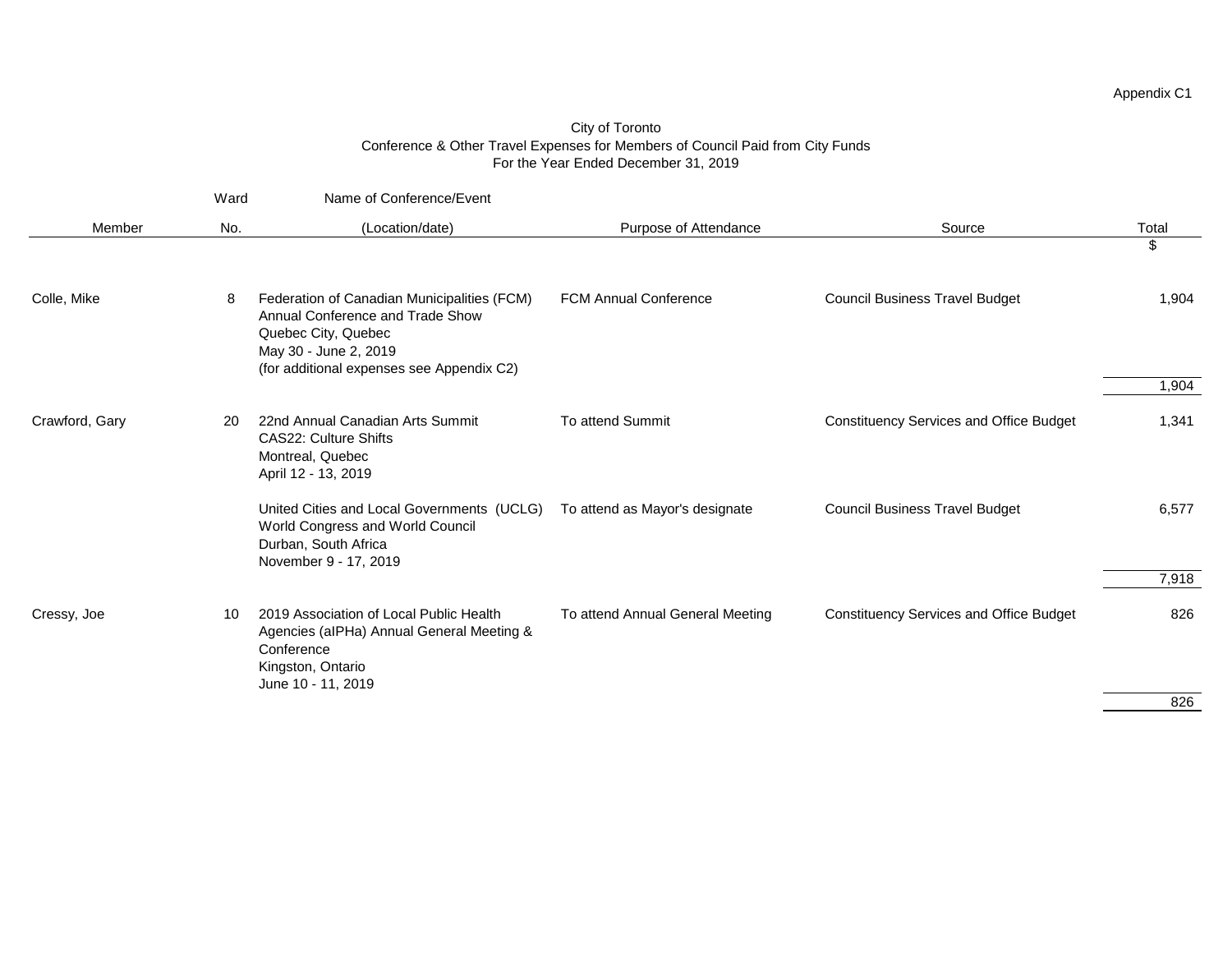|                 | Ward | Name of Conference/Event                                                                                                                    |                                                                                                                                        |                                                            |                                       |       |
|-----------------|------|---------------------------------------------------------------------------------------------------------------------------------------------|----------------------------------------------------------------------------------------------------------------------------------------|------------------------------------------------------------|---------------------------------------|-------|
| Member          | No.  | (Location/date)                                                                                                                             | Purpose of Attendance                                                                                                                  | Source                                                     | Total<br>\$                           |       |
| Fletcher, Paula | 14   | Federation of Canadian Municipalities (FCM)<br>Annual Conference and Trade Show<br>Quebec City, Quebec<br>May 30 - June 3, 2019             | <b>FCM Annual Conference</b>                                                                                                           | <b>Council Business Travel Budget</b>                      | 3,054                                 |       |
|                 |      | <b>Film Business Mission</b><br>Los Angeles, California, USA<br>May 8 - 10, 2019                                                            | Reconnect with the City's key<br>industry partners and investors and<br>to pursue new business<br>opportunities                        | <b>City Division</b><br>Economic Development and Culture   | 2,035                                 |       |
|                 |      |                                                                                                                                             |                                                                                                                                        |                                                            | 5,089                                 |       |
| Ford, Michael   | 1    | <b>OASPB Annual Conference</b><br>Ontarion Association of Police Services Board<br>Windsor, Ontario<br>May 22-25, 2019                      | <b>Annual Conference</b><br><b>Board Governance</b>                                                                                    | Agency/Corporation<br><b>Toronto Police Services Board</b> | 175                                   |       |
|                 |      |                                                                                                                                             |                                                                                                                                        |                                                            | 175                                   |       |
| Lai, Cynthia    | 23   |                                                                                                                                             | Federation of Canadian Municipalities (FCM)<br><b>Board of Directors Meeting</b><br>Penticton, British Columbia<br>March 12 - 15, 2019 | <b>FCM Business</b>                                        | <b>Council Business Travel Budget</b> | 1,771 |
|                 |      | Federation of Canadian Municipalities (FCM)<br>Annual Conference and Trade Show<br>Quebec City, Quebec<br>May 30 - June 2, 2019             | <b>FCM Annual Conference</b>                                                                                                           | <b>Council Business Travel Budget</b>                      | 3,663                                 |       |
|                 |      | Federation of Canadian Municipalities (FCM)<br><b>Board of Directors Meeting</b><br>Kitchener, Waterloo, Ontario<br>September 10 - 12, 2019 | <b>FCM Business</b>                                                                                                                    | <b>Council Business Travel Budget</b>                      | 844                                   |       |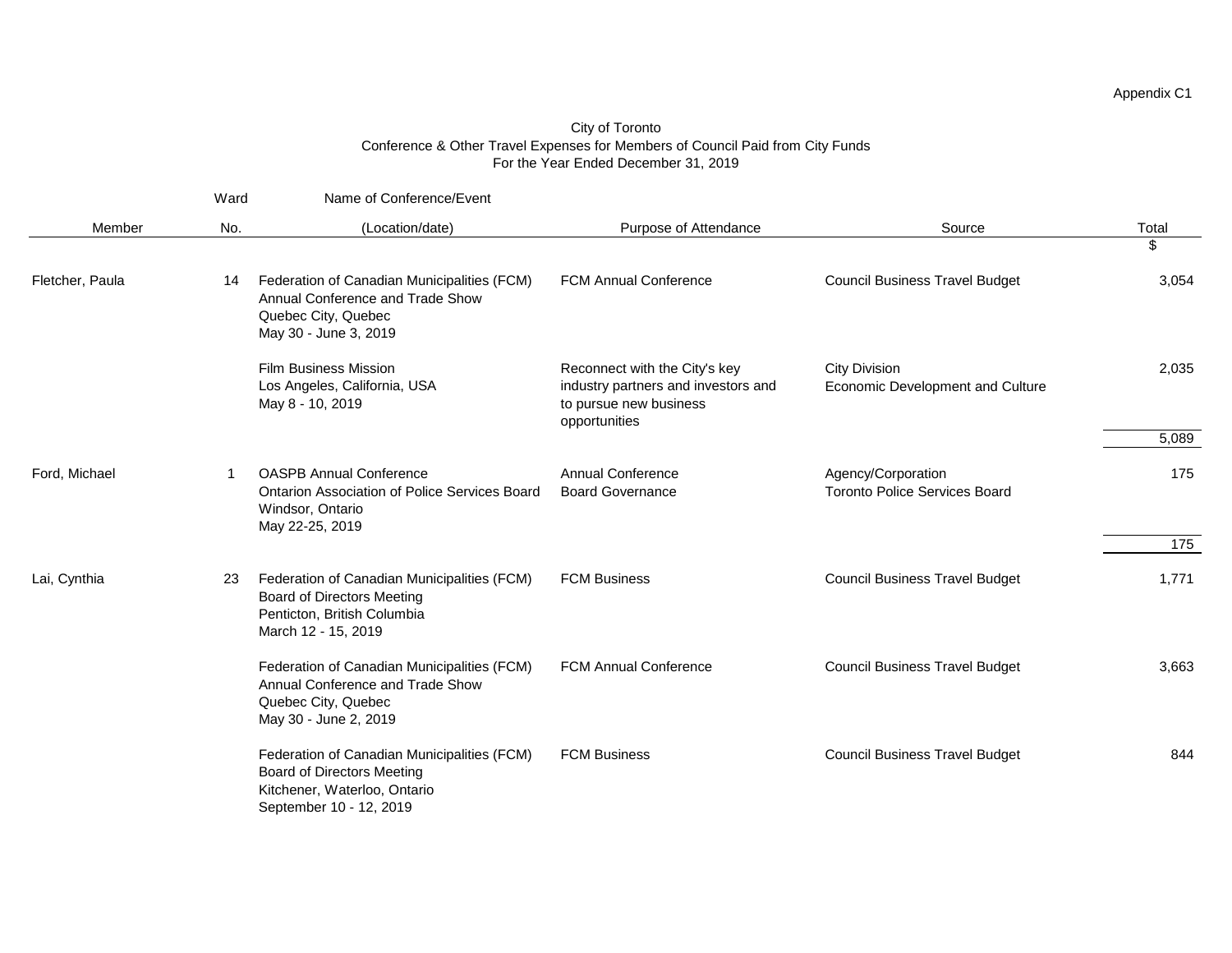|                     | Ward | Name of Conference/Event                                                                                                               |                                                                                                                                                                  |                                                                          |        |
|---------------------|------|----------------------------------------------------------------------------------------------------------------------------------------|------------------------------------------------------------------------------------------------------------------------------------------------------------------|--------------------------------------------------------------------------|--------|
| Member              | No.  | (Location/date)                                                                                                                        | Purpose of Attendance                                                                                                                                            | Source                                                                   | Total  |
|                     |      |                                                                                                                                        |                                                                                                                                                                  |                                                                          | \$     |
|                     |      | China Mission<br>Changsha, Zhuzhou;<br>Chengdu & Shenzhen; China<br>November 6 - 16, 2019<br>(for additional expenses see Appendix C2) | Promoting Toronto as a competitive<br>global centre and a gateway to the<br>North American market                                                                | <b>City Division</b><br>Economic Development and Culture                 | 5,964  |
|                     |      |                                                                                                                                        |                                                                                                                                                                  |                                                                          | 12,242 |
| Layton, Mike        | 11   | C40 World Mayors Summit<br>Copenhagen, Denmark<br>October 9 - 12, 2019                                                                 | To attend climate change conference,<br>promote local initiatives and learn<br>about global municipal efforts                                                    | <b>Constituency Services and Office Budget</b>                           | 2,572  |
|                     |      |                                                                                                                                        |                                                                                                                                                                  |                                                                          | 2,572  |
| McKelvie, Jennifer  | 25   | C40 World Mayors Summit<br>Torino, Italy; Copenhagen,<br>Denmark<br>October 5 - 13, 2019                                               | To promote Toronto as a gateway<br>to the North American market, meet<br>with potential FDI prospects and<br>advance relationships and attend<br>C <sub>40</sub> | <b>City Division</b><br>Economic Development and Culture                 | 4,627  |
|                     |      |                                                                                                                                        |                                                                                                                                                                  |                                                                          | 4,627  |
| Minnan-Wong, Denzil | 16   | China Mission<br>Changsha, Zhuzhou;<br>Chengdu & Shenzhen; China<br>November 5 - 17, 2019<br>(for additional expenses see Appendix C2) | Promoting Toronto as a competitive<br>global centre and a gateway to the<br>North American market                                                                | <b>City Division</b><br>Economic Development and Culture                 | 6,759  |
|                     |      |                                                                                                                                        |                                                                                                                                                                  |                                                                          | 6,759  |
| Pasternak, James    | 6    | Greater and Greener 2019: Exploring<br><b>Natural Connections Conference</b><br>Denver, Colorado, USA<br>July 18 - 24, 2019            | <b>Attend Parks Conference</b>                                                                                                                                   | <b>City Division</b><br><b>Corporate Services</b><br>Deputy City Manager | 6,113  |
|                     |      |                                                                                                                                        |                                                                                                                                                                  |                                                                          | 6,113  |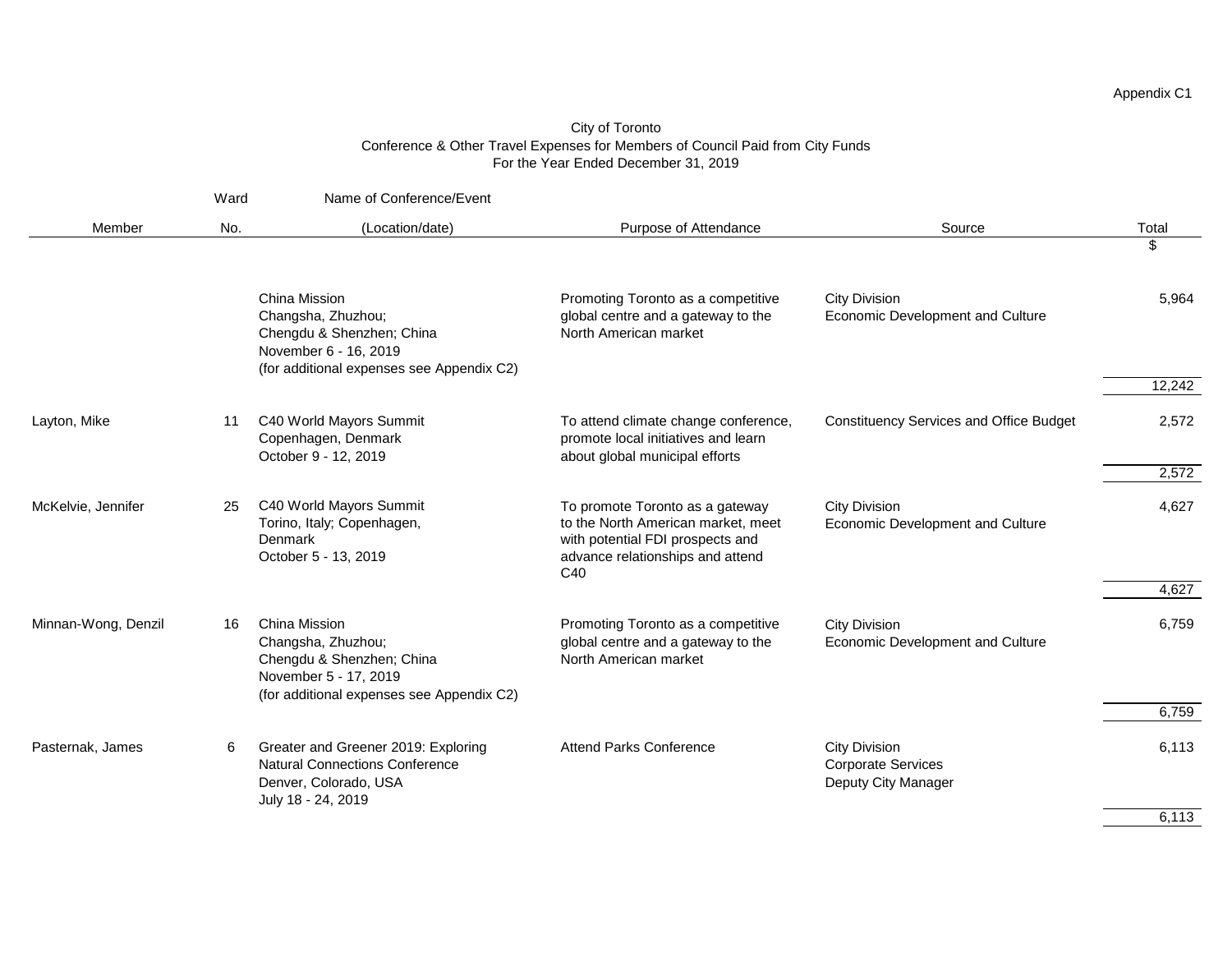|                   | Ward | Name of Conference/Event                                                                                                                    |                                                                                                                        |                                                          |       |
|-------------------|------|---------------------------------------------------------------------------------------------------------------------------------------------|------------------------------------------------------------------------------------------------------------------------|----------------------------------------------------------|-------|
| Member            | No.  | (Location/date)                                                                                                                             | Purpose of Attendance                                                                                                  | Source                                                   | Total |
|                   |      |                                                                                                                                             |                                                                                                                        |                                                          | \$    |
| Perruzza, Anthony | 7    | Federation of Canadian Municipalities (FCM)<br>Annual Conference and Trade Show<br>Quebec City, Quebec<br>May 29 - June 1, 2019             | <b>FCM Annual Conference</b>                                                                                           | <b>Council Business Travel Budget</b>                    | 3,125 |
|                   |      | Federation of Canadian Municipalities (FCM)<br><b>Board of Directors Meeting</b><br>Kitchener, Waterloo, Ontario<br>September 10 - 13, 2019 | <b>FCM Business</b>                                                                                                    | <b>Council Business Travel Budget</b>                    | 1,145 |
|                   |      | Federation of Canadian Municipalities (FCM)<br><b>Board of Directors Meeting</b><br>Ottawa, Ontario<br>November 27 - 29, 2019               | <b>FCM Business</b>                                                                                                    | <b>Council Business Travel Budget</b>                    | 1,603 |
|                   |      |                                                                                                                                             |                                                                                                                        |                                                          | 5,873 |
| Thompson, Michael | 21   | World Strategic Forum<br>Miami, Florida, USA<br>March 31 - April 2, 2019<br>(for additional expenses see Appendix C2)                       | To attend and speak at the Forum in<br>capacity as Chair of the Economic and<br><b>Community Development Committee</b> | <b>Constituency Services and Office Budget</b>           | 586   |
|                   |      | <b>Film Business Mission</b><br>Los Angeles, California, USA<br>May 8 - 10, 2019                                                            | Reconnect with the City's key<br>industry partners and investors and<br>to pursue new business<br>opportunities        | <b>City Division</b><br>Economic Development and Culture | 2,178 |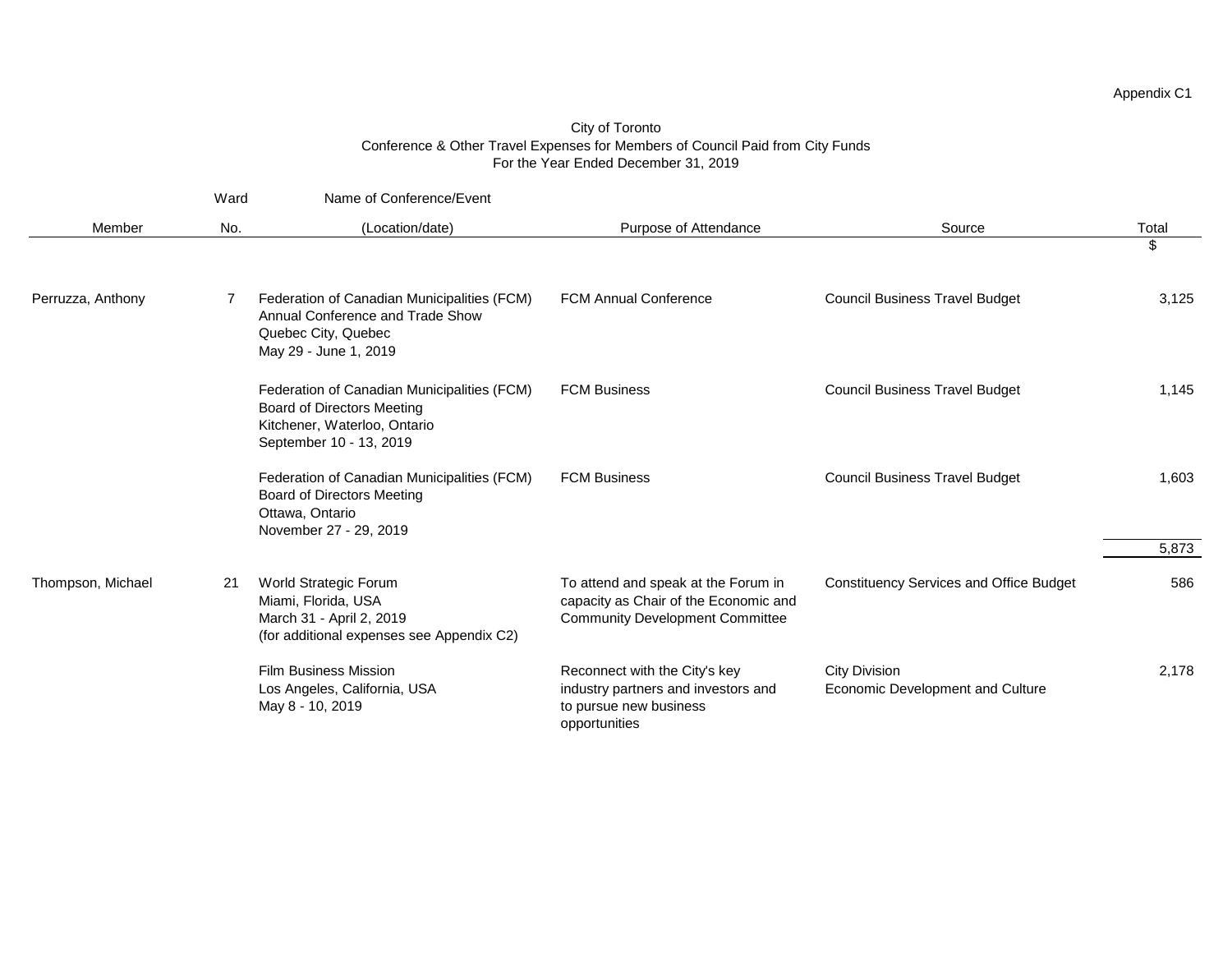|        | Ward | Name of Conference/Event                                                                                                                                         |                                                                                                                                                      |                                                                                         |              |
|--------|------|------------------------------------------------------------------------------------------------------------------------------------------------------------------|------------------------------------------------------------------------------------------------------------------------------------------------------|-----------------------------------------------------------------------------------------|--------------|
| Member | No.  | (Location/date)                                                                                                                                                  | Purpose of Attendance                                                                                                                                | Source                                                                                  | Total        |
|        |      |                                                                                                                                                                  |                                                                                                                                                      |                                                                                         | \$           |
|        |      | Federation of Canadian Municipalities (FCM)<br>Big City Mayors' Caucus & Annual Conference<br>Quebec City, Quebec<br>May 29 - June 2, 2019                       | <b>FCM Annual Conference</b>                                                                                                                         | <b>Council Business Travel Budget</b><br><b>Constituency Services and Office Budget</b> | 4,155<br>750 |
|        |      | The International Economic Forum of the<br>Americas Conference of Montreal<br>Montreal, Quebec<br>June 9 - 10, 2019<br>(for additional expenses see Appendix C2) | To attend Conference in capacity as<br>Chair of the Economic and Community<br><b>Development Committee</b>                                           | <b>Constituency Services and Office Budget</b>                                          | 363          |
|        |      | Federation of Canadian Municipalities (FCM)<br><b>Board of Directors Meeting</b><br>Kitchener, Waterloo, Ontario<br>September 10 - 11, 2019                      | <b>FCM Business</b>                                                                                                                                  | <b>Council Business Travel Budget</b>                                                   | 534          |
|        |      | <b>Medtech Conference</b><br>Boston, Massachusetts, USA<br>September 22 - 25, 2019                                                                               | To use the speaking and network<br>opportunities to encourage direct<br>investment and promote 2020<br>conference (to be held in Toronto)            | City Division<br>Economic Development and Culture                                       | 4,673        |
|        |      | C40 World Mayors Summit<br>Paris & Marseille, France;<br>Copenhagen, Denmark;<br>Stockholm, Sweden<br>October 4 - 13, 2019                                       | To promote Toronto as a gateway<br>to the North American market, meet<br>with potential FDI prospects and<br>advance relationships and attend<br>C40 | <b>City Division</b><br>Economic Development and Culture                                | 7,532        |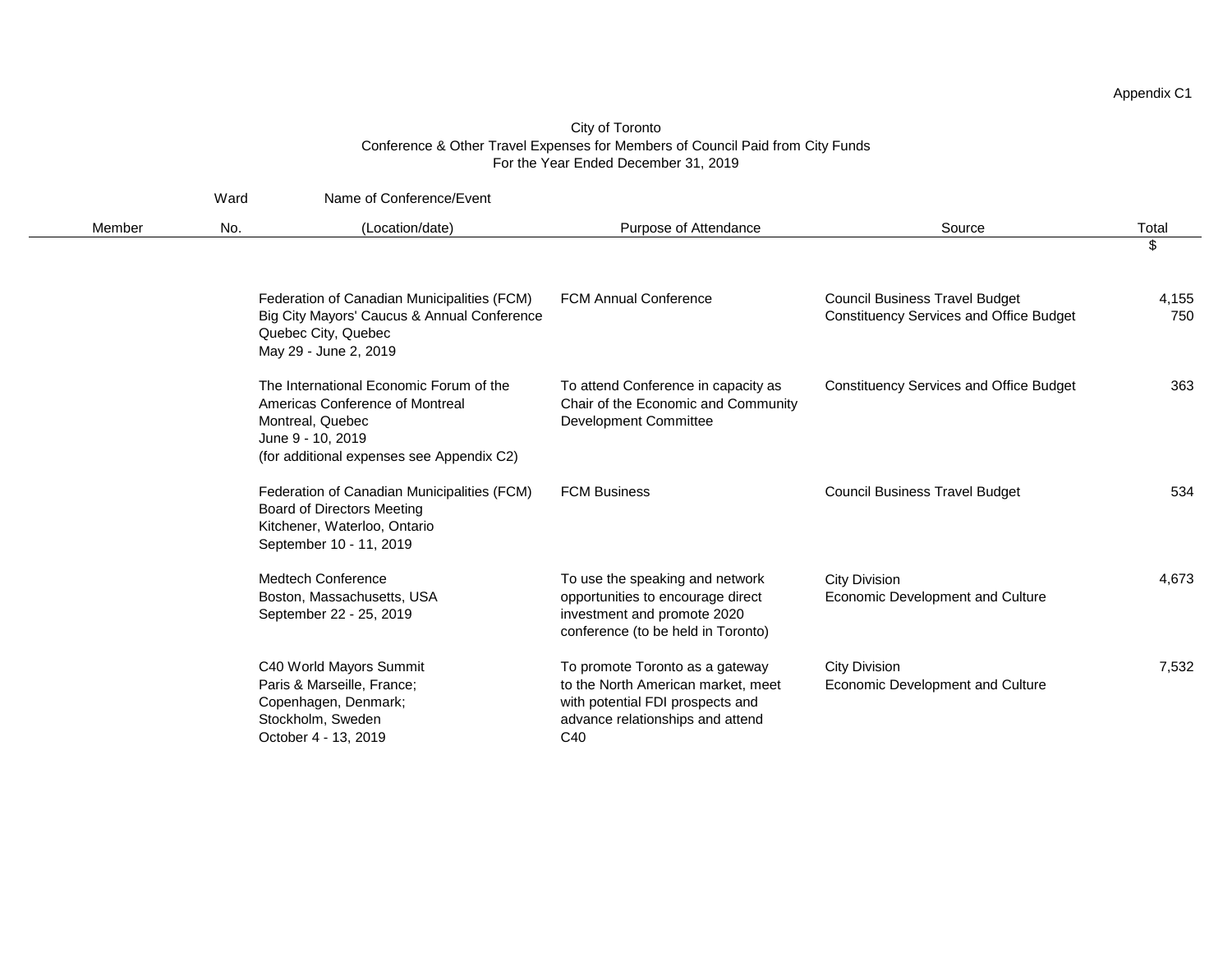|            | Ward | Name of Conference/Event                                                                                                                |                                                                                                                           |                                                          |        |
|------------|------|-----------------------------------------------------------------------------------------------------------------------------------------|---------------------------------------------------------------------------------------------------------------------------|----------------------------------------------------------|--------|
| Member     | No.  | (Location/date)                                                                                                                         | Purpose of Attendance                                                                                                     | Source                                                   | Total  |
|            |      |                                                                                                                                         |                                                                                                                           |                                                          | \$     |
|            |      | China Mission<br>Changsha, Zhuzhou;<br>Chengdu & Shenzhen; China<br>November 6 - 17, 2019<br>(for additional expenses see Appendix C2)  | Promoting Toronto as a competitive<br>global centre and a gateway to the<br>North American market                         | <b>City Division</b><br>Economic Development and Culture | 6,606  |
|            |      |                                                                                                                                         |                                                                                                                           |                                                          | 27,377 |
| Tory, John |      | Mayor Federation of Canadian Municipalities (FCM)<br><b>Big City Mayors' Caucus</b><br>Ottawa, Ontario<br>January 27 - 29, 2019         | Intergovernmental                                                                                                         | <b>Council Business Travel Budget</b>                    | 1,143  |
|            |      | SXSW Mission 2019<br>Austin, Texas, USA<br>March 9 - 11, 2019                                                                           | To promote market development<br>and collaboration opportunities                                                          | <b>City Division</b><br>Economic Development and Culture | 2,715  |
|            |      | Federation of Canadian Municipalities (FCM)<br><b>Urban Project</b><br>Vancouver, British Columbia<br>May 1 - 2, 2019                   | Intergovernmental                                                                                                         | <b>Council Business Travel Budget</b>                    | 1,095  |
|            |      | <b>Film Business Mission</b><br>Los Angeles, California, USA<br>May 8 - 10, 2019                                                        | Reconnect with the City's key industry<br>partners and investors and to pursue<br>new business opportunities              | <b>City Division</b><br>Economic Development and Culture | 1,749  |
|            |      | C40 World Mayors Summit<br>London, England;<br>Copenhagen, Denmark<br>October 5 - 11, 2019<br>(for additional expenses see Appendix C2) | To engage with industry leaders<br>from the financial services sector,<br>exploring sustainable finance and<br>attend C40 | <b>City Division</b><br>Economic Development and Culture | 2,006  |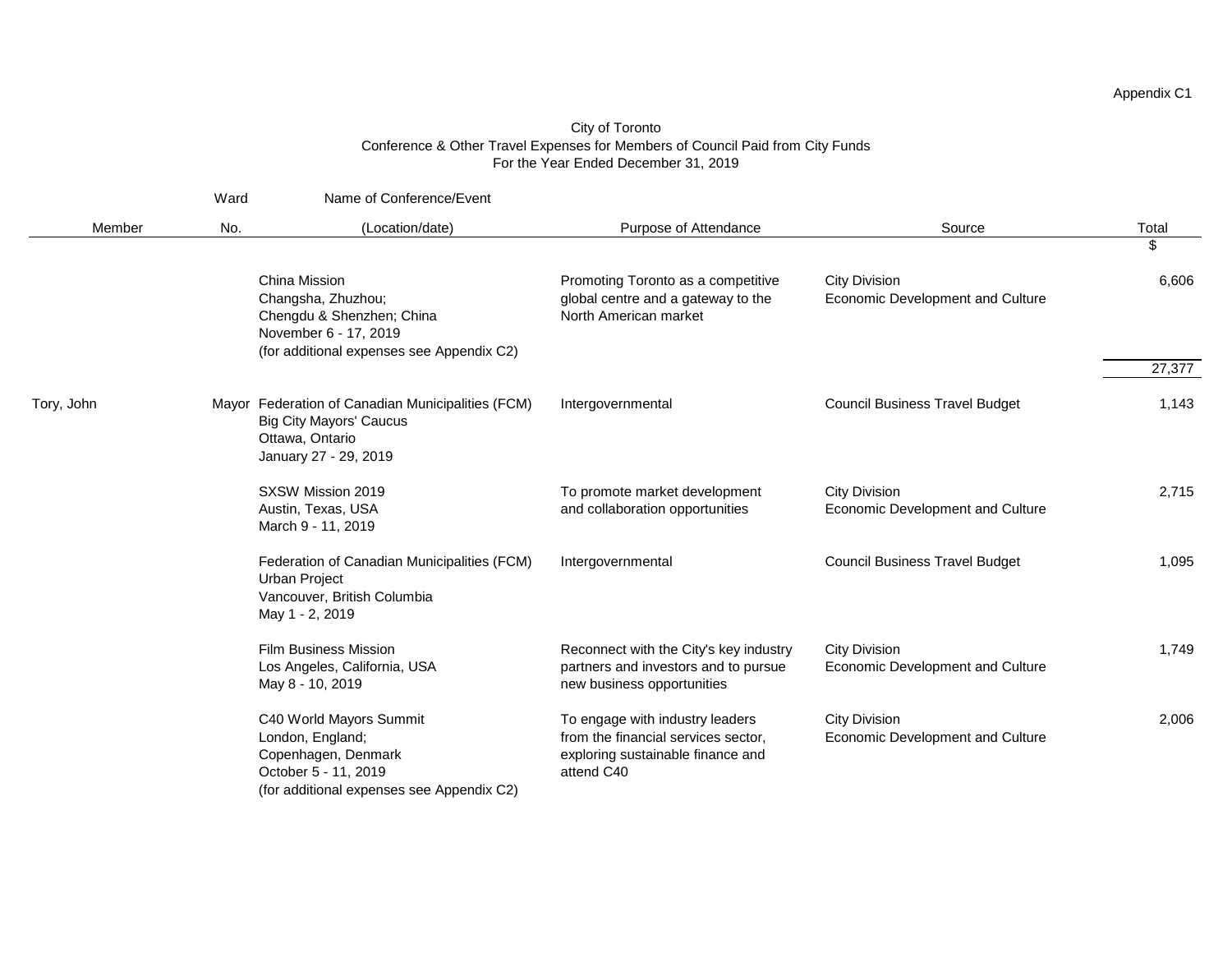### City of Toronto Conference & Other Travel Expenses for Members of Council Paid from City Funds For the Year Ended December 31, 2019

|        | Ward | Name of Conference/Event                                                                 |                                                                                                                                            |                                                                                                                                                         |                                  |
|--------|------|------------------------------------------------------------------------------------------|--------------------------------------------------------------------------------------------------------------------------------------------|---------------------------------------------------------------------------------------------------------------------------------------------------------|----------------------------------|
| Member | No.  | (Location/date)                                                                          | Purpose of Attendance                                                                                                                      | Source                                                                                                                                                  | Total                            |
|        |      |                                                                                          |                                                                                                                                            |                                                                                                                                                         | \$                               |
|        |      | <b>New York Business Mission</b><br>New York City, New York, USA<br>November 6 - 8, 2019 | Promoting Toronto FDI, strengthing<br>partnerships and furthering City of<br>Toronto's Economic interests in<br>Financial services and ICT | City Division<br>Economic Development and Culture                                                                                                       | 1,916                            |
|        |      |                                                                                          |                                                                                                                                            |                                                                                                                                                         | 10,624                           |
|        |      |                                                                                          |                                                                                                                                            | <b>GRAND TOTAL</b>                                                                                                                                      | 107,858                          |
|        |      |                                                                                          |                                                                                                                                            | <b>Summary of Expenses</b>                                                                                                                              | <b>Total</b><br>$\sqrt[6]{2}$    |
|        |      |                                                                                          |                                                                                                                                            | <b>Council Business Travel Budget</b><br><b>Constituency Services and Office Budget</b><br>Mayor's Office Budget<br>City Division<br>Agency/Corporation | 39,989<br>9,380<br>58,060<br>429 |
|        |      |                                                                                          |                                                                                                                                            | <b>GRAND TOTAL</b>                                                                                                                                      | 107,858                          |

#### Notes:

- 1. Business travel and conferences for Members of Council are subject to the Constituency Services and Office Budget Policy approved by Council at its meeting July 11, 12 and 13, 2012 (EX21.9), unless otherwise specified.
- 2 Councillors Paul Ainslie, Ana Bailão, Brad Bradford, Mike Colle, Cynthia Lai, Anthony Perruzza, and Michael Thompson were Board or Committee Members of FCM.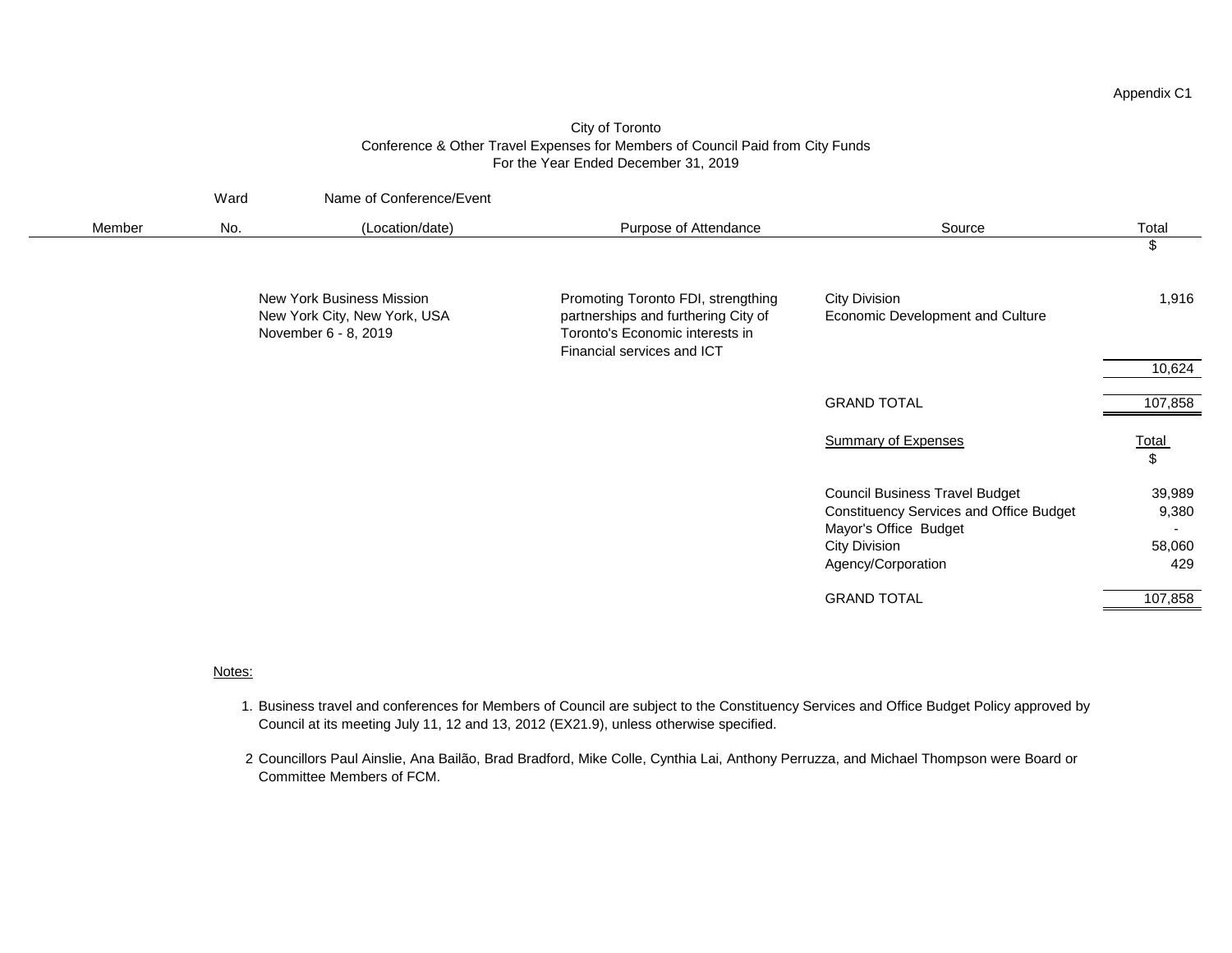|                     | Ward | Name of Conference/Event                                                                                                                 |                                                                                                                                                                          |                                                                                                            |             |
|---------------------|------|------------------------------------------------------------------------------------------------------------------------------------------|--------------------------------------------------------------------------------------------------------------------------------------------------------------------------|------------------------------------------------------------------------------------------------------------|-------------|
| Councillor          | No.  | (Location/date)                                                                                                                          | Purpose of Attendance                                                                                                                                                    | Source                                                                                                     | Total<br>\$ |
| Bailão, Ana         | 9    | Federation of Canadian Municipalities (FCM)<br>Annual Conference and Trade Show<br>Quebec City, Quebec<br>May 30 - June 2, 2019 (Note 3) | <b>FCM Annual Conference</b>                                                                                                                                             | Other External Bodies (Affiliated) - (See Note 1)<br>Federation of Canadian Municipalities                 | 1,282       |
|                     |      |                                                                                                                                          |                                                                                                                                                                          |                                                                                                            | 1,282       |
| Carroll, Shelley    | 17   | Political Blind Date - TVO Project<br>New York City, New York, USA<br>May 29 - 30, 2019 (Note 3)                                         | To film episode of Political Blind Date<br>with Councillor Gary Crawford                                                                                                 | Other External Bodies (Non-Affiliated) - (See Note 2)<br>Nomad Films                                       | 1,074       |
|                     |      | Canadian e-Thekwini City Executives<br>Learning Exchange<br>Durban, South Africa<br>August 10 - 16, 2019 (Note 3)                        | To share expertise on Consolidating City Approach<br>to Residentially-Led Urban Regeneration<br>Delivering Integrated Precinct Neighbourhoods<br>with Affordable Housing | Other External Bodies (Non-Affiliated) - (See Note 2)<br>Rooftops Canada                                   | 5,649       |
|                     |      | <b>Global Participatory Budgeting Support</b><br><b>Board Meeting</b><br>Edinburgh, Scotland<br>October 19 - 26, 2019 (Note 3)           | To attend Board Meeting                                                                                                                                                  | Other External Bodies (Non-Affiliated) - (See Note 2)<br><b>Participatory Budgeting Project</b>            | 2,209       |
|                     |      |                                                                                                                                          |                                                                                                                                                                          |                                                                                                            | 8,932       |
| Colle, Mike         | 8    | Federation of Canadian Municipalities (FCM)<br>Annual Conference and Trade Show<br>Quebec City, Quebec<br>May 30 - June 2, 2019 (Note 3) | <b>FCM Annual Conference</b>                                                                                                                                             | Other External Bodies (Affiliated) - (See Note 1)<br>Federation of Canadian Municipalities                 | 1,184       |
|                     |      |                                                                                                                                          |                                                                                                                                                                          |                                                                                                            | 1,184       |
| Crawford, Gary      | 20   | Political Blind Date - TVO Project<br>New York City, New York<br>May 29 - 30, 2019 (Note 3)                                              | To film episode of Political Blind Date with<br><b>Councillor Shelley Carroll</b>                                                                                        | Other External Bodies (Non-Affiliated) - (See Note 2)<br>Nomad Films                                       | 1,231       |
|                     |      |                                                                                                                                          |                                                                                                                                                                          |                                                                                                            | 1,231       |
| Lai, Cynthia        | 23   | Trade Mission to China<br>Changsha, Zhuzhou, Chengdu, Shenzhen, China<br>November 6 - 17, 2019                                           | To advance the interest in the Toronto Region<br>by promoting Toronto as a global centre and a<br>gateway to the North American market                                   | Other External Bodies (Non-Affiliated) - (See Note 2)<br>Shenzhen Foreign Affairs<br>Office/CRRC/CFAO/SFAO | 1,248       |
|                     |      |                                                                                                                                          |                                                                                                                                                                          |                                                                                                            | 1,248       |
| Minnan-Wong, Denzil | 16.  | Trade Mission to China<br>Changsha, Zhuzhou, Chengdu, Shenzhen, China<br>November 6 - 17, 2019                                           | To advance the interest in the Toronto Region<br>by promoting Toronto as a global centre and a<br>gateway to the North American market                                   | Other External Bodies (Non-Affiliated) - (See Note 2)<br>Shenzhen Foreign Affairs<br>Office/CRRC/CFAO/SFAO | 1,248       |
|                     |      |                                                                                                                                          |                                                                                                                                                                          |                                                                                                            | 1,248       |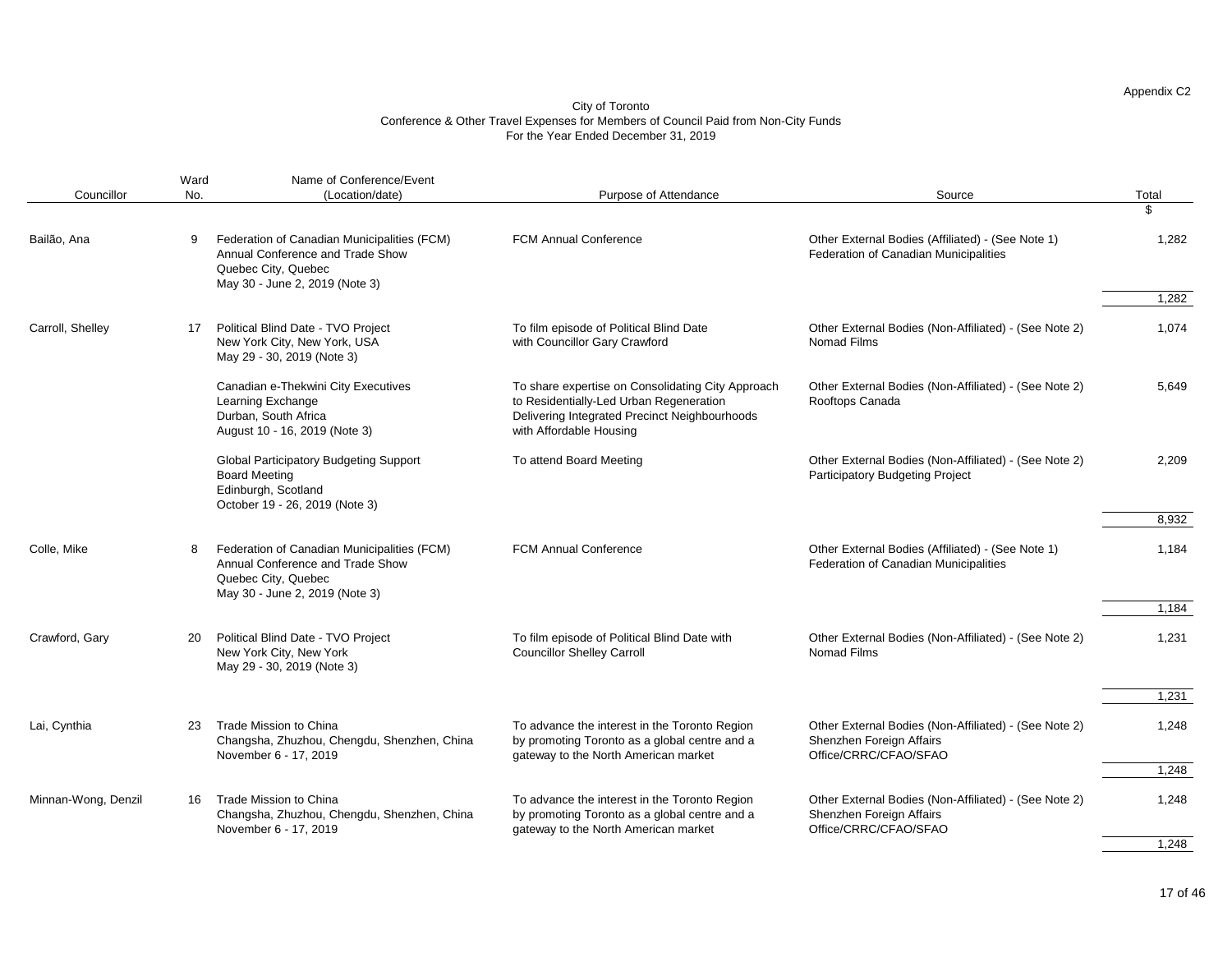#### City of Toronto Conference & Other Travel Expenses for Members of Council Paid from Non-City Funds For the Year Ended December 31, 2019

|                   | Ward | Name of Conference/Event                                                                                                            |                                                                                                                                        |                                                                                                            |                    |
|-------------------|------|-------------------------------------------------------------------------------------------------------------------------------------|----------------------------------------------------------------------------------------------------------------------------------------|------------------------------------------------------------------------------------------------------------|--------------------|
| Councillor        | No.  | (Location/date)                                                                                                                     | Purpose of Attendance                                                                                                                  | Source                                                                                                     | Total              |
| Thompson, Michael | 37   | World Strategic Forum<br>Miami, Florida, USA<br>March 31 - April 2, 2019 (Note 3)                                                   | To attend and speak at the Forum in capacity as<br>Chair of the Economic and Community<br><b>Development Committee</b>                 | Other External Bodies (Non-Affiliated) - (See Note 2)<br>International Economic Forum of the Americas      | \$<br>1,180        |
|                   |      | The International Economic Forum of the Americas<br><b>Conference of Montreal</b><br>Montreal, Quebec<br>June 9 - 10, 2019 (Note 3) | To attend Conference in capacity as Chair of the<br>Economic and Community Development<br>Committee                                    | Other External Bodies (Non-Affiliated) - (See Note 2)<br>International Economic Forum of the Americas      | 793                |
|                   |      | Trade Mission to China<br>Changsha, Zhuzhou, Chengdu, Shenzhen, China<br>November 6 - 17, 2019 (Note 3)                             | To advance the interest in the Toronto Region<br>by promoting Toronto as a global centre and a<br>gateway to the North American market | Other External Bodies (Non-Affiliated) - (See Note 2)<br>Shenzhen Foreign Affairs<br>Office/CRRC/CFAO/SFAO | 1,248              |
|                   |      |                                                                                                                                     |                                                                                                                                        |                                                                                                            | 3,221              |
| Tory, John        |      | Mayor C40 World Mayors Summit<br>Copenhagen, Denmark<br>October 9 - 11, 2019                                                        | To attend C40                                                                                                                          | Other External Bodies (Non-Affiliated) - (See Note 2)<br>C40 World Mayors Summit                           | 5,463              |
|                   |      |                                                                                                                                     |                                                                                                                                        |                                                                                                            | 5,463              |
|                   |      |                                                                                                                                     |                                                                                                                                        |                                                                                                            |                    |
|                   |      |                                                                                                                                     |                                                                                                                                        | <b>GRAND TOTAL</b>                                                                                         | 23,809             |
|                   |      |                                                                                                                                     |                                                                                                                                        | Summary of Source                                                                                          | <b>Total</b><br>\$ |
|                   |      |                                                                                                                                     |                                                                                                                                        | Other External Bodies (Affiliated) - (See Note 1)<br>Other External Bodies (Non-Affiliated) - (See Note 2) | 2,466<br>21,343    |
|                   |      |                                                                                                                                     |                                                                                                                                        | <b>GRAND TOTAL</b>                                                                                         | 23,809             |
|                   |      |                                                                                                                                     |                                                                                                                                        |                                                                                                            |                    |

#### Notes:

1. Other external bodies (affiliated) are external organizations that the City of Toronto has appointees to their board, and they have reported actual expenses for Council appointees which are included in the summary of expenses in Attachment 1.

2. Other external bodies (non-affiliated) do not have Council appointees on their board. The amounts provided were reported to the Integrity Commissioner as per the Code of Conduct for Members of Council, and are not included in the summary of expenses in Attachment 1.

3. For additional expenses see Appendix C1.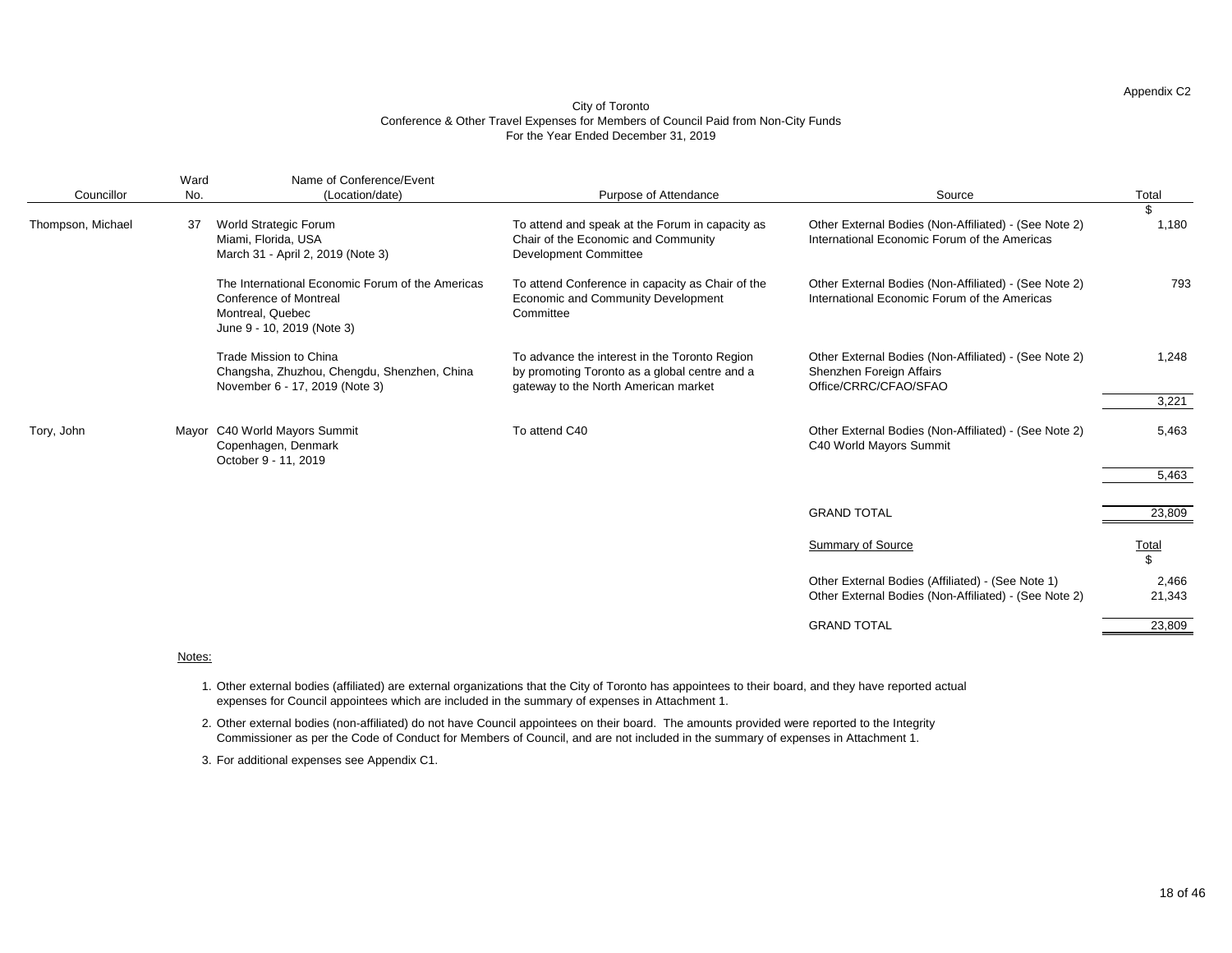#### City of Toronto Council Staff Travel Expenses For the Year Ended December 31, 2019

|                   | Ward |                                        |                                                                      | Name of Conference/Event                                                                                                                |                                                                                                                                                            |                                                          |       |
|-------------------|------|----------------------------------------|----------------------------------------------------------------------|-----------------------------------------------------------------------------------------------------------------------------------------|------------------------------------------------------------------------------------------------------------------------------------------------------------|----------------------------------------------------------|-------|
| Member            | No.  | Member's Staff                         | Role                                                                 | (Location/date)                                                                                                                         | Purpose of Attendance                                                                                                                                      | Source                                                   | Total |
|                   |      |                                        |                                                                      |                                                                                                                                         |                                                                                                                                                            |                                                          | \$    |
| Carroll, Shelley  | 17   | Dergalstanian, Ani                     | Communications &<br>Policy Advisor                                   | Political Blind Date - TVO Project<br>New York City, New York<br>May 29 - 30, 2019                                                      | To accompany Councillor Carroll for the<br>filming of Political Blind Date                                                                                 | <b>Constituency Services and Office Budget</b>           | 1,031 |
| Crawford, Gary    | 20   | Ross, Gail                             | Chief of Staff                                                       | Political Blind Date - TVO Project<br>New York City, New York<br>May 29 - 30, 2019                                                      | To accompany Councillor Crawford for the<br>filming of Political Blind Date                                                                                | <b>Constituency Services and Office Budget</b>           | 1,234 |
| Cressy, Joe       | 10   | Brewer, Lia                            | Chief of Staff                                                       | Alliance for Healthier Communities<br><b>Community Healther Connections</b><br>Conference 2019<br>Ottawa, Ontario<br>June 11 - 13, 2019 | To shine a spotlight on Canadian health<br>concerns                                                                                                        | <b>Constituency Services and Office Budget</b>           | 1,207 |
| Layton, Mike      | 11   | Nakitsas, Stephanie Chief of Staff     |                                                                      | From the Ground Up Conference<br>Montreal, Quebec<br>April 12 - 14, 2019                                                                | To learn about affordable housing<br>opportunities including land trusts and other publicly<br>other publicly owned models                                 | <b>Constituency Services and Office Budget</b>           | 364   |
| Thompson, Michael | 23   | Salvagna, Ana                          | Coordinator, Legislative<br>Affairs & Communications London, Ontario | Open City Network Conference<br>November 26 - 27, 2019                                                                                  | To attend the Conference on behalf<br>of Councillor Thompson                                                                                               | <b>Constituency Services and Office Budget</b>           | 314   |
|                   |      |                                        |                                                                      | <b>Europe Mission</b><br>Paris, Marseille, France; Copenhagen,<br>Denmark; Stockholm, Sweden<br>October 4 -13, 2019                     | To promote Toronto as a gateway to the<br>North American market; meet with potential<br>FDI prospects & advance local<br>relationships, also to attend C40 | <b>City Division</b><br>Economic Development and Culture | 7,193 |
| Tory, John        |      | Mayor Buckman, Matthew Senior Advisor, | Legislative Affairs                                                  | Federation of Canadian Municipalities (FCM) Intergovernmental<br>Urban Project<br>Vancouver, British Columbia<br>May 1 - 3, 2019        |                                                                                                                                                            | Mayor's Office Budget                                    | 1,613 |
|                   |      |                                        |                                                                      | Europe Mission<br>London, England; Copenhagen, Denmark<br>October 5 -11, 2019                                                           | To promote Toronto as a gateway to the<br>North American market; meet with potential<br>FDI prospects & advance local<br>relationships, also to attend C40 | <b>City Division</b><br>Economic Development and Culture | 4,642 |

Appendix C3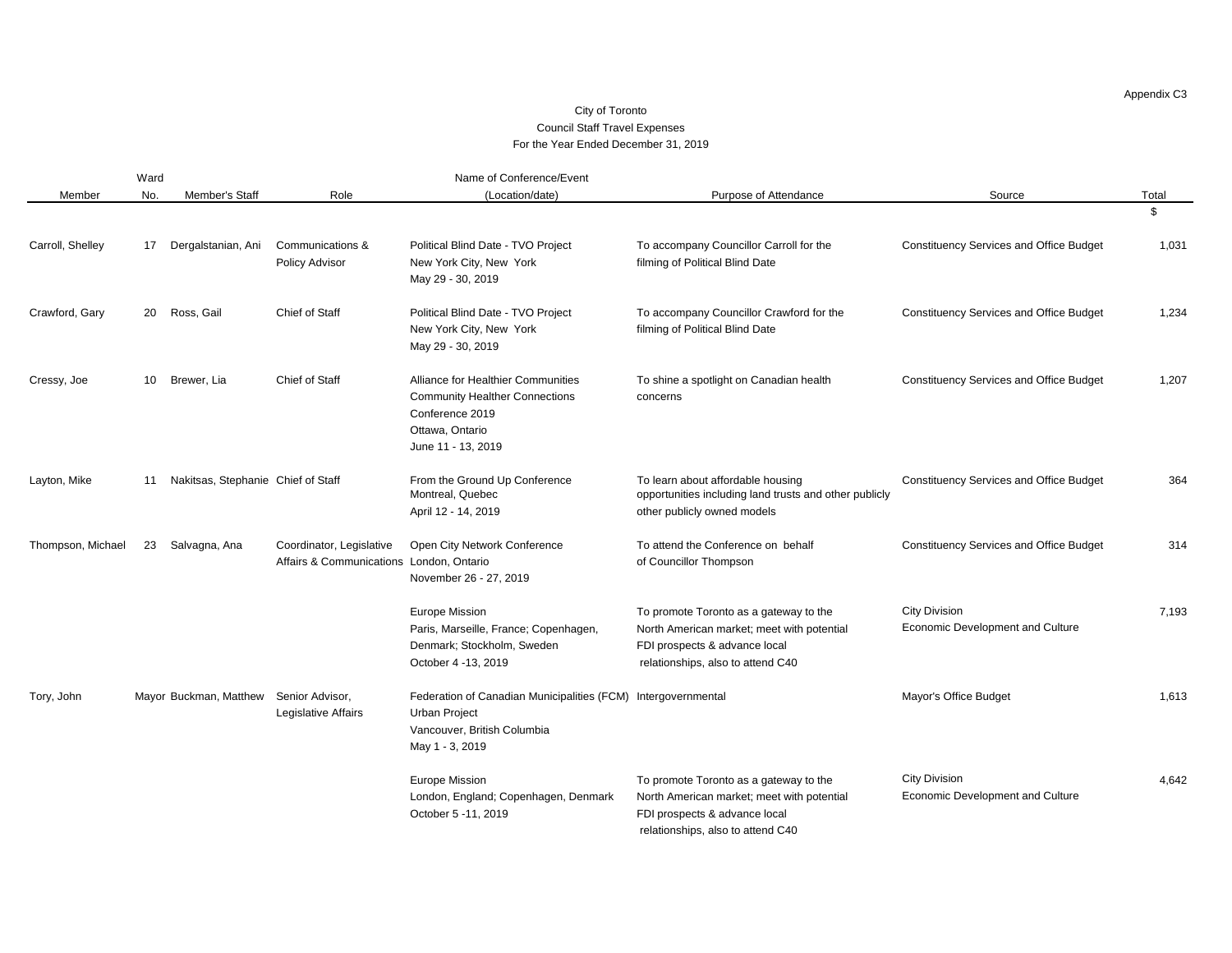#### City of Toronto Council Staff Travel Expenses For the Year Ended December 31, 2019

|        | Ward |                  |                            | Name of Conference/Event                                                                                                                    |                                                                                                                                            |                                                                                   |              |  |  |
|--------|------|------------------|----------------------------|---------------------------------------------------------------------------------------------------------------------------------------------|--------------------------------------------------------------------------------------------------------------------------------------------|-----------------------------------------------------------------------------------|--------------|--|--|
| Member | No.  | Member's Staff   | Role                       | (Location/date)                                                                                                                             | Purpose of Attendance                                                                                                                      | Source                                                                            | Total        |  |  |
|        |      | Gasparro, Vince  | <b>Principal Secretary</b> | Federation of Canadian Municipalities (FCM) Intergovernmental                                                                               |                                                                                                                                            | Mayor's Office Budget                                                             | \$<br>1,255  |  |  |
|        |      |                  |                            | <b>Big City Mayors' Caucus</b><br>Ottawa, Ontario<br>January 27 - 29, 2019                                                                  |                                                                                                                                            |                                                                                   |              |  |  |
|        |      |                  |                            | New York Business Mission<br>New York City, New York, USA<br>November 6 - 8, 2019                                                           | Promoting Toronto FDI, strengthing<br>partnerships and furthering City of<br>Toronto's Economic interests in<br>Financial services and ICT | <b>City Division</b><br>Economic Development and Culture                          | 2,410        |  |  |
|        |      | Glen, Courtney   | Deputy Chief of Staff      | SXSW Mission 2019<br>Austin, Texas, USA<br>March 9 - 11, 2019                                                                               | To promote market development<br>and collaboration opportunities                                                                           | <b>City Division</b><br>Economic Development and Culture                          | 4,612        |  |  |
|        |      |                  |                            | <b>Film Business Mission</b><br>Los Angeles, California, USA<br>May 8 - 11, 2019                                                            | Reconnect with the City's key<br>industry partners and investors and<br>to pursue new business<br>opportunities                            | <b>City Division</b><br>Economic Development and Culture<br>Mayor's Office Budget | 3,274<br>133 |  |  |
|        |      | Hillstrom, Emily | Senior Advisor, Tour       | Federation of Canadian Municipalities (FCM) Intergovernmental<br><b>Big City Mayors' Caucus</b><br>Ottawa, Ontario<br>January 27 - 29, 2019 |                                                                                                                                            | Mayor's Office Budget                                                             | 1,337        |  |  |
|        |      |                  |                            | SXSW Mission 2019<br>Austin, Texas, USA<br>March 9 - 11, 2019                                                                               | To promote market development<br>and collaboration opportunities                                                                           | <b>City Division</b><br>Economic Development and Culture                          | 4,541        |  |  |
|        |      |                  |                            | <b>Film Business Mission</b><br>Los Angeles, California, USA<br>May 8 - 11, 2019                                                            | Reconnect with the City's key<br>industry partners and investors and<br>to pursue new business<br>opportunities                            | <b>City Division</b><br>Economic Development and Culture                          | 2,491        |  |  |

Appendix C3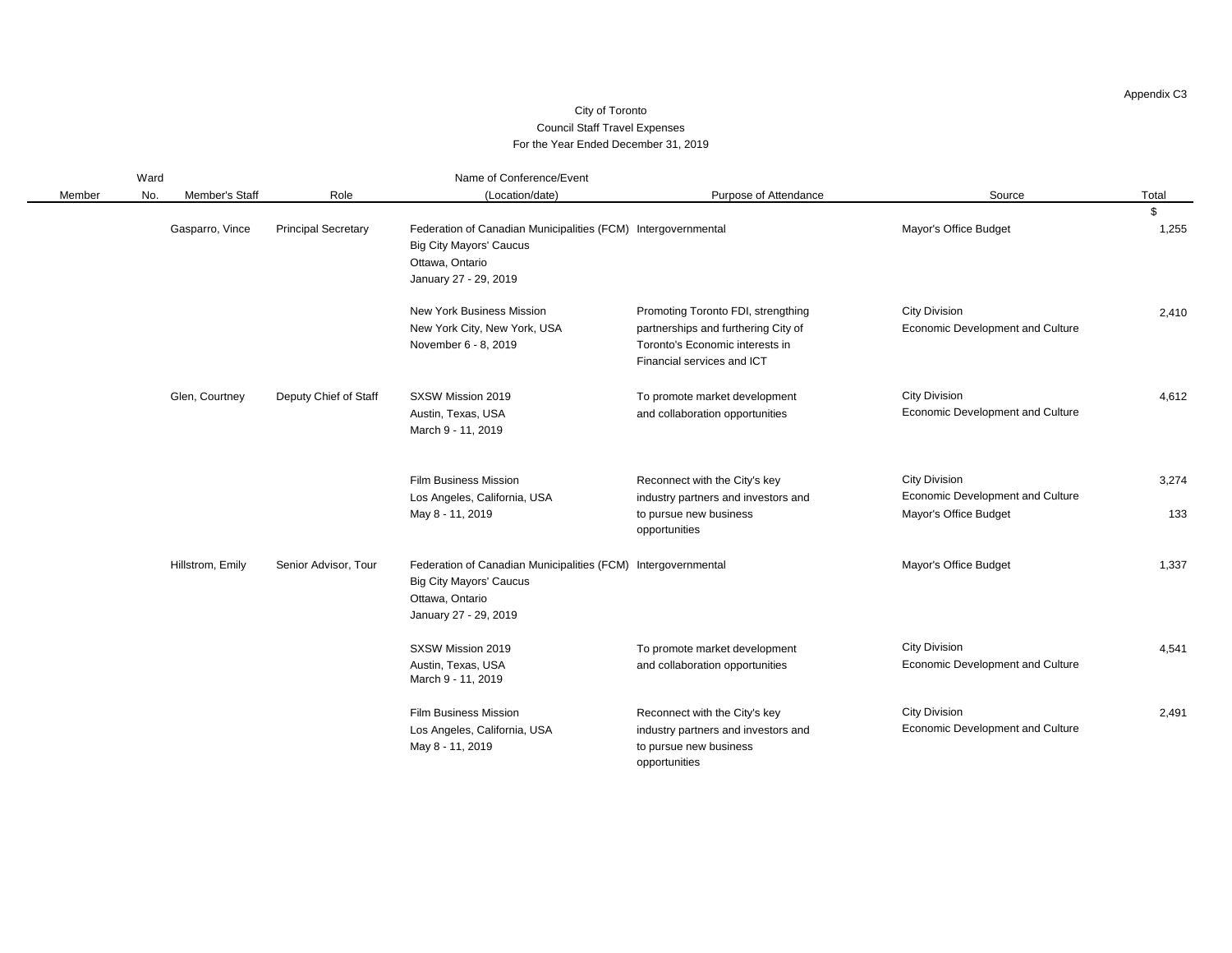#### City of Toronto Council Staff Travel Expenses For the Year Ended December 31, 2019

|        | Ward |                |      | Name of Conference/Event             |                                          |                                                |                       |
|--------|------|----------------|------|--------------------------------------|------------------------------------------|------------------------------------------------|-----------------------|
| Member | No.  | Member's Staff | Role | (Location/date)                      | Purpose of Attendance                    | Source                                         | Total                 |
|        |      |                |      |                                      |                                          |                                                | \$                    |
|        |      |                |      | <b>Europe Mission</b>                | To engage with industry leaders from the | <b>City Division</b>                           | 4,918                 |
|        |      |                |      | London, England; Copenhagen, Denmark | financial services sector, exploring     | Economic Development and Culture               |                       |
|        |      |                |      | October 5 - 14, 2019                 | sustainable finance and attend C40       |                                                |                       |
|        |      |                |      | New York Business Mission            | Promoting Toronto FDI, strengthing       | <b>City Division</b>                           | 2,441                 |
|        |      |                |      | New York City, New York, USA         | partnerships and furthering City of      | Economic Development and Culture               |                       |
|        |      |                |      | November 6 - 8, 2019                 | Toronto's Economic interests in          |                                                |                       |
|        |      |                |      |                                      | Financial services and ICT               |                                                |                       |
|        |      |                |      |                                      |                                          | <b>GRAND TOTAL</b>                             | 45,011                |
|        |      |                |      |                                      |                                          | <b>Summary of Source</b>                       | Total<br>$\mathbb{S}$ |
|        |      |                |      |                                      |                                          | <b>Council Business Travel Budget</b>          |                       |
|        |      |                |      |                                      |                                          | <b>Constituency Services and Office Budget</b> | 4,150                 |
|        |      |                |      |                                      |                                          | Mayor's Office Budget                          | 4,338                 |
|        |      |                |      |                                      |                                          | <b>City Division</b>                           | 36,523                |
|        |      |                |      |                                      |                                          | Agencies and Corporations                      |                       |
|        |      |                |      |                                      |                                          | <b>GRAND TOTAL</b>                             | 45,011                |

Appendix C3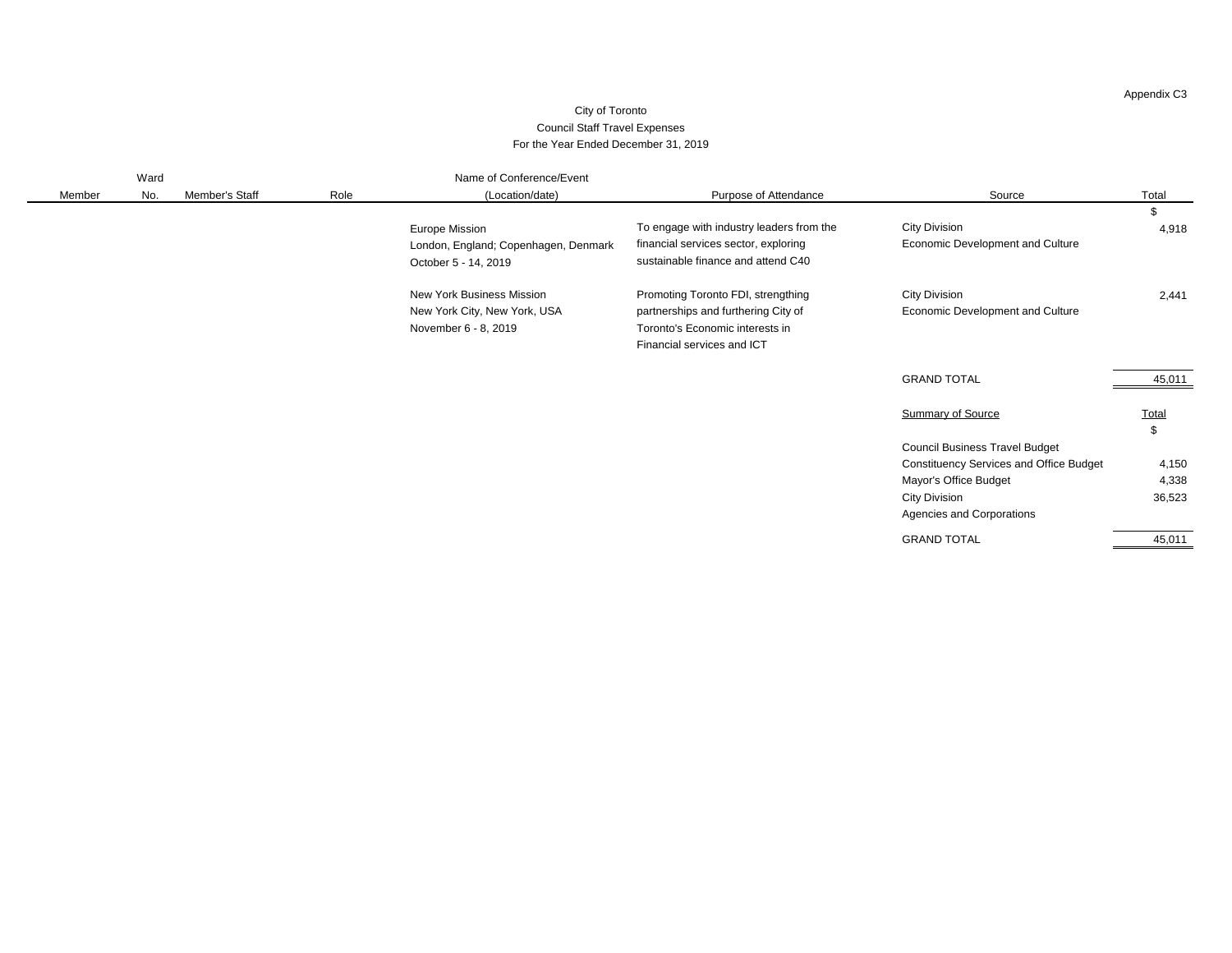### City of Toronto Expenses for Members of Council Charged to City Divisions For the Year Ended December 31, 2019

| Councillor         | Ward<br>No. | Travel/ Conference<br>(See Appendix C1) | <b>Staff Travel</b><br>(See Appendix C3) | <b>Other Expenses</b> | <b>Total Expenses</b> |
|--------------------|-------------|-----------------------------------------|------------------------------------------|-----------------------|-----------------------|
| Ainslie, Paul      | 24          | \$<br>3,188                             | \$                                       |                       | \$<br>3,188           |
| Fletcher, Paula    | 14          | 2,035                                   |                                          |                       | 2,035                 |
| Lai, Cynthia       | 23          | 5,964                                   |                                          |                       | 5,964                 |
| McKelvie, Jennifer | 25          | 4,627                                   |                                          |                       | 4,627                 |
| Minnan-Wong, Denzi | 16          | 6,759                                   |                                          |                       | 6,759                 |
| Pasternak, James   | 6           | 6,113                                   |                                          |                       | 6,113                 |
| Thompson, Michael  | 21          | 20,989                                  | 7,193                                    |                       | 28,182                |
| Tory, John         | Mayor       | 8,386                                   | 29,329                                   | 1,822                 | 37,715                |
|                    |             | 58,060                                  | 36,523                                   | 1,822                 | 94,583                |
|                    |             |                                         |                                          | (Note 1)              |                       |

Note 1: City Managers Office expenses catering for Pride function June 3, 2019 and June 7, 2019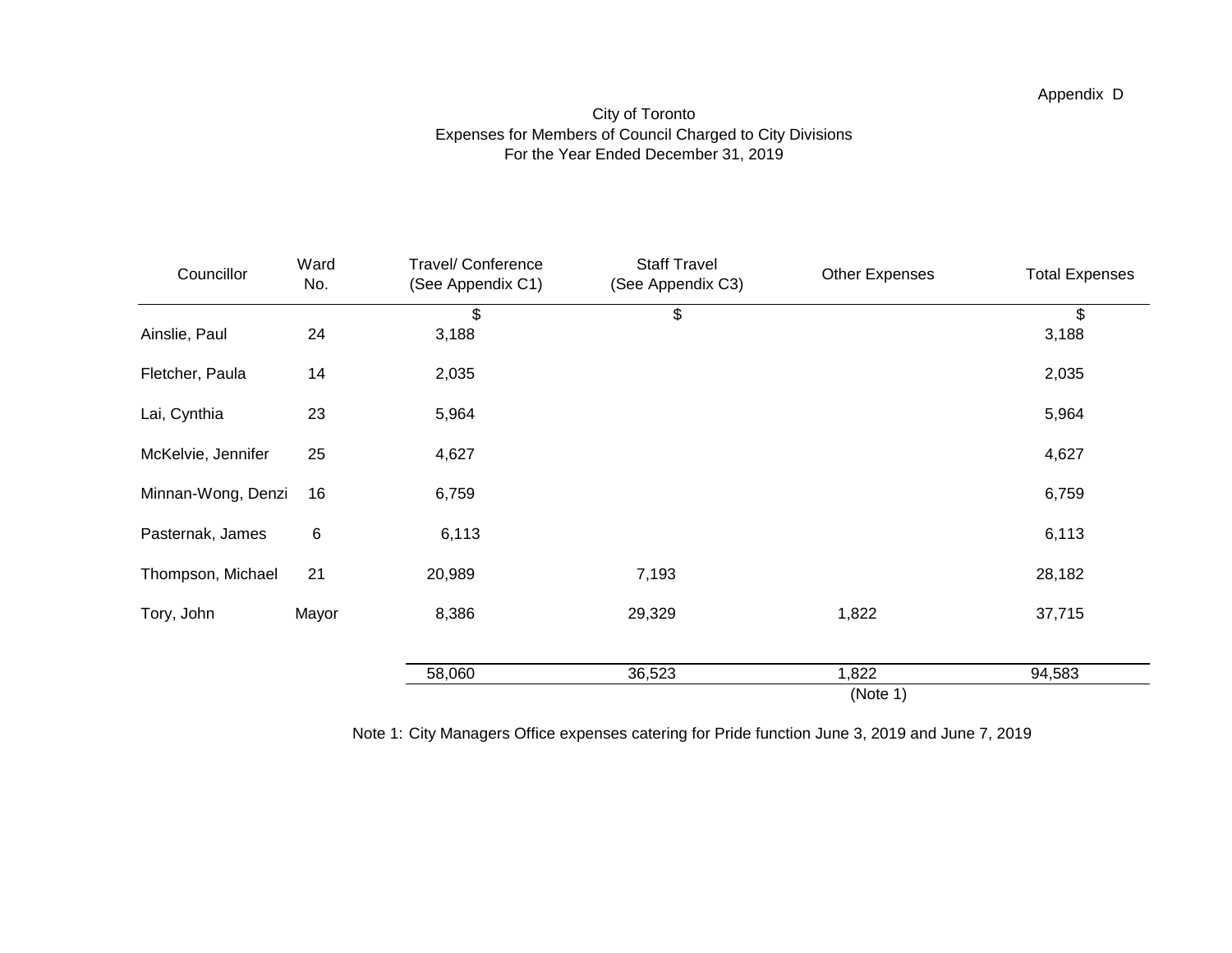| Councillor                     | Ward<br>No.    | Remuneration<br>(See Appendix<br>G) | Kilometrage | Travel/Conference<br>(See Appendix C1) | Other (See<br>Appendix G) | Total<br>Expenses |
|--------------------------------|----------------|-------------------------------------|-------------|----------------------------------------|---------------------------|-------------------|
|                                |                | \$                                  | \$          | \$                                     | \$                        | \$                |
| Ainslie, Paul                  | 24             |                                     | 770         | 254                                    | 12                        | 1,036             |
| Bailão, Ana                    | 9              |                                     |             |                                        | 368                       | 368               |
| Bradford, Brad                 | 19             |                                     |             |                                        | 189                       | 189               |
| Carroll, Shelley               | 17             | 260                                 | 90          |                                        | 440                       | 530               |
| Colle, Mike                    | 8              |                                     |             |                                        | 354                       | 354               |
| Crawford, Gary                 | 20             |                                     |             |                                        | 61                        | 61                |
| Cressy, Joe                    | 10             |                                     |             |                                        | 42                        | 42                |
| Filion, John                   | 18             |                                     |             |                                        | 277                       | 277               |
| Fletcher, Paula                | 14             | 823                                 | 338         |                                        | 423                       | 760               |
| Ford, Michael                  |                |                                     |             | 175                                    | 179                       | 354               |
| Grimes, Mark                   | 3              |                                     |             |                                        | 261                       | 261               |
| Holyday, Stephen               | $\overline{2}$ |                                     |             |                                        | 0                         | $\Omega$          |
| Karygiannis, Jim               | 22             |                                     | 138         |                                        | 101                       | 239               |
| Lai, Cynthia                   | 23             | 346                                 | 134         |                                        | 58                        | 192               |
| Layton, Mike                   | 11             |                                     |             |                                        | $\Omega$                  | 0                 |
| Matlow, Josh                   | 12             |                                     |             |                                        | 339                       | 339               |
| McKelvie, Jennifer<br>(Note 2) | 25             | 520                                 | 258         |                                        | 0                         | 258               |
| Minnan-Wong, Denzil            | 16             |                                     |             |                                        | 365                       | 365               |
| Nunziata, Frances              | 5              |                                     |             |                                        | 34                        | 34                |
| Pasternak, James               | 6              | 260                                 | 54          |                                        | 79                        | 133               |
| Perks, Gord                    | 4              |                                     |             |                                        | $\Omega$                  | 0                 |
| Perruzza, Anthony              | $\overline{7}$ | 1,429                               | 160         |                                        | 106                       | 266               |
| Robinson, Jaye                 | 15             |                                     |             |                                        | 84,027                    | 84,027            |
| Thompson, Michael              | 21             |                                     |             |                                        | 583                       | 583               |
| Wong-Tam, Kristyn              | 13             |                                     |             |                                        | 1,053                     | 1,053             |
|                                |                | 3,638                               | 1,941       | 429                                    | 89,351                    | 91,721            |
|                                |                | (Note 1)                            |             |                                        | (Note 3)                  |                   |

### City of Toronto Remuneration and Expenses of Members of Council Paid by Agencies, Corporations and Other Bodies For the Year Ended December 2019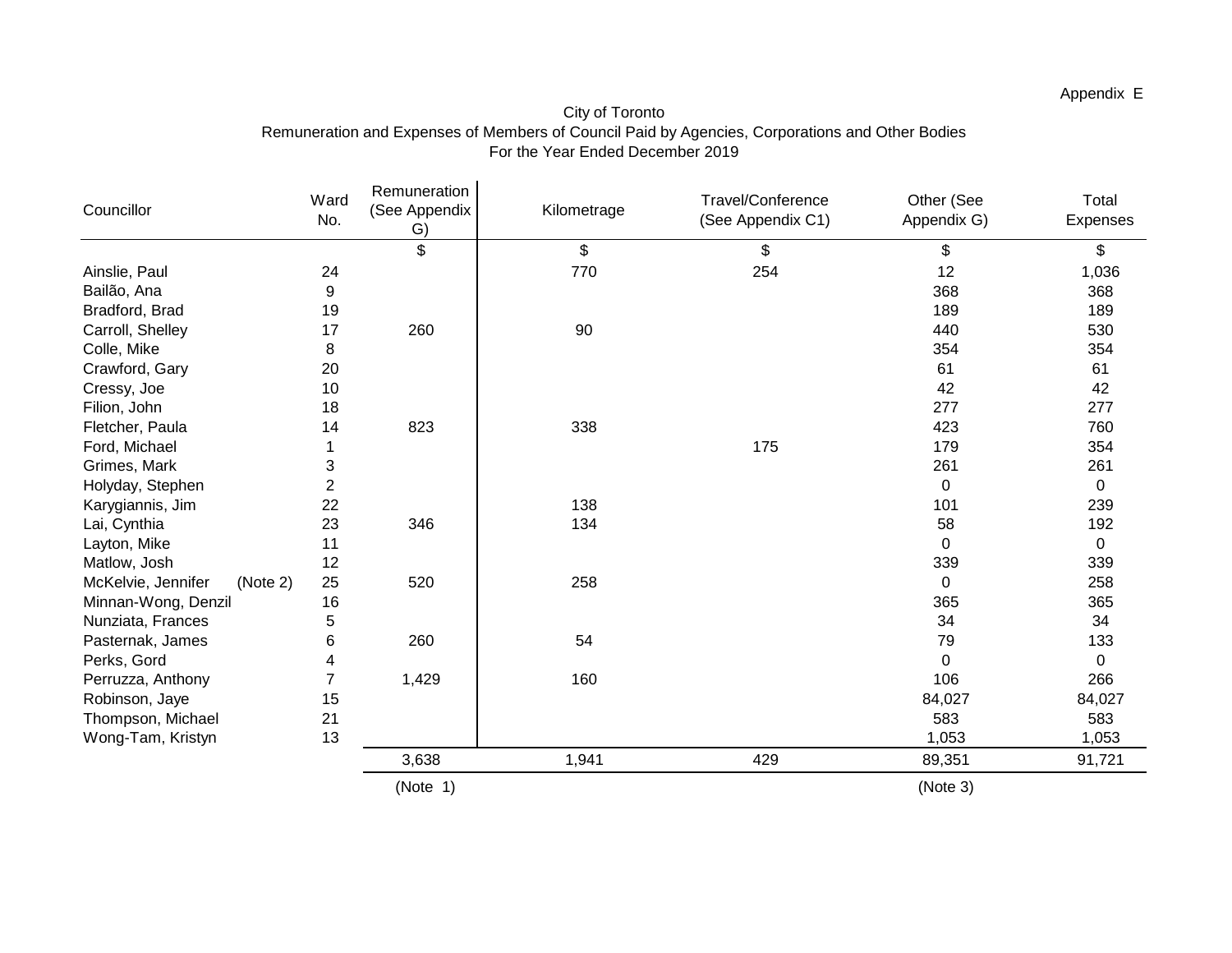### Appendix E

### City of Toronto

### Remuneration and Expenses of Members of Council Paid by Agencies, Corporations and Other Bodies For the Year Ended December 2019

#### Notes:

- 1. The remuneration was paid by the following organizations:
	- Toronto and Region Conservation Authority paid a per diem of \$86.62 per meeting. Total \$3,638.00
- 2. Donated per diem remuneration payment entitlements received from the Toronto and Region Conservation Authority to the Toronto Regional Conservation Foundation.

### 3. Other Expenses include:

- TTC Chair's staff and office expenses of \$83,790 paid by the Toronto Transit Commission.
- parking expenses paid by Toronto Parking Authority for all Councillors in 2019 totalled \$5,006
- Board Membership Fee of \$555 paid by Toronto Community Housing Corporation
- Toronto Public Library expenses of \$254 to cover the OLA Super Conference fee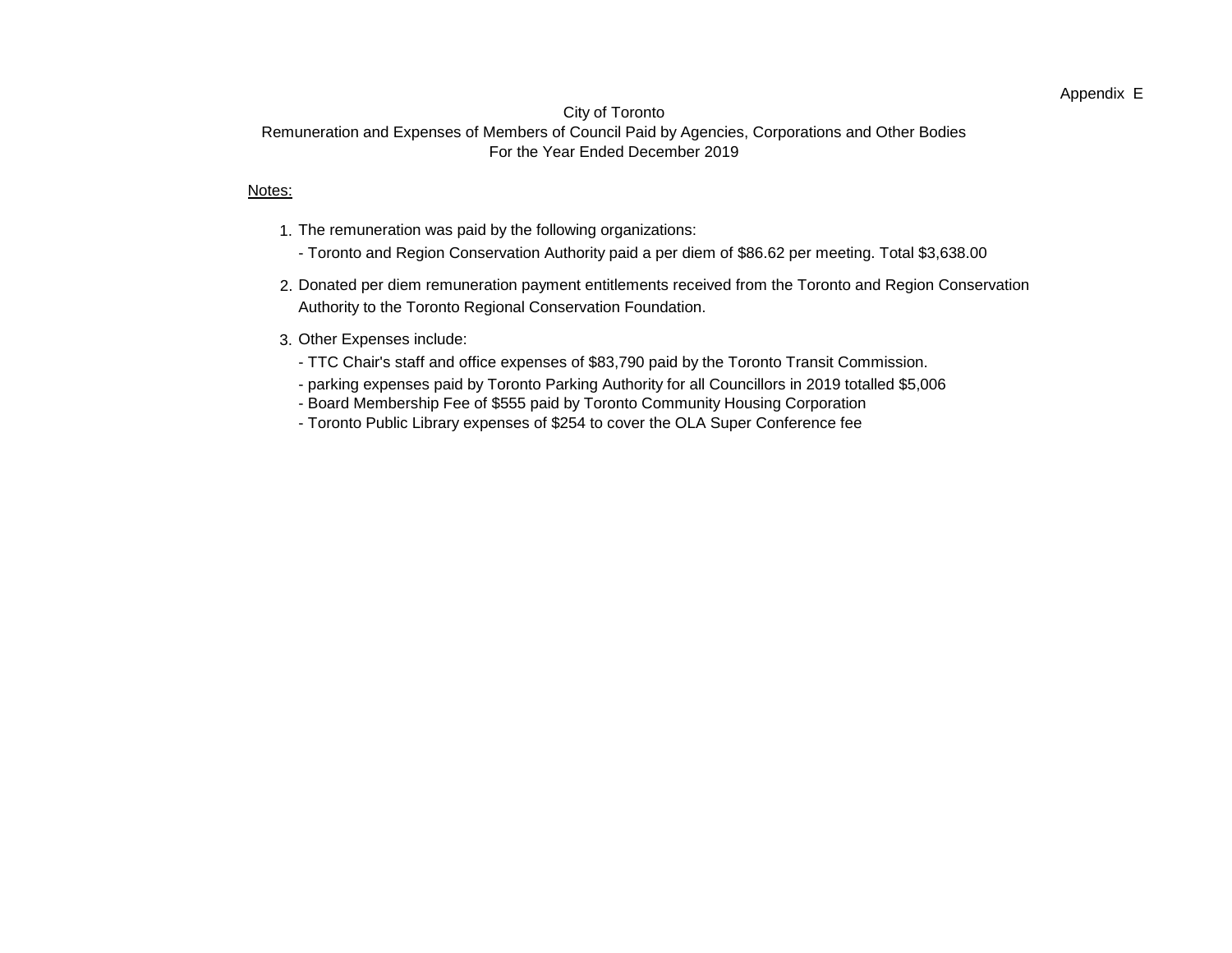#### City of Toronto Mayor's Office Expenses For the Year Ended December 31, 2019

|                  | Salaries &<br><b>Benefits</b> | Office<br>Equipment &<br>Supplies | Transportation,<br>Kilometrage &<br>Parking | Communication | Telecom<br>Services | <b>Business Meeting</b><br>Expenses | Advertising &<br>Promotion | Professional &<br>Technical<br>Services | Travel (see<br>Appendix C) | Other<br>Expenses | Other<br>Recoveries | <b>Total Office</b><br>Expenses | Total     |
|------------------|-------------------------------|-----------------------------------|---------------------------------------------|---------------|---------------------|-------------------------------------|----------------------------|-----------------------------------------|----------------------------|-------------------|---------------------|---------------------------------|-----------|
|                  | æ                             |                                   |                                             |               |                     |                                     |                            |                                         |                            |                   |                     |                                 |           |
| J. Tory, Mayor   | 242,475                       |                                   |                                             |               |                     |                                     |                            |                                         |                            |                   |                     |                                 | 242,475   |
| Staff and Office | 2,238,525                     | 2,904                             | 5,427                                       | 8,404         | 14,630              | 4,910                               | 1,848                      | 2,035                                   | 4,338                      |                   |                     | 44,496                          | 2,283,021 |
| Total            | 2,481,000                     | 2,904                             | 5,427                                       | 8,404         | 14,630              | 4,910                               | .848                       | 2,035                                   | 4,338                      |                   |                     | 44,496                          | 2,525,496 |

Notes:

1. Mayor Tory has been provided with reports of expenses charged to his Operating Budget and the Council General Budget.

2. City Council, at its meeting on July 11, 12 and 12, 2012 adopted EX21.9 'Policy Changes to Facilitate Councillor Operations' approving the following expenses paid from the Council General Expense Budget and Business Travel Budget:

| Telecom         |                                |
|-----------------|--------------------------------|
| <b>Expenses</b> | <b>Business Travel*</b>        |
|                 |                                |
| 61              | 2.238                          |
|                 | $An point of the data is an D$ |

\*See Appendix C1 for details on Business Travel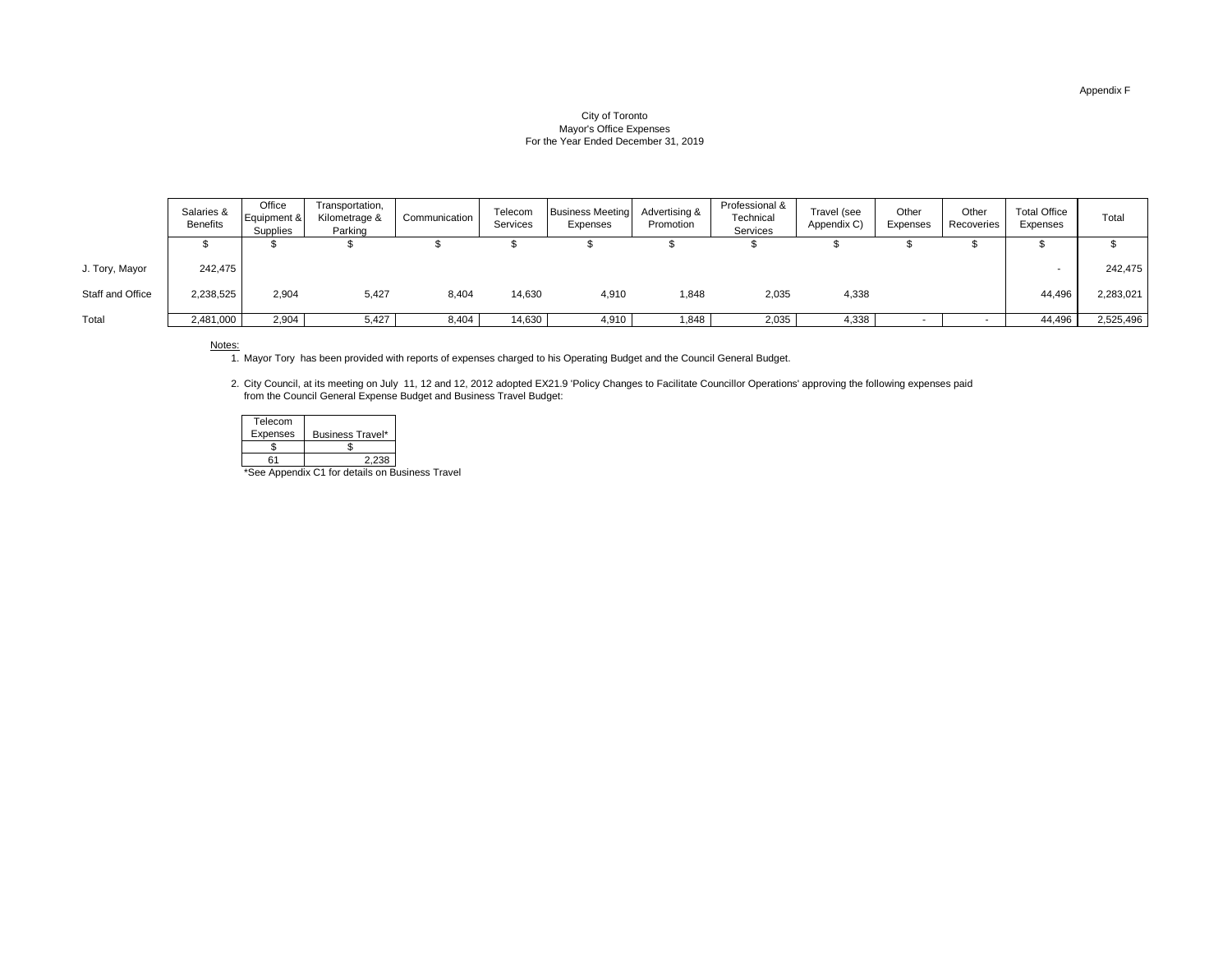| Agencies, Corporations and Other Bodies   | Remuneration as Board<br>Member | Expenses |
|-------------------------------------------|---------------------------------|----------|
|                                           | \$                              | \$       |
| <b>Arenas</b>                             |                                 |          |
| <b>George Bell Arena</b>                  | nil                             | nil      |
| Larry Grossman Forest Hill Memorial Arena | nil                             | nil      |
| <b>Leaside Memorial Community Gardens</b> | nil                             | nil      |
| <b>McCormick Arena</b>                    | nil                             | nil      |
| <b>Moss Park Arena</b>                    | nil                             | nil      |
| <b>North Toronto Memorial Arena</b>       | nil                             | nil      |
| <b>Ted Reeve Community Arena</b>          | nil                             | nil      |
| William H. Bolton Arena                   | nil                             | nil      |
| <b>Administrative Penalty Tribunal</b>    |                                 |          |
| R. Austin                                 | 34,617                          | 3,048    |
| S. Beri                                   | 2,678                           | 3,048    |
| D. Boudreau                               | 35,518                          | nil      |
| D. Boyer                                  | 1,452                           | nil      |
| N. Bronfman                               | 7,509                           | nil      |
| C. Daniel                                 | 1,131                           | nil      |
| B. Drory                                  | 6,714                           | nil      |
| J. Foot                                   | 6,613                           | nil      |
| C. Gaster                                 | 33,917                          | 3,048    |
| S. Graves                                 | 5,342                           | nil      |
| J. Gumbs                                  | 7,487                           | nil      |
| C. Gural                                  | 3,608                           | 3,048    |
| M. Jiwan                                  | 27,820                          | 3,048    |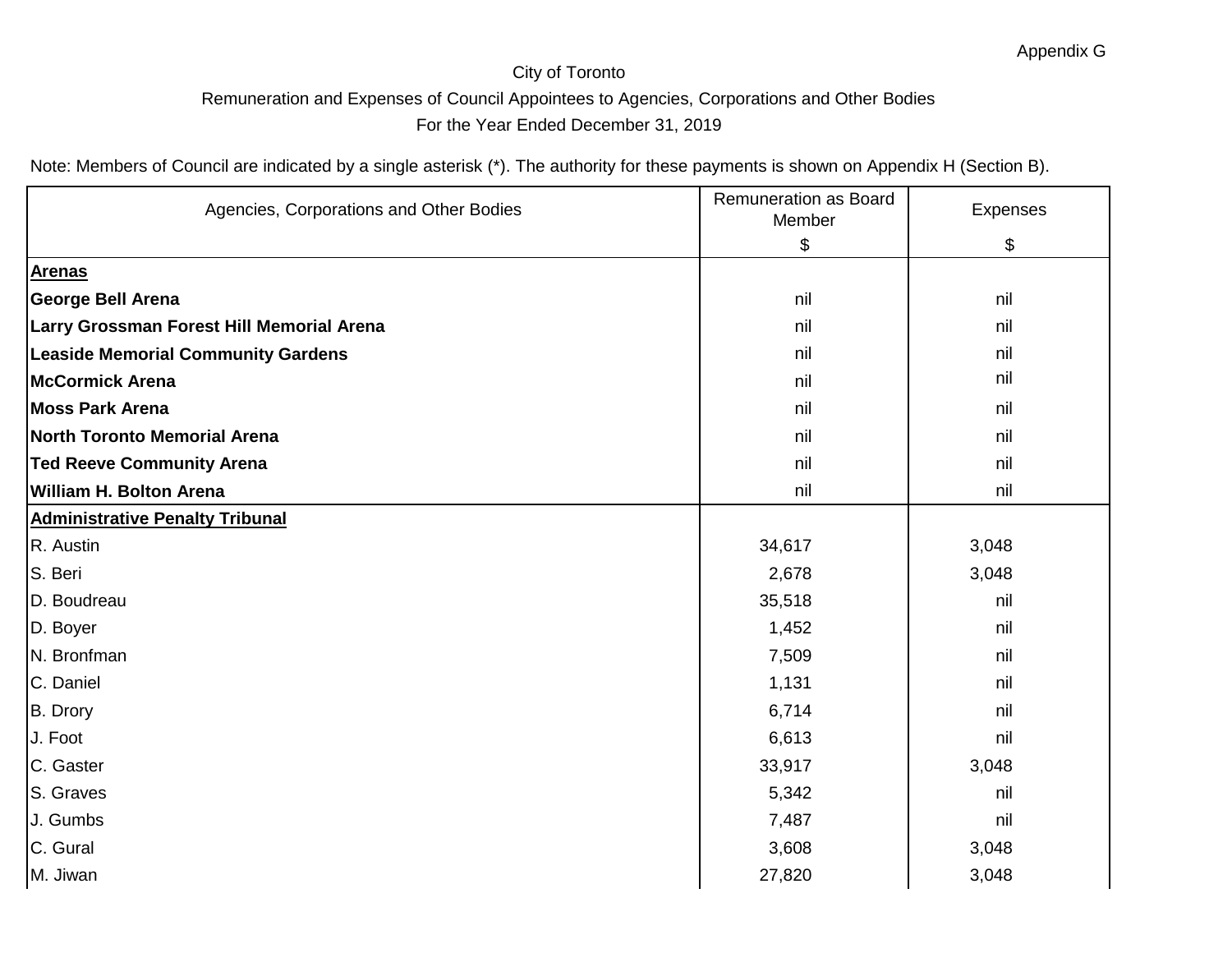| Agencies, Corporations and Other Bodies                       | Remuneration as Board<br>Member | Expenses |
|---------------------------------------------------------------|---------------------------------|----------|
|                                                               | \$                              | \$       |
| K. Kelly                                                      | 34,348                          | 3,048    |
| R. Montgomery                                                 | 33,662                          | nil      |
| N. Mulima                                                     | 8,591                           | nil      |
| J. Ng                                                         | 36,293                          | 3,048    |
| S. Pinto                                                      | 15,011                          | nil      |
| A. Radhakant                                                  | 28,701                          | nil      |
| V. Scaramuzza                                                 | 16,278                          | 3,048    |
| F. Sima                                                       | 9,085                           | 3,048    |
| P. Sommerville                                                | 61,485                          | nil      |
| L. Swartz                                                     | 7,129                           | nil      |
| S. Verkerk                                                    | 42,392                          | nil      |
| H. Walsh                                                      | 6,726                           | nil      |
| <b>Art Gallery of Ontario</b>                                 | nil                             | nil      |
| Alumnae Theatre Company (70 Berkeley Street Community Centre) | nil                             | nil      |
| <b>Build Toronto</b>                                          |                                 |          |
| J. Beatty                                                     | 5,083                           | nil      |
| R. Carinci                                                    | 4,833                           | nil      |
| D. Chiesa                                                     | 18,417                          | nil      |
| D. Fotinos                                                    | 4,833                           | nil      |
| S. Levy                                                       | 5,083                           | nil      |
| M. Zajdeman                                                   | 5,083                           | nil      |
| Campbell House (Sir William Campbell Foundation)              | nil                             | nil      |
| <b>Canadian Film Centre</b>                                   | nil                             | nil      |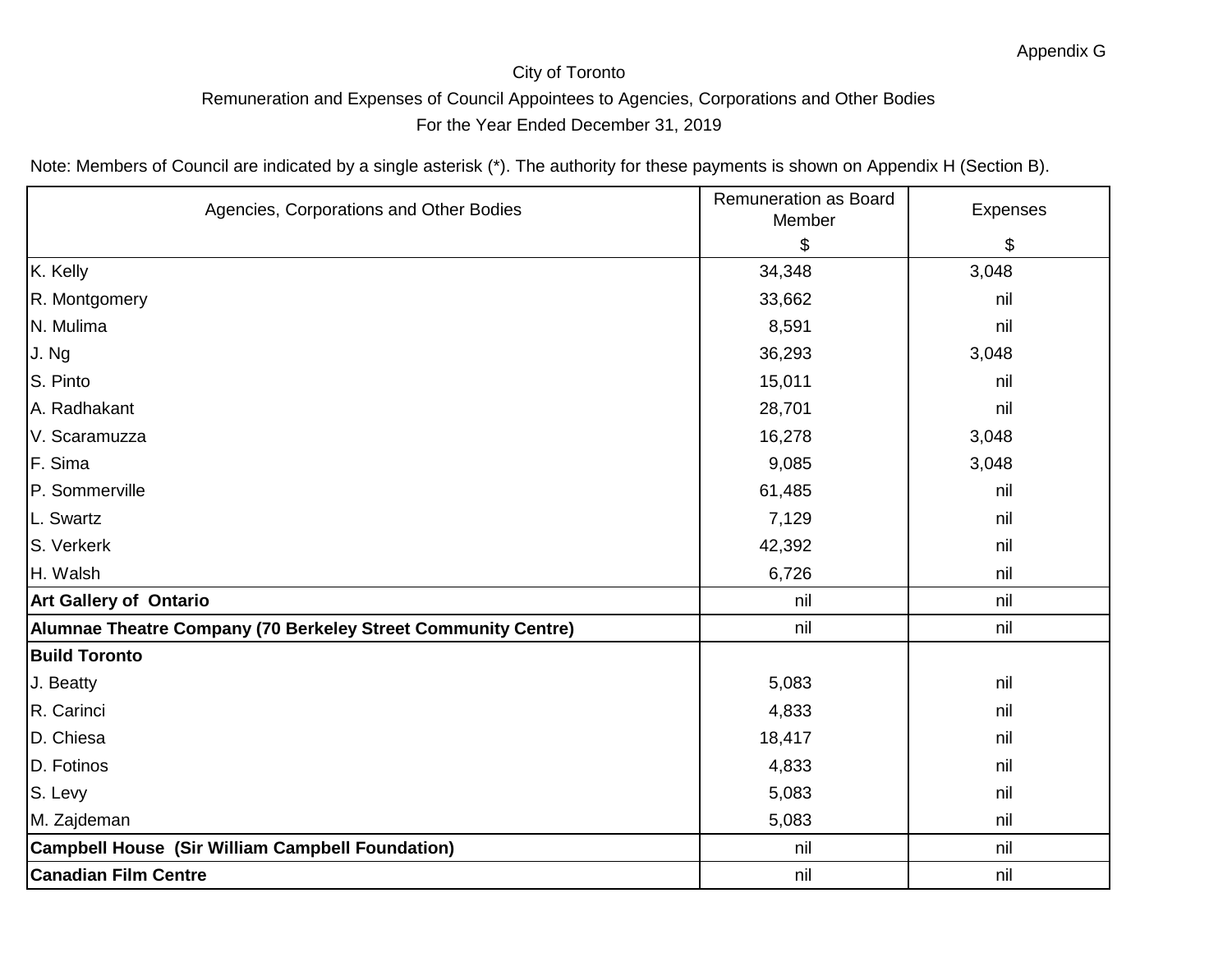| Agencies, Corporations and Other Bodies | Remuneration as Board<br>Member | Expenses   |
|-----------------------------------------|---------------------------------|------------|
|                                         | \$                              | \$         |
| 192 Carlton Street (Dixon Hall)         | nil                             | nil        |
| <b>Casa Loma Corporation</b>            | <b>DNR</b>                      | <b>DNR</b> |
| <b>Committee of Adjustment</b>          |                                 |            |
| Etobicoke/York                          |                                 |            |
| L. Alderson                             | 2,615                           | nil        |
| D. Bellissimo                           | 2,615                           | 23         |
| M. Clark                                | 3,618                           | nil        |
| D. Colbourne                            | 8,034                           | nil        |
| D. Graham                               | 1,620                           | 347        |
| D. Gulli                                | 5,960                           | 568        |
| S. Kumorek                              | 3,075                           | 120        |
| I. Lallouz                              | 460                             | nil        |
| M. McCloskey                            | 3,075                           | nil        |
| N. Palmer                               | 2,615                           | nil        |
| R. Ross                                 | 460                             | nil        |
| A. Smithies                             | 7,855                           | 1,424      |
| E. Shepherd                             | 5,370                           | 868        |
| D. Taylor                               | 3,535                           | nil        |
| <b>North York</b>                       |                                 |            |
| N. Atarodi                              | 7,270                           | 750        |
| G. Bartalo                              | 2,070                           | nil        |
| D. Graham                               | 5,540                           | 755        |
| R. Hunt                                 | 1,150                           | nil        |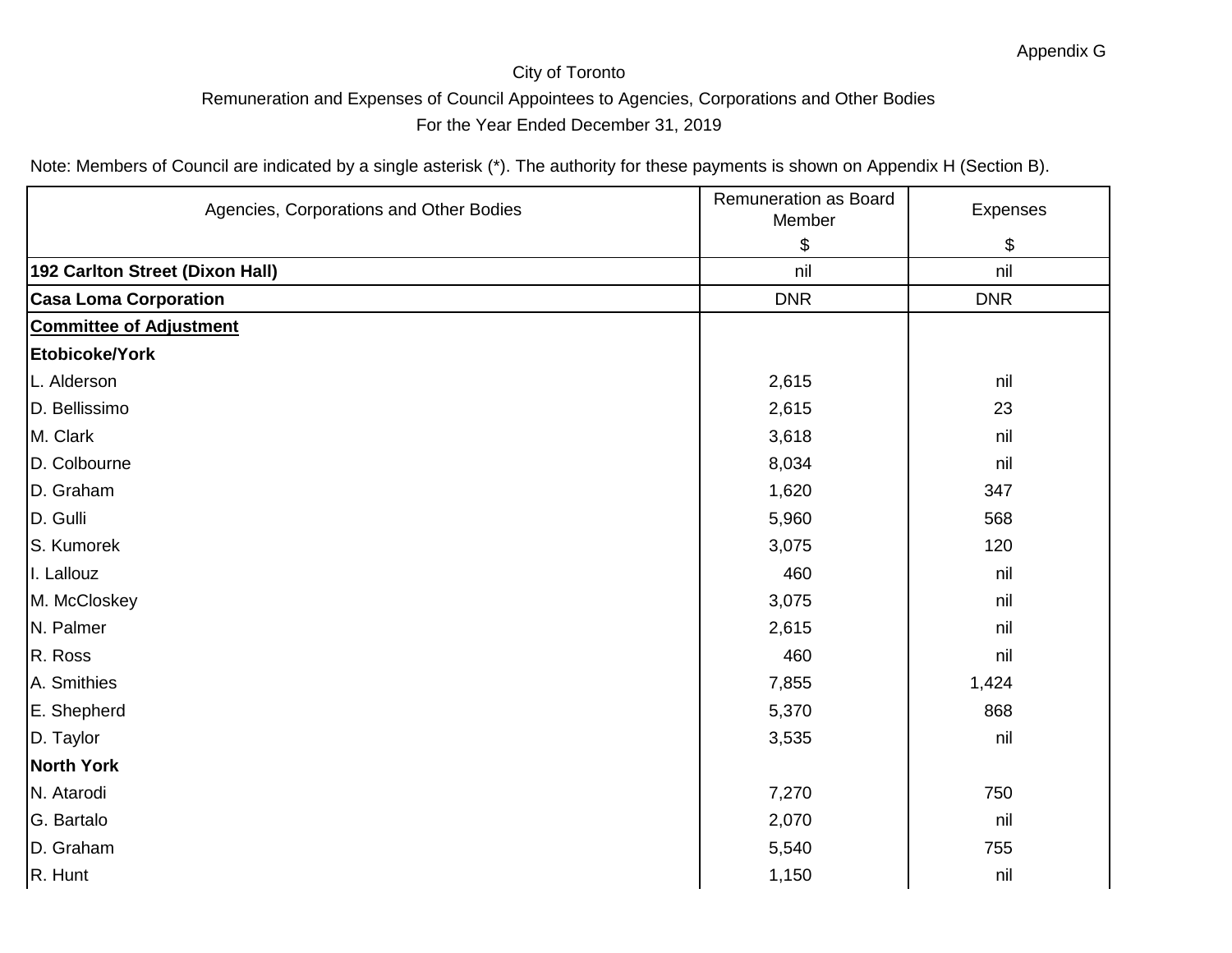| Agencies, Corporations and Other Bodies | Remuneration as Board<br>Member | Expenses |
|-----------------------------------------|---------------------------------|----------|
|                                         | \$                              | \$       |
| A. Khan                                 | 2,530                           | nil      |
| P. Kidd                                 | 2,070                           | nil      |
| T. Klassen                              | 2,070                           | nil      |
| I. Lallouz                              | 7,697                           | 792      |
| D. Lett                                 | 2,780                           | nil      |
| B. Levy                                 | 2,890                           | nil      |
| <b>B.</b> Mullock                       | 4,813                           | nil      |
| R. Ross                                 | 2,966                           | nil      |
| N. Sankarsingh                          | 6,810                           | 787      |
| A. Smithies                             | 3,155                           | nil      |
| G. Tonon                                | 2,398                           | nil      |
| Scarborough                             |                                 |          |
| D. Colborne                             | 2,355                           | 82       |
| A. Emm                                  | 3,075                           | nil      |
| E. Gajraj                               | 4,415                           | nil      |
| D. Gulli                                | 2,355                           | 203      |
| H. Kabir                                | 7,627                           | nil      |
| A. McCauley                             | 3,350                           | nil      |
| G. McKay                                | 3,350                           | nil      |
| <b>B.</b> Mullock                       | 460                             | 60       |
| M. Saeed                                | 3,075                           | nil      |
| N. Salaman                              | 3,903                           | nil      |
| G. Tonon                                | 625                             | 61       |
| <b>Toronto and East York</b>            |                                 |          |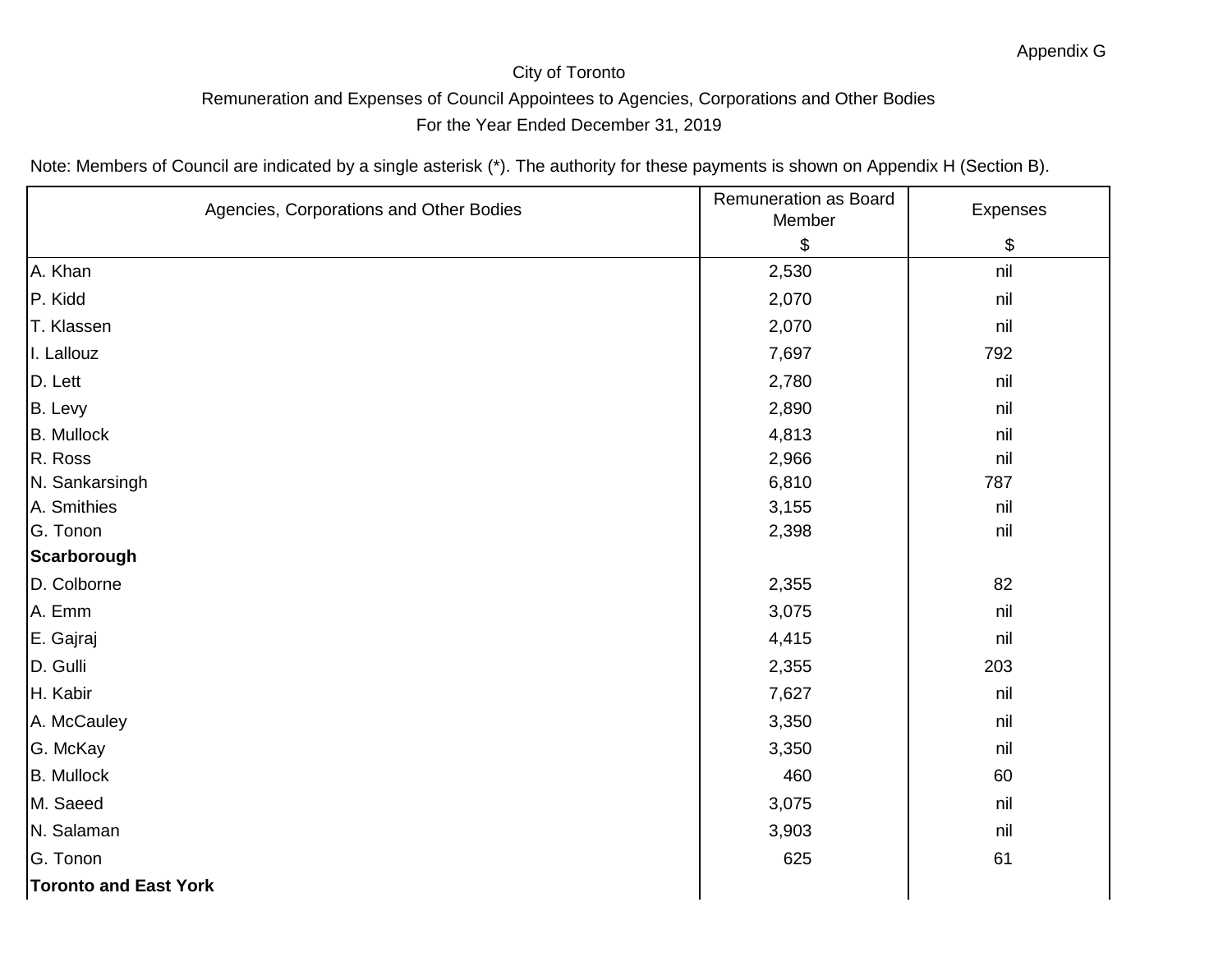| Agencies, Corporations and Other Bodies  | Remuneration as Board<br>Member | Expenses |
|------------------------------------------|---------------------------------|----------|
|                                          | \$                              | \$       |
| A. Bednar                                | nil                             | 625      |
| Z. Bhyat                                 | 2,155                           | 500      |
| E. Carlson                               | 3,240                           | 625      |
| Y. Chan                                  | 1,655                           | 500      |
| A. Cheung                                | 2,115                           | 500      |
| M. Clark                                 | 4,539                           | 875      |
| L. Clay                                  | 1,655                           | 500      |
| D. Granatstein                           | 5,939                           | 1,042    |
| J. Hayes                                 | 5,296                           | 1,208    |
| C. Knipfel                               | 7,217                           | 1,125    |
| K. Larsen                                | 2,115                           | 500      |
| E. Modlinska                             | 350                             | nil      |
| <b>B.</b> Mullock                        | 1,655                           | 833      |
| N. Oomen                                 | 7,700                           | 1,458    |
| P. Reed                                  | 1,655                           | 500      |
| W. Russell                               | 4,388                           | 625      |
| N. Salaman                               | 1,195                           | 500      |
| L. Valentini                             | 4,312                           | 1,125    |
| <b>Committee of Revision</b>             | nil                             | nil      |
| <b>Community Centres</b>                 |                                 |          |
| <b>Applegrove Community Complex</b>      | nil                             | nil      |
| <b>Cecil Community Centre</b>            | nil                             | nil      |
| <b>Central Eglinton Community Centre</b> | nil                             | nil      |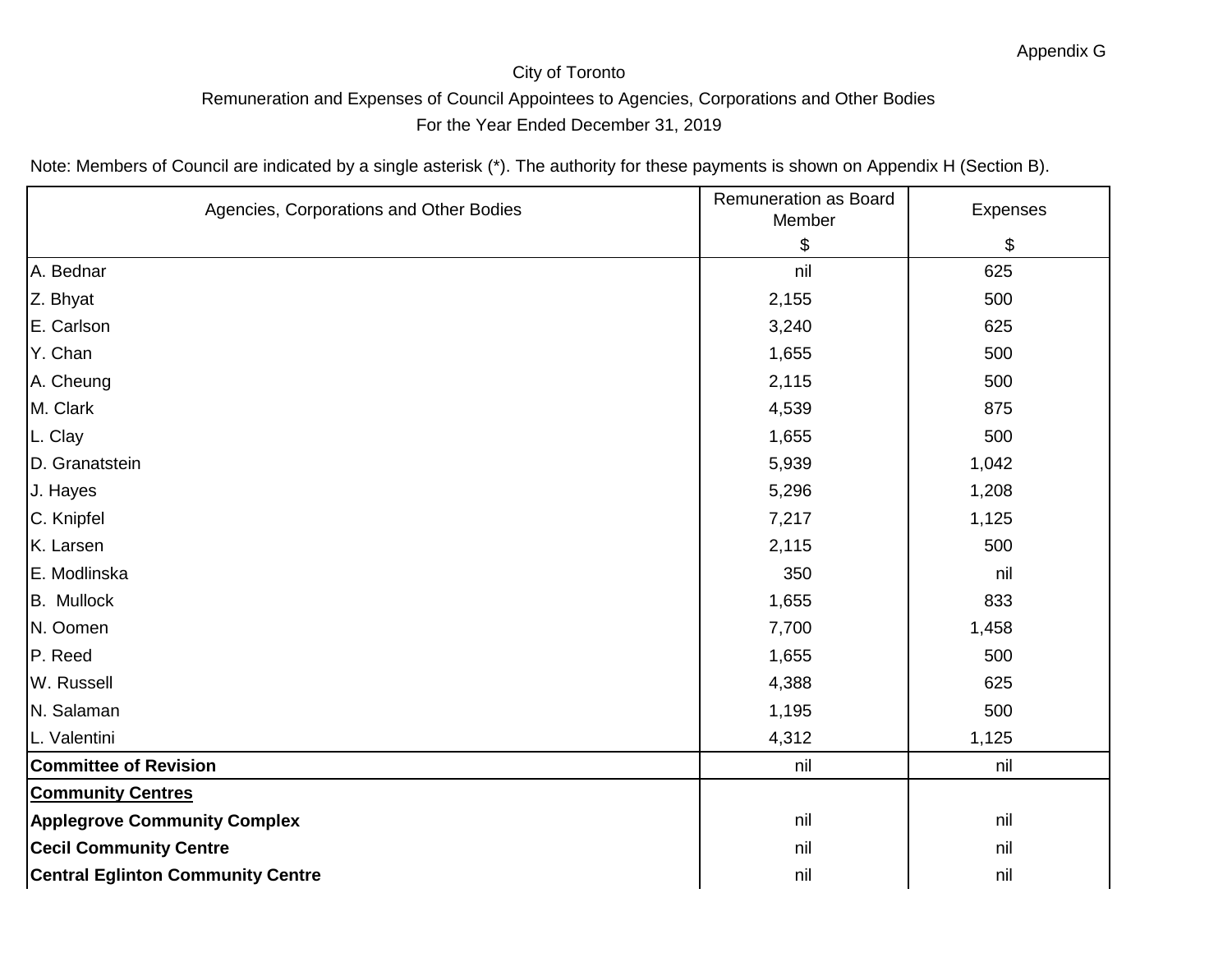| Agencies, Corporations and Other Bodies                 | Remuneration as Board<br>Member | Expenses   |
|---------------------------------------------------------|---------------------------------|------------|
|                                                         | \$                              | \$         |
| 519 Church Street Community Centre                      | nil                             | nil        |
| <b>Community Centre 55</b>                              | nil                             | nil        |
| <b>Eastview Neighbourhood Community Centre</b>          | nil                             | nil        |
| <b>Ralph Thornton Community Centre</b>                  |                                 |            |
| R. Acayan                                               | nil                             | 211        |
| E. Tupe                                                 | nil                             | 211        |
| <b>Scadding Court Community Centre</b>                  | nil                             | nil        |
| <b>Swansea Town Hall Community Centre</b>               | nil                             | nil        |
| <b>Waterfront Neighbourhood Centre</b>                  | nil                             | nil        |
| <b>Compliance Audit Committee</b>                       |                                 |            |
| L. D'Souza                                              | 4,500                           | nil        |
| I. Meharry                                              | 6,100                           | 139        |
| J. Wong                                                 | 4,500                           | 33         |
| <b>Create TO (formerly Toronto Realty Agency Board)</b> |                                 |            |
| J. Beatty                                               | 6,333                           | nil        |
| R. Carinci                                              | 6,833                           | nil        |
| D. Chiesa                                               | 20,167                          | nil        |
| D. Fotinos                                              | 6,333                           | nil        |
| S. Levy                                                 | 6,833                           | nil        |
| M. Zajdeman                                             | 6,333                           | nil        |
| <b>Crescent Town Club Inc.</b>                          |                                 |            |
| K. Priestman                                            | 350                             | nil        |
| <b>Design Exchange</b>                                  | <b>DNR</b>                      | <b>DNR</b> |
| <b>Examination Board</b>                                |                                 |            |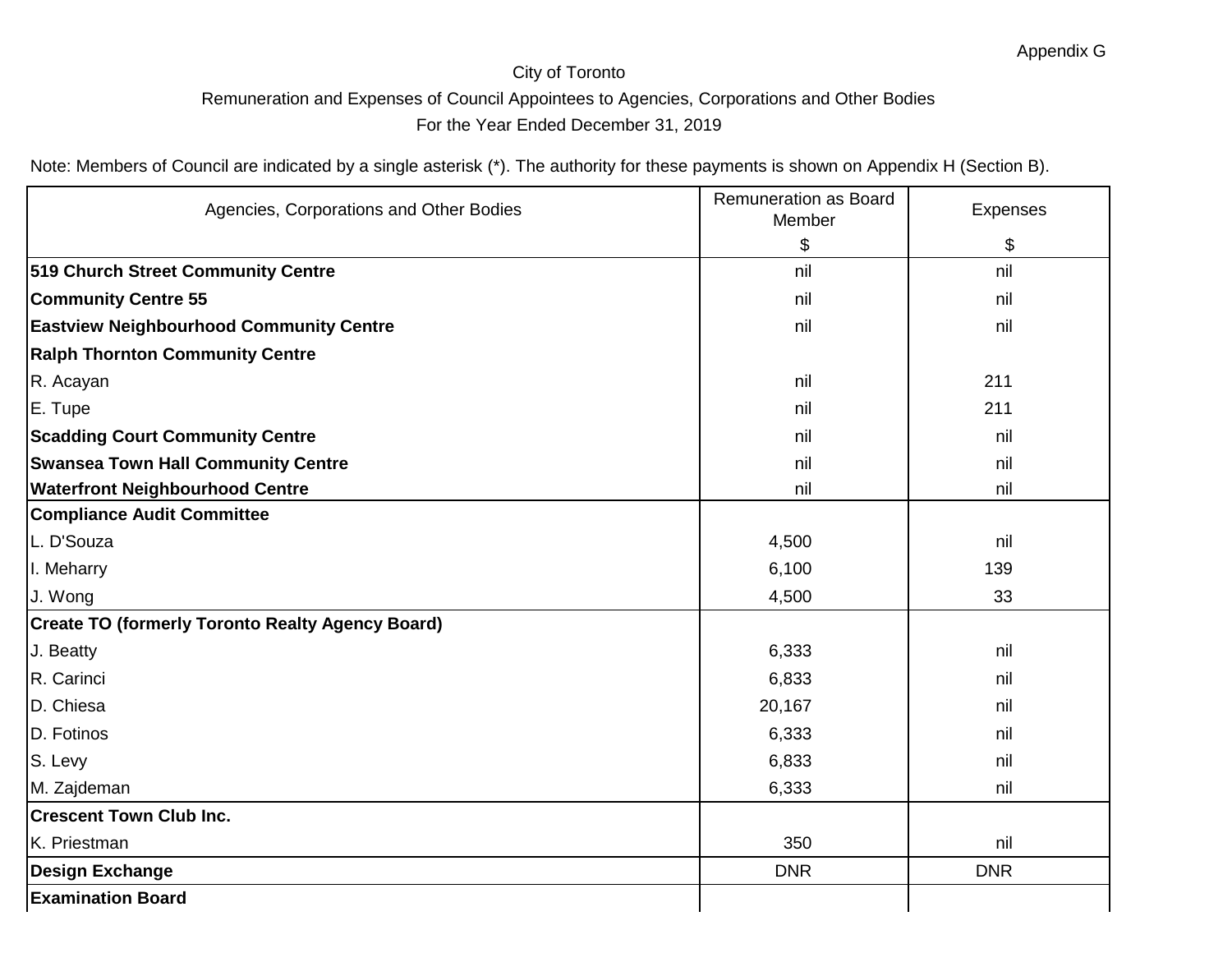| Agencies, Corporations and Other Bodies                                                                  | Remuneration as Board<br>Member | <b>Expenses</b> |
|----------------------------------------------------------------------------------------------------------|---------------------------------|-----------------|
|                                                                                                          | \$                              | \$              |
| A. Boyko                                                                                                 | 3,689                           | nil             |
| J. Caldwell                                                                                              | 4,180                           | nil             |
| <b>P.</b> Kieman                                                                                         | 4,426                           | nil             |
| F. O'Reille                                                                                              | 3,197                           | nil             |
| C. Wright                                                                                                | 2,778                           | nil             |
| <b>Exhibition Place</b>                                                                                  |                                 |                 |
| <b>Canadian National Exhibition Association, Board of Directors</b>                                      | nil                             | nil             |
| <b>Canadian National Exhibition Association, Municipal Section</b>                                       | nil                             | nil             |
| <b>Exhibition Place, Board of Governors</b>                                                              | nil                             | nil             |
| <b>Federation of Canadian Municipalities</b>                                                             |                                 |                 |
| M. D'Andrea                                                                                              | 612                             | 2,944           |
| <b>Golden Horseshoe Food and Farming Alliance</b>                                                        | <b>DNR</b>                      | <b>DNR</b>      |
| <b>Good Neighbour's Club/Haven Toronto</b>                                                               | nil                             | nil             |
| <b>Greater Toronto Airports Authority</b>                                                                | <b>DNR</b>                      | <b>DNR</b>      |
| <b>Greater Toronto Airports Authority Community Environment &amp; Noise Advisory</b><br><b>Committee</b> | <b>DNR</b>                      | <b>DNR</b>      |
| <b>Greater Toronto Airports Authority Consultative Committee</b>                                         | <b>DNR</b>                      | <b>DNR</b>      |
| <b>Guild Renaissance Group</b>                                                                           | nil                             | nil             |
| <b>Harbourfront Centre</b>                                                                               | nil                             | nil             |
| <b>Heritage Toronto</b>                                                                                  | nil                             | nil             |
| <b>Hockey Hall of Fame</b>                                                                               | nil                             | nil             |
| <b>Homes First Society</b>                                                                               | nil                             | nil             |
| <b>Housing Services Corporation</b>                                                                      | nil                             | nil             |
| <b>Lakeshore Arena Corporation</b>                                                                       | nil                             | nil             |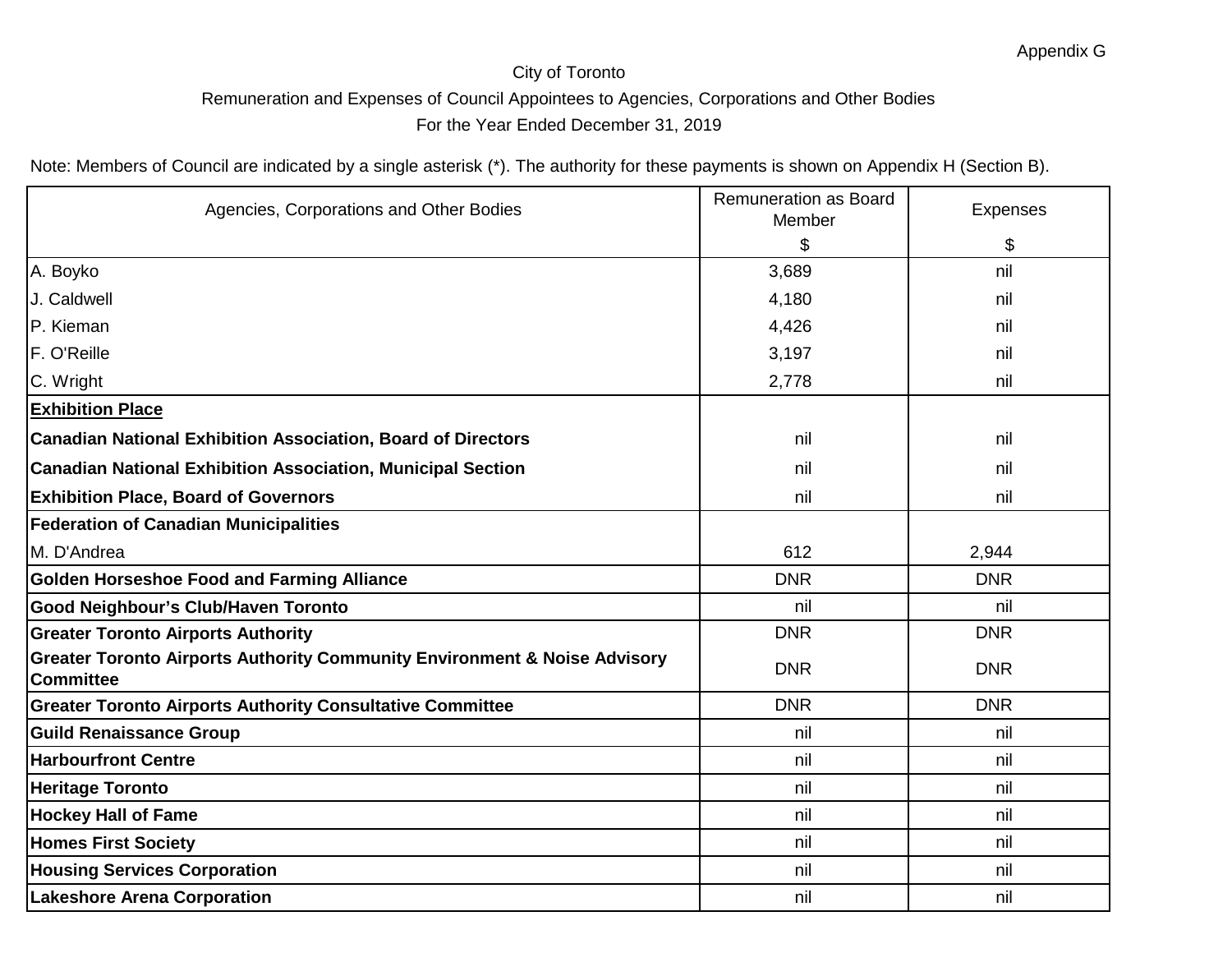| Agencies, Corporations and Other Bodies                        | Remuneration as Board<br>Member | Expenses   |
|----------------------------------------------------------------|---------------------------------|------------|
|                                                                | \$                              | \$         |
| <b>Local Appeal Body Nominating Panel</b>                      | <b>DNR</b>                      | <b>DNR</b> |
| <b>Metropolitan Toronto Convention Centre</b>                  | <b>DNR</b>                      | <b>DNR</b> |
| <b>Pension Plans</b>                                           |                                 |            |
| <b>City of York Employee Pension Plan</b>                      | nil                             | nil        |
| <b>Metropolitan Toronto Pension Plan</b>                       |                                 |            |
| M. Beswick                                                     | 7,500                           | nil        |
| Metropolitan Toronto Police Benefit Fund                       |                                 |            |
| M. Beswick                                                     | 7,500                           | nil        |
| <b>Toronto Civic Employees' Pension &amp; Benefit Fund</b>     |                                 |            |
| G. Clarkson                                                    | 7,500                           | nil        |
| <b>Toronto Fire Department Superannuation and Benefit Fund</b> |                                 |            |
| G. Clarkson                                                    | 7,500                           | nil        |
| <b>PortsToronto (Toronto Port Authority)</b>                   |                                 |            |
| A. Walton                                                      | 37,500                          | nil        |
| <b>Property Standards/Fence Viewers Committee</b>              |                                 |            |
| M. Abraham                                                     | 2,175                           | nil        |
| S. Beckford                                                    | 375                             | nil        |
| C.Cottle                                                       | 925                             | nil        |
| L. Dang                                                        | 800                             | nil        |
| W. Dalton                                                      | 1,350                           | nil        |
| D. DiSerio                                                     | 375                             | nil        |
| D. Fancher                                                     | 2,850                           | nil        |
| R. Hedley                                                      | 2,175                           | nil        |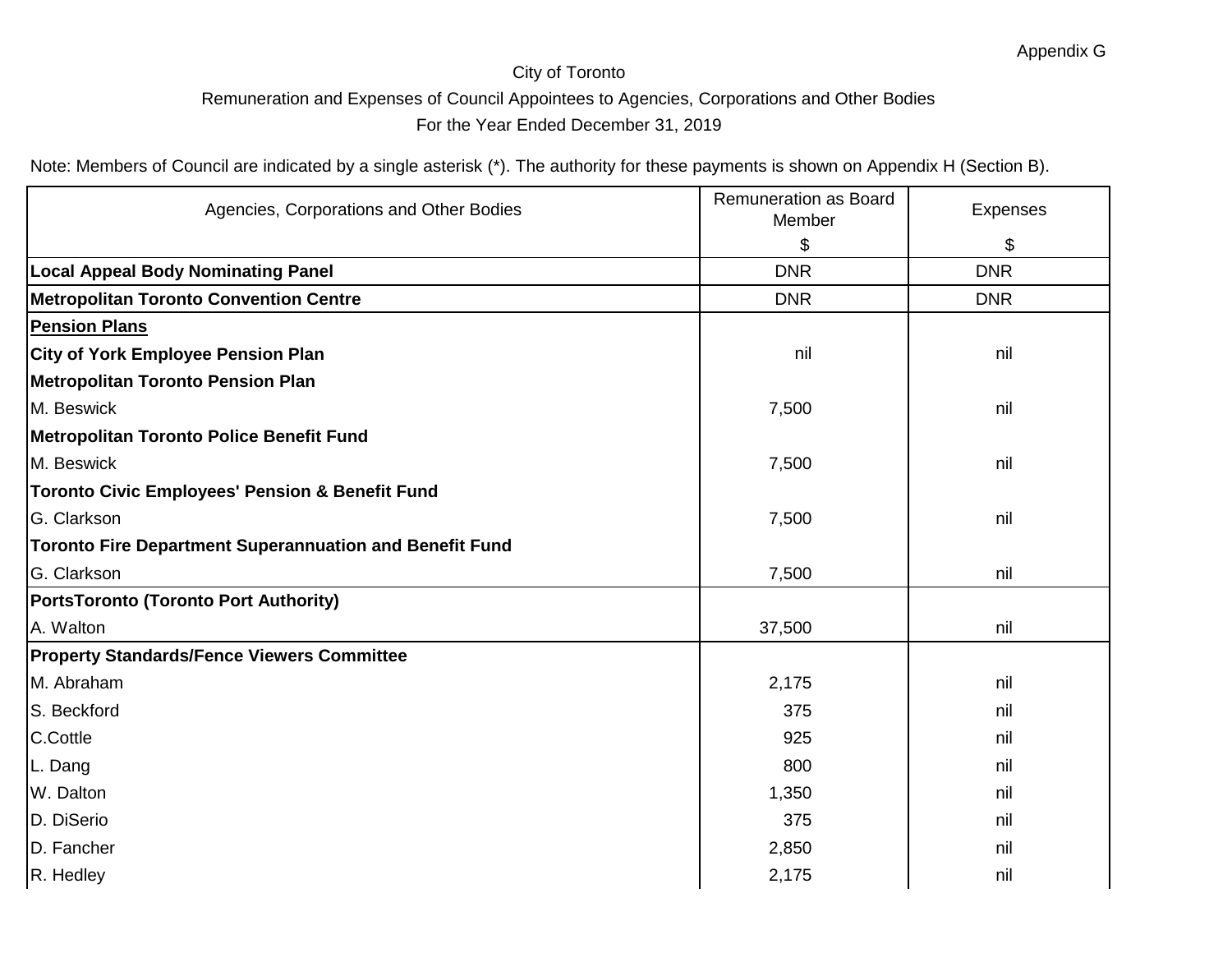| Agencies, Corporations and Other Bodies           | Remuneration as Board<br>Member | Expenses |
|---------------------------------------------------|---------------------------------|----------|
|                                                   | \$                              | \$       |
| L. Herbert                                        | 1,650                           | nil      |
| E. laboni                                         | 275                             | nil      |
| V. Indrasigamany                                  | 800                             | nil      |
| T. Izzard                                         | 800                             | nil      |
| R. Jennings                                       | 2,025                           | nil      |
| N. Junaid                                         | 1,475                           | nil      |
| K. Kiai                                           | 550                             | nil      |
| S. Lewis                                          | 550                             | nil      |
| L. Mallia                                         | 525                             | nil      |
| S. Nguyen                                         | 275                             | nil      |
| M. Purdy                                          | 550                             | nil      |
| N. Rai                                            | 650                             | nil      |
| M. Sullivan                                       | 825                             | nil      |
| F. Weinstock                                      | 250                             | nil      |
| <b>Rooming House Hearing Committee</b>            |                                 |          |
| L. Cole                                           | 690                             | nil      |
| K. Cooper                                         | 1,100                           | nil      |
| A. Griggs                                         | 1,375                           | nil      |
| <b>Ryerson Centre</b>                             | nil                             | nil      |
| <b>Salvation Army Toronto Grace Health Centre</b> | nil                             | nil      |
| <b>Scarborough Arts Council</b>                   | nil                             | nil      |
| <b>Sign Variance Committee</b>                    |                                 |          |
| R. Bharati                                        | 2,810                           | nil      |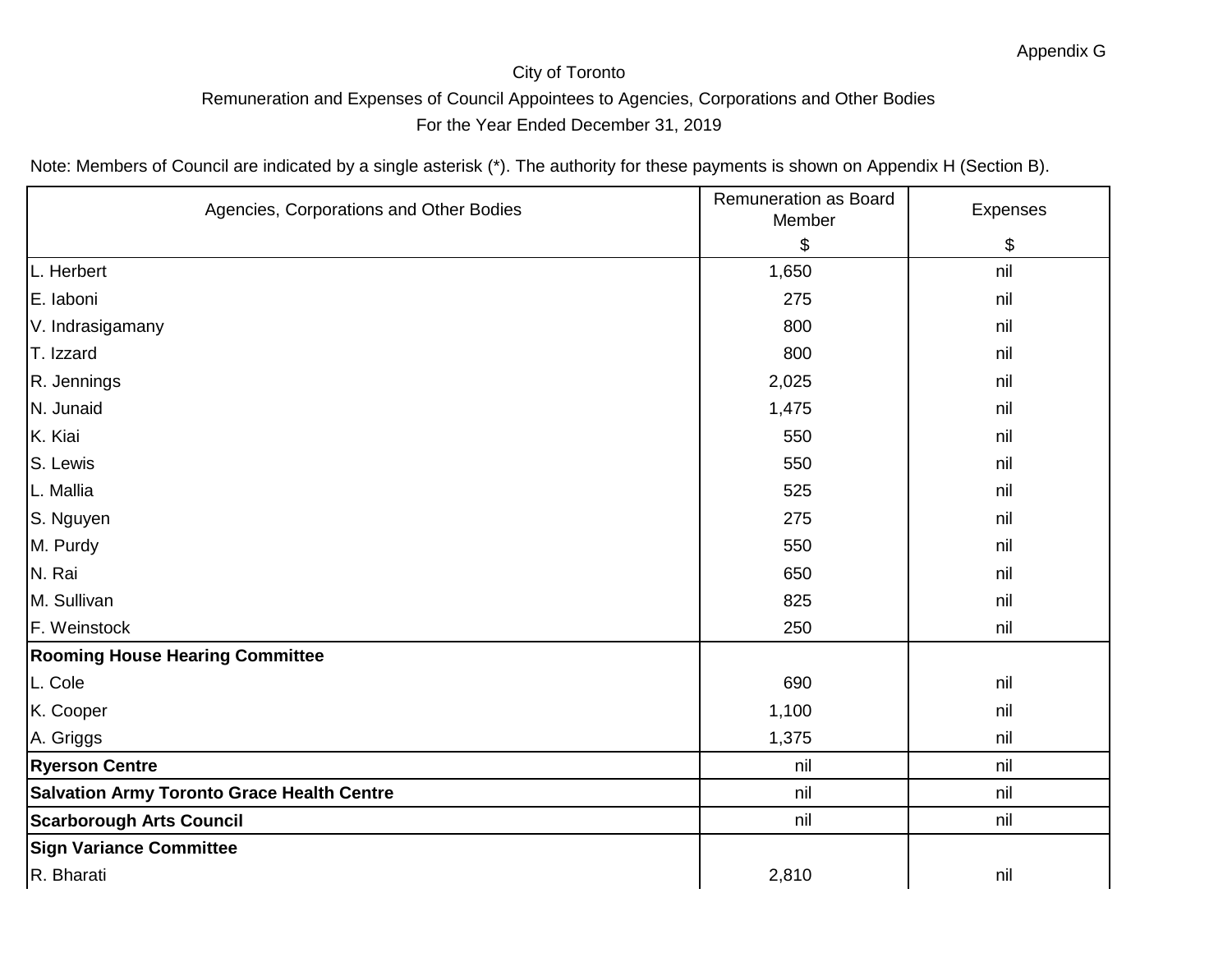| Agencies, Corporations and Other Bodies      | Remuneration as Board<br>Member | Expenses   |
|----------------------------------------------|---------------------------------|------------|
|                                              | \$                              | \$         |
| <b>B.</b> Bowron                             | 1,335                           | nil        |
| I. Buncel                                    | 2,410                           | nil        |
| T. Hamilton                                  | 1,575                           | nil        |
| <b>B.</b> Huskins                            | 2,410                           | nil        |
| N. Waterman                                  | 1,885                           | nil        |
| <b>Thistletown Multi-Service Centre</b>      | <b>DNR</b>                      | <b>DNR</b> |
| <b>Toronto Arts Council</b>                  | nil                             | nil        |
| <b>Toronto Artscape Inc.</b>                 | nil                             | nil        |
| <b>Toronto Atmospheric Fund</b>              | nil                             | nil        |
| <b>Toronto Board of Health</b>               |                                 |            |
| S. Berry                                     | 125                             | nil        |
| A. Bowry                                     | 375                             | nil        |
| S. Donaldson                                 | 1,375                           | nil        |
| A. Jonsson                                   | 1,250                           | nil        |
| I. Li Preti                                  | 1,000                           | nil        |
| K. Mulligan                                  | 875                             | nil        |
| P. Nagpal                                    | 125                             | nil        |
| P. Wong                                      | 1,250                           | nil        |
| S. Wong                                      | 1,375                           | nil        |
| <b>Toronto Community Housing Corporation</b> |                                 |            |
| *A. Bailao                                   | nil                             | 188        |
| J. Campbell                                  | 8,667                           | 119        |
| A. Coombs                                    | 10,000                          | 188        |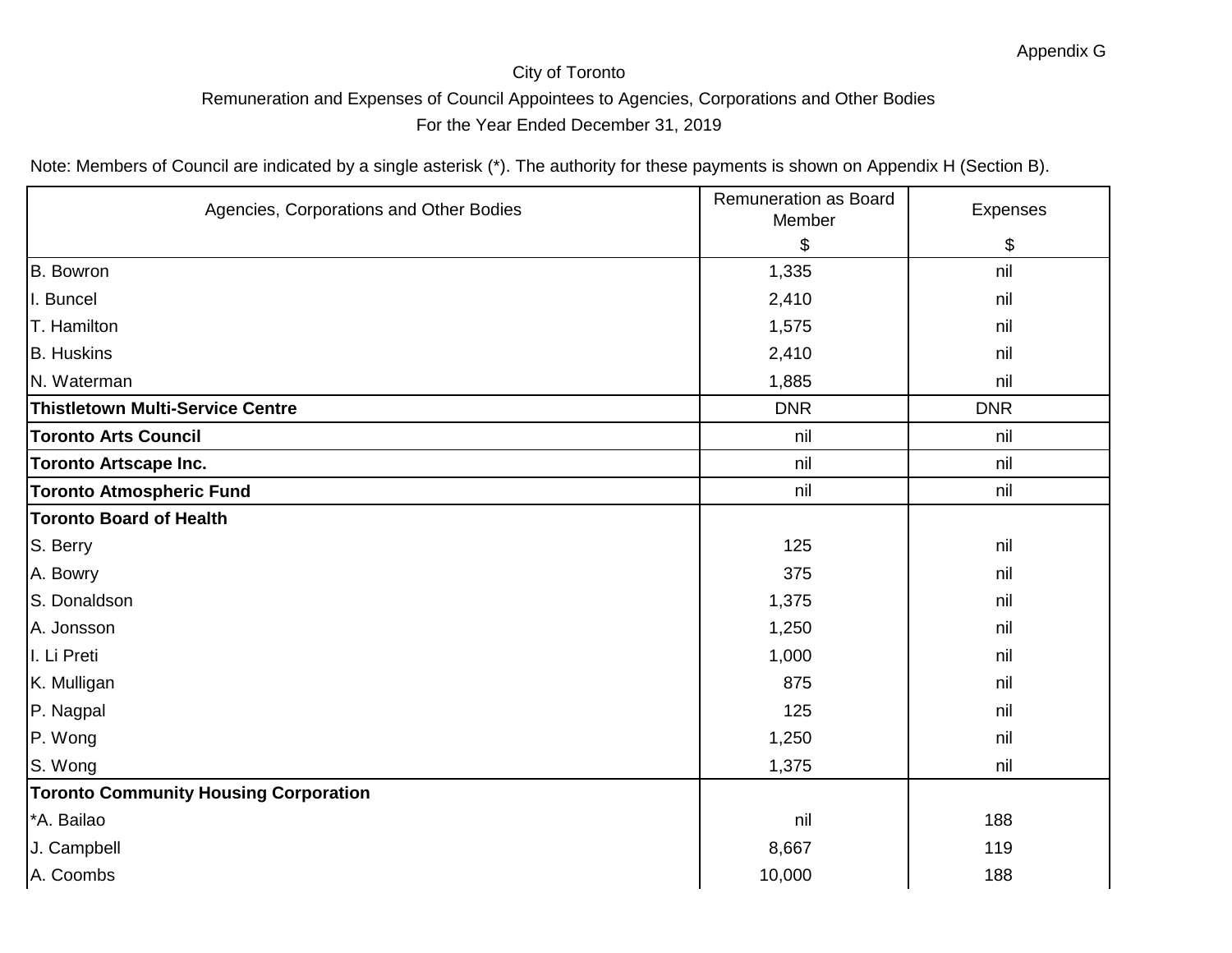| Agencies, Corporations and Other Bodies | Remuneration as Board<br>Member | Expenses |
|-----------------------------------------|---------------------------------|----------|
|                                         | \$                              | \$       |
| D. Douglas                              | 10,000                          | 188      |
| U. Farah                                | 10,000                          | 188      |
| *P. Fletcher                            | nil                             | 188      |
| *M. Ford                                | nil                             | 179      |
| A. Imrie                                | 7,667                           | 119      |
| B. F.C. Smith                           | 10,000                          | 188      |
| L. Jackson                              | 10,000                          | 188      |
| W. Kelley                               | 3,886                           | 48       |
| C. Lynch                                | 4,625                           | 48       |
| K. Marshman                             | 5,000                           | 48       |
| T. Murphy                               | 13,333                          | 119      |
| N. Macrae                               | 10,000                          | 188      |
| <b>Toronto Film Board</b>               | nil                             | nil      |
| <b>Toronto Hydro Corporation</b>        |                                 |          |
| B. Chu                                  | 24,500                          | nil      |
| D. McFadden                             | 75,000                          | 3,119    |
| T. Kronis                               | 24,500                          | nil      |
| J. Lam                                  | 28,500                          | nil      |
| M. Nobrega                              | 23,500                          | nil      |
| M. Richardson                           | 24,500                          | nil      |
| H. Wetston                              | 20,500                          | nil      |
| H. Zordel                               | 24,500                          | nil      |
| <b>Toronto Investment Board</b>         |                                 |          |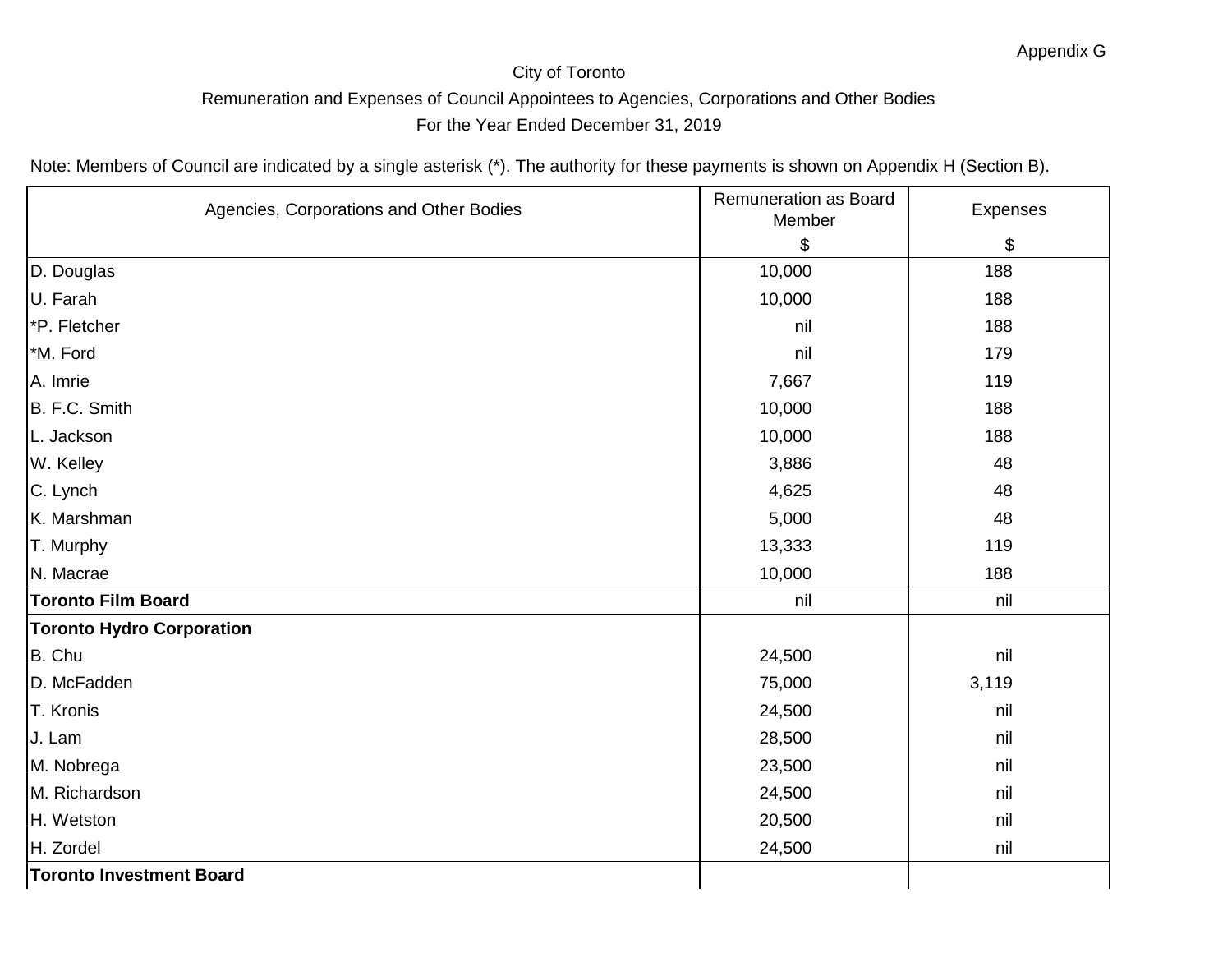| Agencies, Corporations and Other Bodies | Remuneration as Board<br>Member | Expenses |
|-----------------------------------------|---------------------------------|----------|
|                                         | \$                              | \$       |
| J. Crocker                              | 53,750                          | nil      |
| M. Flynn                                | 13,750                          | nil      |
| T. Lai                                  | 13,000                          | nil      |
| S. Ranson                               | 13,000                          | nil      |
| M. Robinson                             | 13,750                          | nil      |
| P. Steer                                | 12,250                          | nil      |
| <b>Toronto Licensing Tribunal</b>       |                                 |          |
| A. Bakshi                               | 13,429                          | 504      |
| M. Calderwood                           | 3,319                           | 117      |
| M. Carter-Whitney                       | 6,715                           | 458      |
| V. Francis                              | 8,477                           | 756      |
| M. Laverty                              | 13,403                          | 550      |
| M. Lee                                  | 29,114                          | 458      |
| E. Montigny                             | 12,323                          | 3,506    |
| V. Romero                               | 4,918                           | 551      |
| D. Simon                                | 14,454                          | 416      |
| G. Yee                                  | 7,456                           | nil      |
| <b>Toronto Local Appeal Body</b>        |                                 |          |
| G. Burton                               | 29,726                          | 46       |
| S. Gopikrishna                          | 51,710                          | 1,349    |
| S. Karmali                              | 17,021                          | 3,886    |
| J. Leung                                | 25,180                          | 3,798    |
| D. Lombardi                             | 38,246                          | 1,298    |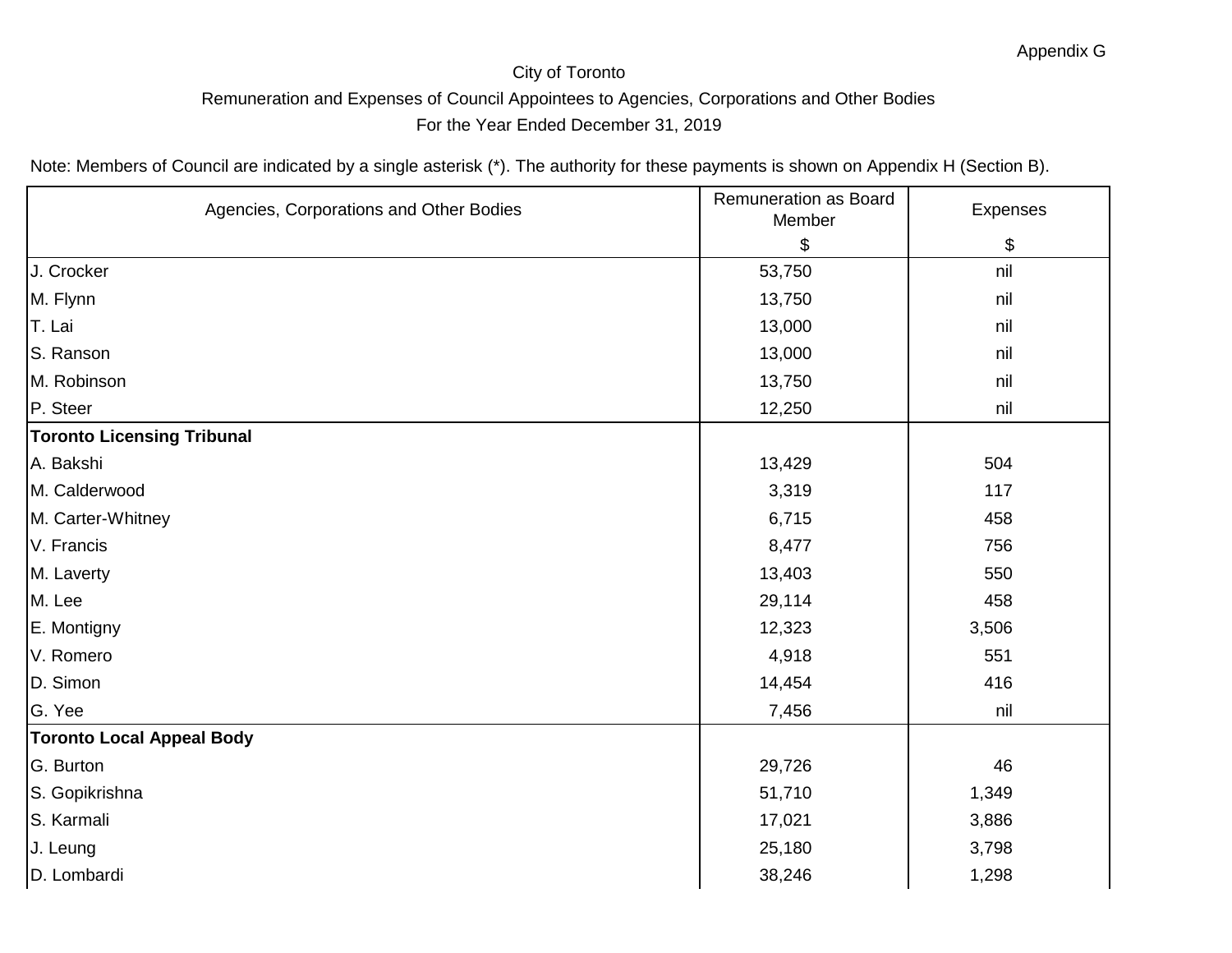| Agencies, Corporations and Other Bodies | Remuneration as Board<br>Member | Expenses   |
|-----------------------------------------|---------------------------------|------------|
|                                         | \$                              | \$         |
| I. Lord                                 | 96,716                          | 490        |
| S. Makuch                               | 65,276                          | 277        |
| S. Talukder                             | 32,396                          | 3,328      |
| T. Tao                                  | 62,638                          | 782        |
| J. Tassiopoulos                         | 22,228                          | 3,103      |
| <b>Toronto Music Advisory Committee</b> | <b>DNR</b>                      | <b>DNR</b> |
| <b>Toronto Parking Authority</b>        |                                 |            |
| <sup>*</sup> P. Ainslie                 | nil                             | 12         |
| *A. Bailao                              | nil                             | 180        |
| *B. Bradford                            | nil                             | 189        |
| *S. Carroll                             | nil                             | 440        |
| *M. Colle                               | nil                             | 354        |
| *G. Crawford                            | nil                             | 61         |
| *J. Cressy                              | nil                             | 42         |
| M. Farrow                               | 1,000                           | 60         |
| *M. Grimes                              | nil                             | 261        |
| *J. Filion                              | nil                             | 277        |
| *P. Fletcher                            | nil                             | 235        |
| M. Holland                              | nil                             | 27         |
| *J. Karygiannis                         | nil                             | 101        |
| *C. Lai                                 | nil                             | 58         |
| H. Lefton                               | 5,000                           | nil        |
| *J. Matlow                              | nil                             | 339        |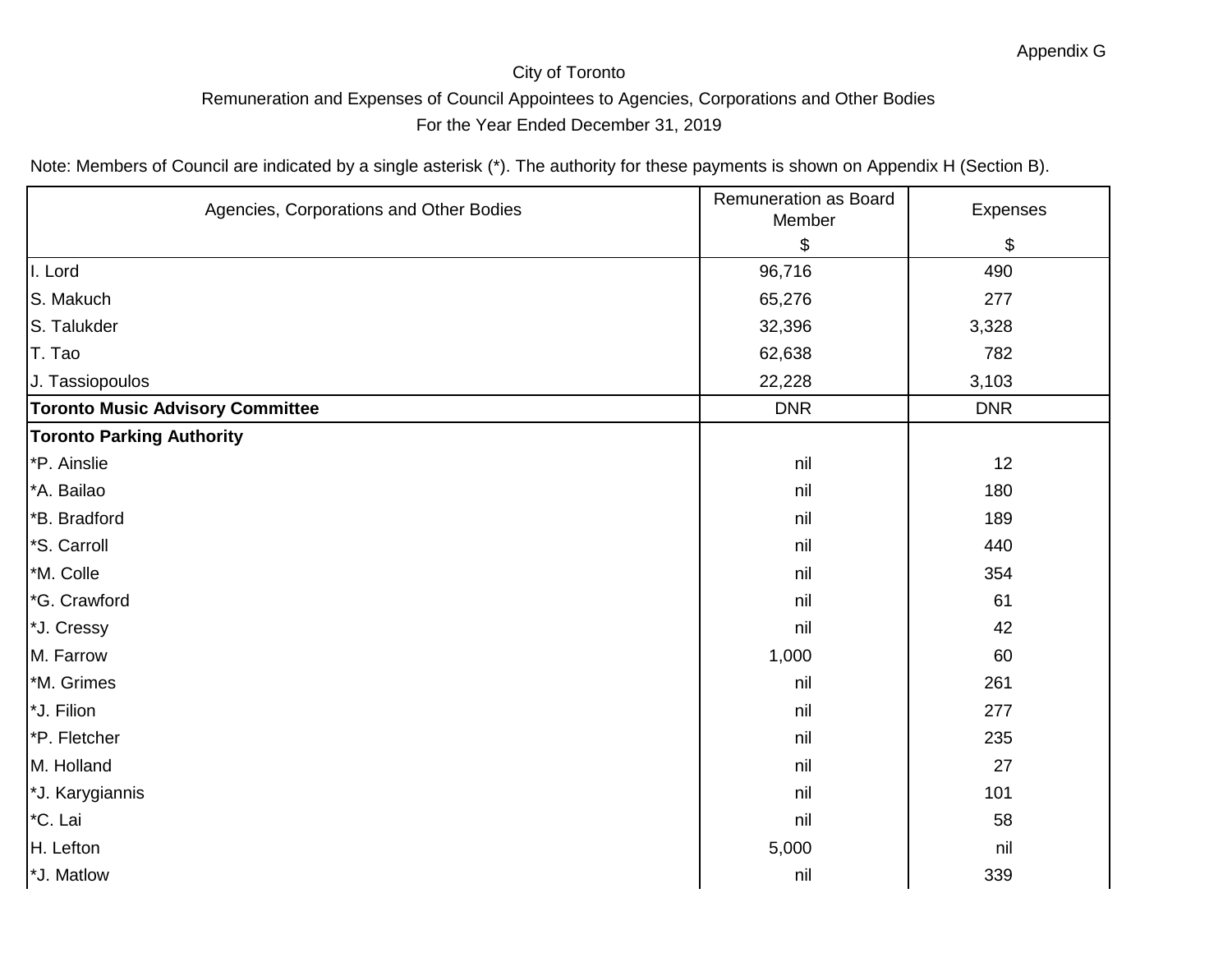| Agencies, Corporations and Other Bodies | <b>Remuneration as Board</b><br>Member | Expenses |
|-----------------------------------------|----------------------------------------|----------|
|                                         | \$                                     | \$       |
| A. Mendes                               | 1,000                                  | 96       |
| *D. Minnan-Wong                         | nil                                    | 365      |
| *F. Nunziata                            | nil                                    | 34       |
| *J. Pasternak                           | nil                                    | 79       |
| *A. Perruzza                            | nil                                    | 106      |
| *J. Robinson                            | nil                                    | 237      |
| J. Steiner                              | 1,500                                  | 856      |
| *M. Thompson                            | nil                                    | 583      |
| *K. Wong-Tam                            | nil                                    | 1,053    |
| N. Vithiananthan                        | 1,500                                  | 246      |
| <b>Toronto Police Services Board</b>    |                                        |          |
| *M. Ford                                | nil                                    | 175      |
| J. Hart                                 | 15,591                                 | 275      |
| A. Pringle                              | 70,203                                 | nil      |
| <b>Toronto Port Lands Company</b>       |                                        |          |
| J. Beatty                               | 5,583                                  | nil      |
| R. Carinci                              | 5,333                                  | nil      |
| D. Chiesa                               | 18,917                                 | nil      |
| D. Fotinos                              | 5,333                                  | nil      |
| S. Levy                                 | 5,583                                  | nil      |
| M. Zajdeman                             | 5,583                                  | nil      |
| <b>Toronto Public Library Board</b>     |                                        |          |
| *P. Ainslie                             | nil                                    | 254      |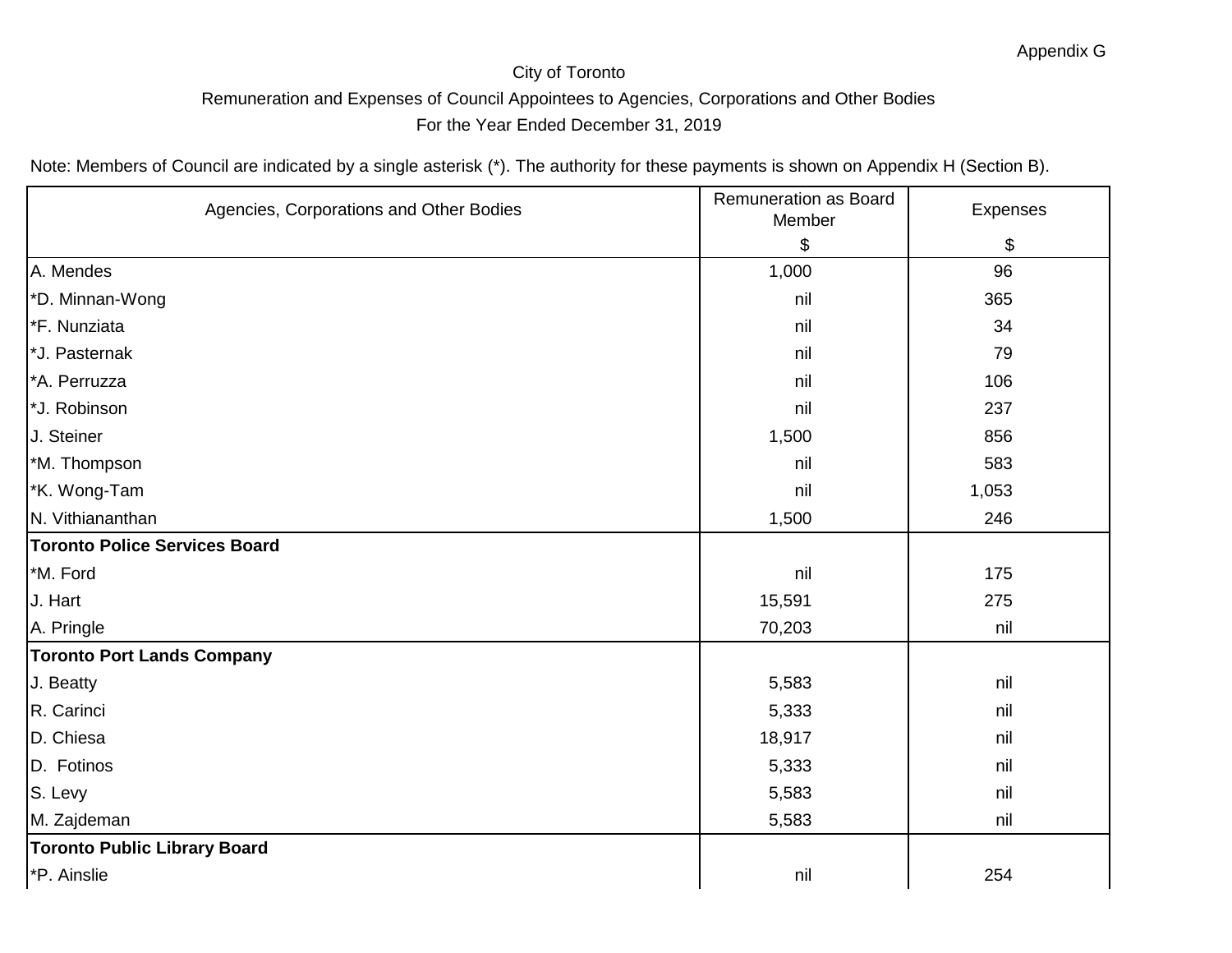| Agencies, Corporations and Other Bodies          | Remuneration as Board<br>Member | Expenses |
|--------------------------------------------------|---------------------------------|----------|
|                                                  | \$                              | \$       |
| C. Bryant                                        | nil                             | 29       |
| S. Choudhury                                     | nil                             | 58       |
| A. Geddes Poole                                  | nil                             | 321      |
| S. Graham-Nutter                                 | nil                             | 1,104    |
| J. Hoss                                          | nil                             | 405      |
| F. Jagdeo                                        | nil                             | 321      |
| D. LeBreton                                      | nil                             | 29       |
| J. Liu                                           | nil                             | 321      |
| S. McCarten                                      | nil                             | 300      |
| A. Menary                                        | nil                             | 58       |
| A. Remtulla                                      | nil                             | 321      |
| D. Rotsztain                                     | nil                             | 29       |
| R. Parry                                         | nil                             | 29       |
| A. Shah                                          | nil                             | 29       |
| E. Svec                                          | nil                             | 29       |
| <b>Toronto and Region Conservation Authority</b> |                                 |          |
| *P. Ainslie                                      | nil                             | 770      |
| M. Augimeri (Note 1)                             | 866                             | 193      |
| *S. Carroll                                      | 260                             | 90       |
| R. Chopowick                                     | 1,516                           | 594      |
| V. Crisanti                                      | 1,039                           | 330      |
| J. Drake                                         | 736                             | 274      |
| *P. Fletcher                                     | 823                             | 338      |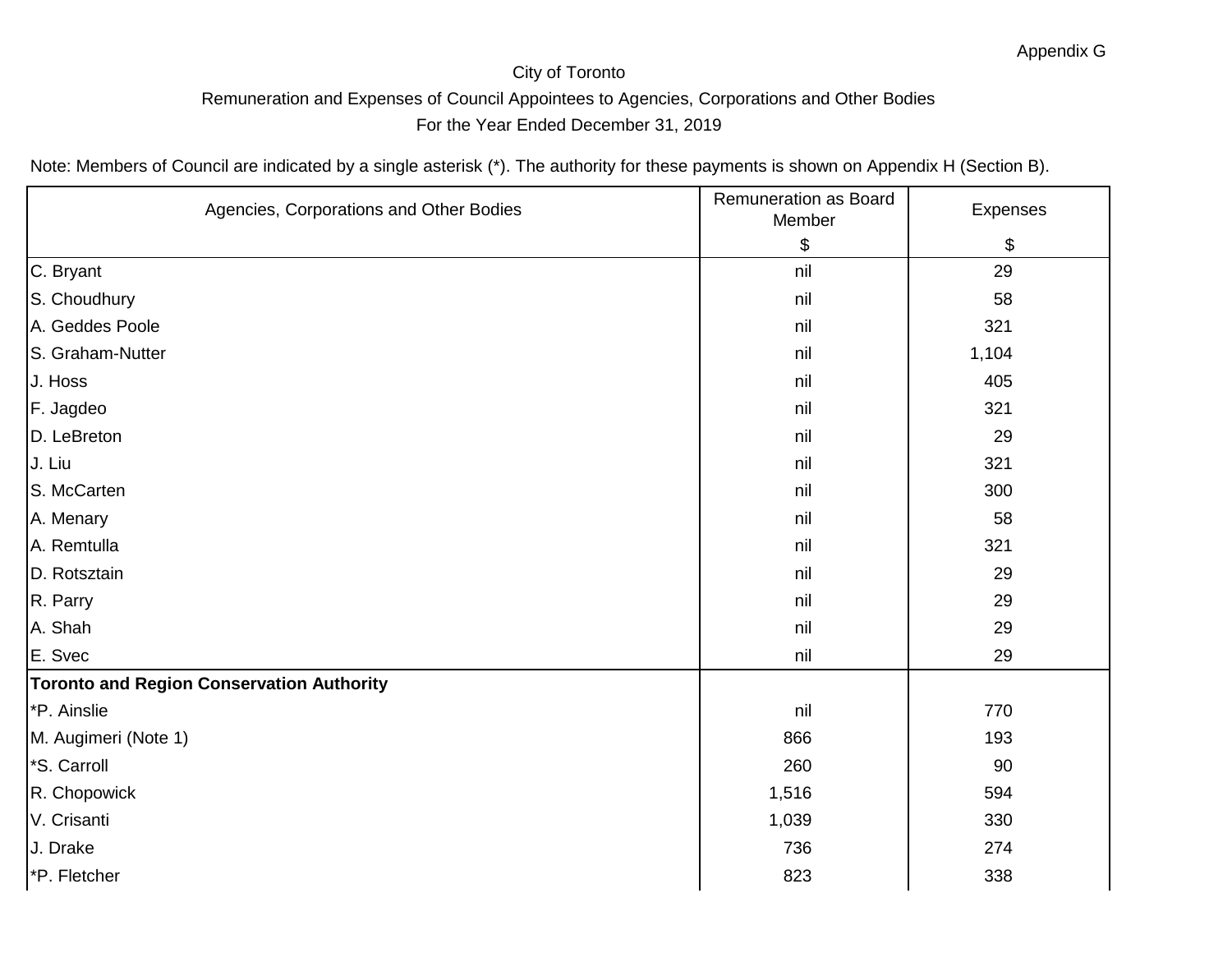| Agencies, Corporations and Other Bodies                                        | <b>Remuneration as Board</b><br>Member | Expenses |
|--------------------------------------------------------------------------------|----------------------------------------|----------|
|                                                                                | \$                                     | \$       |
| *J. Karygiannis                                                                | nil                                    | 138      |
| M. Kelleher                                                                    | 780                                    | 207      |
| *C. Lai                                                                        | 346                                    | 134      |
| M. Mattos                                                                      | 1,299                                  | 274      |
| *J. McKelvie (Note 1)                                                          | 520                                    | 258      |
| B. Mukherjee                                                                   | 260                                    | 120      |
| *J. Pasternak                                                                  | 260                                    | 54       |
| *A. Perruzza                                                                   | 1,429                                  | 160      |
| C. Tang                                                                        | 173                                    | 41       |
| Note 1: Donated remuneration to the Toronto and Region Conservation Foundation |                                        |          |
| <b>Toronto Transit Commission</b>                                              |                                        |          |
| J. De Laurentis                                                                | 9,500                                  | nil      |
| A. Heisey                                                                      | 14,950                                 | 30       |
| R. Lalonde                                                                     | 8,600                                  | nil      |
| J. Osborne                                                                     | 7,350                                  | nil      |
| *J. Robinson                                                                   | nil                                    | 83,790   |
| <b>Toronto Waterfront Revitalization Corporation</b>                           |                                        |          |
| W. Cartwright                                                                  | 2,854                                  | nil      |
| M. Dhanani                                                                     | 6146                                   | nil      |
| S. Diamond                                                                     | 5000                                   | nil      |
| M. Galego                                                                      | 2,354                                  | nil      |
| S. Henderson                                                                   | 11469                                  | nil      |
| J. Winberg                                                                     | 3,354                                  | nil      |
| <b>Toronto Zoo</b>                                                             | nil                                    | nil      |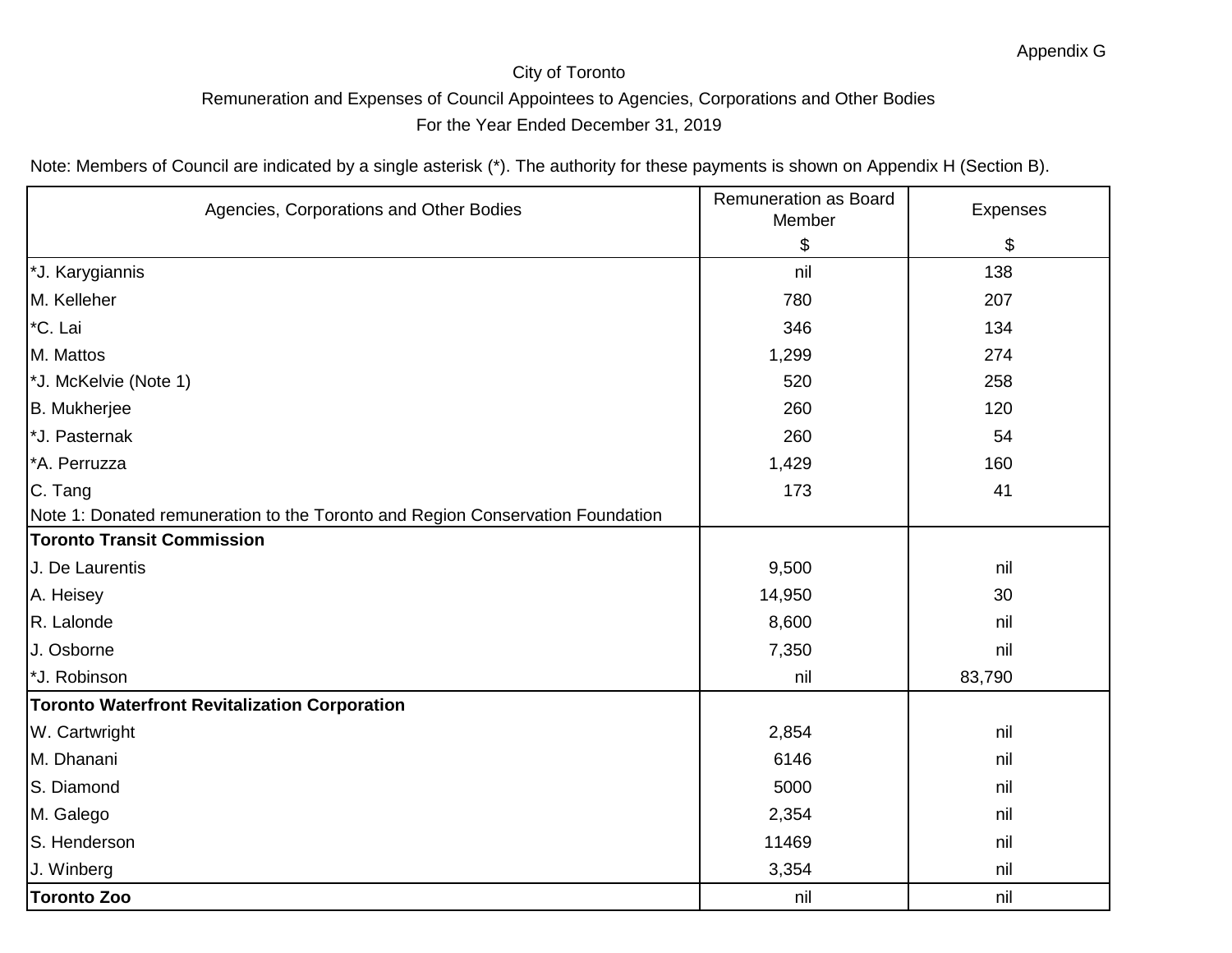Note: Members of Council are indicated by a single asterisk (\*). The authority for these payments is shown on Appendix H (Section B).

| Agencies, Corporations and Other Bodies       | Remuneration as Board<br>Member | <b>Expenses</b> |
|-----------------------------------------------|---------------------------------|-----------------|
|                                               |                                 |                 |
| <b>Town of York Historical Society</b>        | nil                             | nil             |
| <b>University Settlement Community Centre</b> | nil                             | nil             |
| Yonge-Dundas Square                           |                                 |                 |
| M. Ma                                         | 278                             | 249             |
| <b>Young People's Theatre</b>                 | <b>DNR</b>                      | <b>DNR</b>      |

Note: Board members who did not receive any remuneration or had no expenses are not included in this appendix.

\* Indicates Member of Council

DNR denotes Boards & Agencies that did not report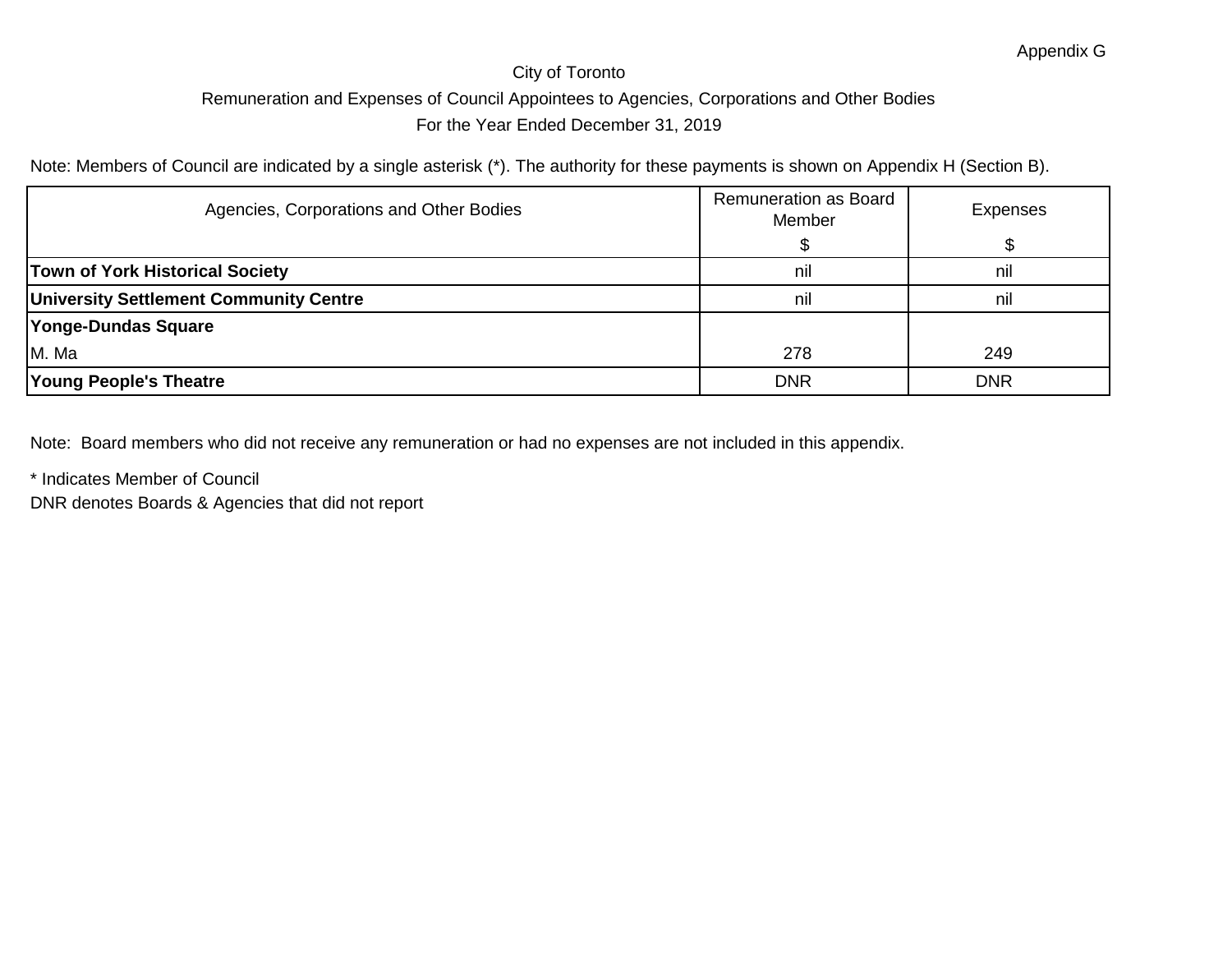### (A) Members of Council

- Municipal Code, Chapter 223, Article I 'Remuneration for Council Members' and Article II 'Severance Remuneration for Members of Council'.
- City Council, at its meeting on May 6, 2014, adopted, as amended, EX41.4 'Survey Results for Elected Officials' Compensation for 2015-2018 Term of Council' amending Municipal Code Chapter 223, Remuneration of Council Members to establish that going forward, remuneration for the Mayor and Members of Council shall be increased annually on January 1 of the year by the increase in Statistics Canada's Toronto Consumer Price Index, as calculated by the Chief Financial Officer and based on the previous year's average.
- Policy and Finance Committee Report No. 6, Clause 57, adopted as amended by City Council on July 25-27, 2006, regarding the compensation review of Elected Officials. The salary level of Councillors and the Mayor was set, effective January 1, 2007, at the greater of their current compensation or the 75th percentile of the comparator market group as at January 1st of each new term, being \$95,000 for Councillors and \$160,000 for the Mayor. This compensation is to be increased annually, beginning in January 1, 2008, by the increase in the Statistics Canada's Toronto Consumer Price Index, as calculated by the Deputy City Manager and Chief Financial Officer and based on the previous year's average.
- Administration Committee Report No. 14, Clause 2, as adopted by City Council on November 26-28, 2002, regarding the new Municipal Act 2003 adjustment to elected officials salary, pension and benefits. The new Municipal Act eliminated the one-third tax free portion of an elected official salary. The adjustment increased the gross salary for Councillors to \$82,097.64 and for the Mayor to \$139,197.90, effective January 1, 2003, thereby ensuring that their normal net pay was maintained.
- Administration Committee Reports No. 13, Clause 3, as adopted by City Council on June 7-9, 2000, Report No. 19, Clause 4, adopted by City Council at its regular meeting on October 3-5, 2000, and its Special Meeting of October 6, 10 and 11, 2000, and Policy and Finance Committee Report No. 6, Clause 56 adopted by City Council on July 25-27, 2006 with respect to the Conditions of Employment for Council Staff.
- Executive Committee Report No. 22 Clause 6, titled "Report on Issues Arising Out of Operation of Members Code of Conduct and Complaint Protocol", adopted by City Council on July 15, 16 and 17, 2008, permitting Members of Council to accept sponsorships and donations for Council Member-Organized Community Events to a limit of \$10,000 (in cash or in-kind) for all events per year.
- Executive Committee Report EX1.5, adopted by City Council on December 16, 2010, set the annual individual Councillor Office Expenses Budget at \$30,000, effective January 1, 2011. Executive Committee Report No. EX21.9, adopted as amended by City Council on July 11-13, 2012 titled "Policy Changes to Facilitate Councillor Office Operations", directed that the Constituency Services and Office Budgets be subject to an annual Consumer Price Index (CPI) increase, based on the Statistics Canada cost of living index for Toronto, as calculated by the Chief Financial Officer and based on the previous year's average. City Council, at its meeting on December 4, 5 and 13, 2018, adopted CC1.1 "Recalibrating City Council's Governance System for 26 Members" setting the 2019 annual Councillor staffing budget envelope at \$482,000 per Councillor, and the 2019 annual Councillor office budget envelope at \$50,000 per Councillor.
- Executive Committee Report No. EX21.9, adopted as amended by City Council on July 11-13, 2012 titled "Policy Changes to Facilitate Councillor Office Operations". City Council changed the name "Councillor Expense Policy" to "Constituency Services and Office Budget Policy". The policy includes provision of constituency offices, wireless devices, roaming charges and associated voice and data plans; and an amount equivalent to the cost of postage or delivery by other means of one newsletter to all households within the ward be charged to the Council General Expense Budget.
- City Council Report No. CC27.5, adopted as amended by City Council on October 30, 31 and November 1, 2012, approving parameters for Councillor Constituency Offices.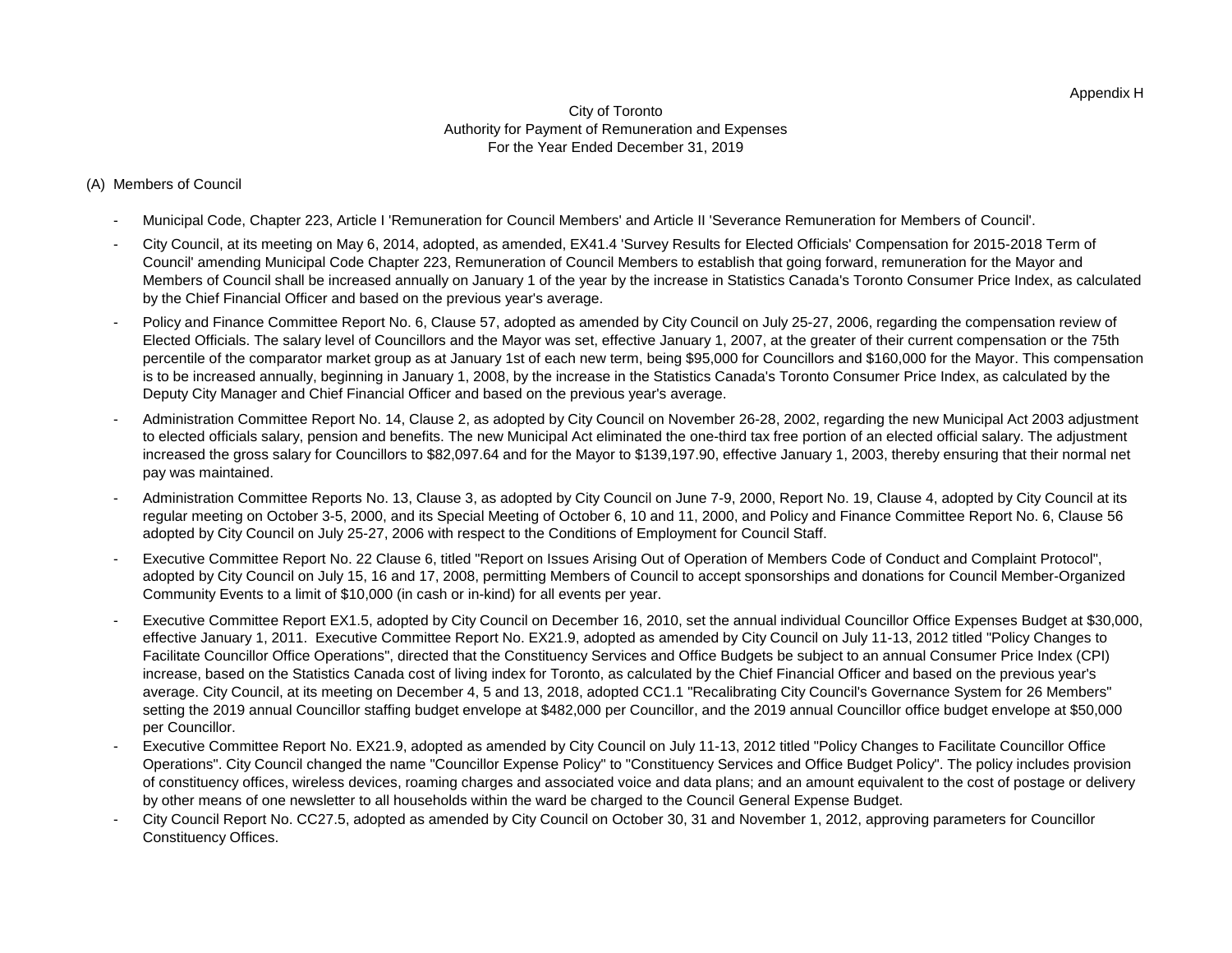- City Council Report EX42.1, adopted by City Council on June 11, 12 and 13, 2014, approving the Protocol for Councillor Constituency and Office Renovations, including a competitive process to reduce costs.
- City Council Report EX2.5ab, adopted by City Council on March 7, 2019, approving the amending of the Parameters for Councillor Constituency Offices Policy to set the annual constituency office rent budget per Councillor at the range of market rents per ward in 2019 as outlined in Attachment 1 to the supplementary report.
- City Council Report EX37.1, adopted as amended by City Council on January 29 and 30, 2014, the 2014 Operating budget for City Council approving that effective 2014, each Councillor be entitled to \$1,000 per year from the Council General Expense Budget for expenses related to the meeting of the Accessibility for Ontarians with Disabilities Act (AODA) accessibility requirements for Councillor events or meetings and that during an election year, the entitlement be prorated in accordance with approved Council policies. City Council Report EX3.4, adopted as amended by City Council on March 10, 2015, the 2015 Operating Budget for City Council amending the entitlement related to the meeting of AODA so that use of the \$44.0 thousand fund be based on a first-come first-served basis, there is no limit per Councillor and Councillors wishing to use this pooled fund must first contact the City Clerk's Office to ensure that funds are available. City Council Report EX22.2, adopted as amended by City Council on February 15 and 16, 2017, the 2017 Operating Budget for City Council amending the fund to \$10.0 thousand.
- City Council Report CC13.4, adopted by City Council on October 24 and 25, 2011, and EX41.5, adopted by City Council on May 6, 2014, authorizing the retention of an external law firm to provide independent advice and representation from time to time to Members of Council in relation to any proceedings before the Information and Privacy Commissioner of Ontario concerning access to records held by a Member of Council. The City Clerk and the City Solicitor must confirm that the proceedings pertain to the individual interests of the Member of Council prior to counsel being retained to provide advice and representation. Fees related to the retained external law firm will be paid from the Council General Expense Budget.
- At its meeting on June 10, 11, 12 and 13, 2014, City Council adopted, as amended, EX42.2, amending the Constituency Services and Office Budget Policy so that eligible legal fees would include fees related to: investigations or reviews by the Integrity Commissioner, Lobbyist Registrar, Ombudsman or Auditor General under Part V of the City of Toronto Act, 2006; investigations conducted by the Toronto Police Service related to Councillors' duties and responsibilities, excluding criminal investigations; access requests for Councillor records; and other legal fees so that all future legal fees are paid out of the Council General Expense Budget.
- At its meeting on February 17, 2016, City Council adopted Report EX12.2, "2016 Capital and Operating Budget", establishing a Directors' education and training program for Members of City Council, to be obtained through a university-affiliated program, and that Council deem Directors training an eligible expense under the Constituency Services and Office Budget Policy with funding for the training to be funded from the Council General Expense Budget; limit the annual funding to a maximum of 18 Members of Council; deem annual association membership fees to Directors' organizations as an eligible expense under the Constituency Services and Office Budget Policy; require Members of Council to pay up to 25 percent of the cost fo the training; and determine that funding is provided on a first-come first-served basis.
	- At its meeting on June 26, 27, 28 and 29, 2018, City Council adopted Report EX35.20, "Council Members Administrative Matters, Policies and Procedures", authorizing the following officials to provide administrative management of a vacant Council Member office, including, but not limited to, purchasing and staffing matters:

a. the Deputy Mayor, in the case of a vacancy in the Office of Mayor; and

b. the City Clerk, in the case of a vacancy in the Office of City Councillor.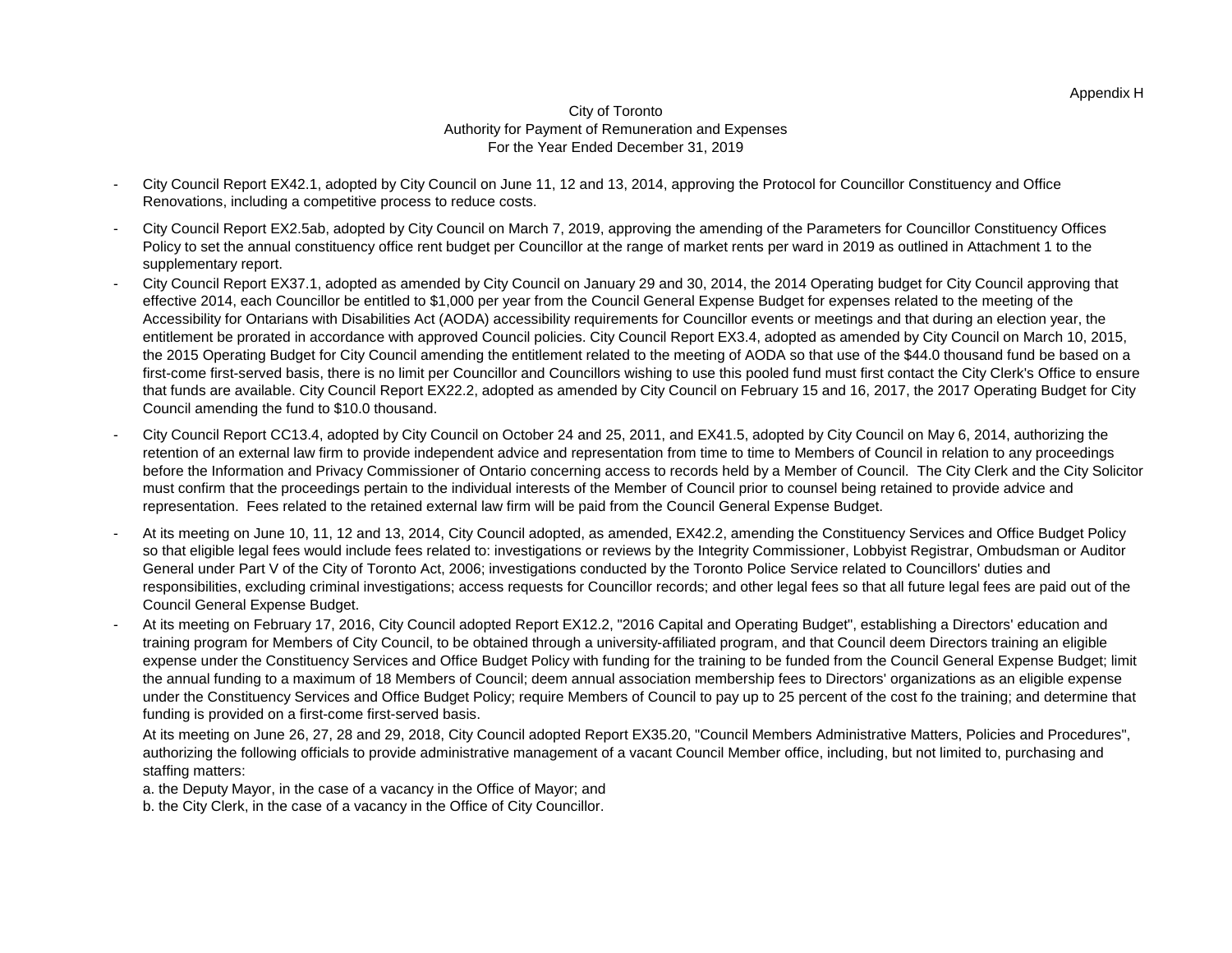- Bill 5, Better Local Government Act, 2018, amending the City of Toronto Act, 2006, Section 128, on the day city council is organized following the 2018 regular election, the City is divided into wards whose boundaries are identical to those of the electoral districts for Ontario that are within the boundaries of the City.
- City Council, at its meeting on December 4, 5 and 13, 2018, adopted CC1.1 "Recalibrating City Council's Governance System for 26 Members": - authorizing Members of Council to approve Council staff salaries above the top of the staff salary ranges as long as total staff salaries remain within the approved Councillor Salary Envelope;

- amending the Councillor newsletter funds from the Council General Budget to include both postage and production;

- City Council, at its meeting on June 26, 2018, adopted MM43.20 "Authorization of an Agreement to Fund a Muslim Youth Fellowhsip Internship Program in Council Members' Offices in 2019" authorizing the City Clerk to enter into an agreement with Urban Alliance on Race Relations to receive funding for up to fifteen Councillor's Aide positions in Council Member Offices for twelve hours a week for a period of twelve weeks. City Council, at its meeting on March 7, 2019, adopted EX2.5 "2019 Capital and Operating Budgets" increasing the Council General Budget by \$17,330 to supplement funding for the City's Muslim Fellowship Program.

(B) Council Appointees to Agencies, Corporations and Other Bodies

- Under Section 37 of the Conservation Authorities Act, the Toronto and Region Conservation Authority (the Authority) can pay salaries and expenses of its members as it considers proper. At its meeting on April 16, 17 and 18, 2002, City Council adopted Clause 26 of Report No. 4 of the Administration Committee approving that : "The individual Members of Council who are members of the Conservation Authority be requested to decline the remuneration being offered by the Conservation Authority."
- Policy and Finance Committee Report No. 9, Clause 16, as adopted by City Council on September 22-25, 2003, regarding the policy on remuneration and expense reimbursement for City of Toronto Agencies and Corporations.
- The authority for the payment and the rate of remuneration and expenses for Members of Council and citizen members appointed to City's Agencies and Corporations are governed by the City of Toronto Remuneration Policy and the Expense and Travel Reimbursement Policy adopted as amended by City Council on January 31- February 2, 2006 as contained in Policy and Finance Committee Report No. 1, Clause 2. The policy specifies that Council members of City's Agencies and Corporations do not receive remuneration beyond their regular salary as Councillors and that reasonable expenses incurred while tending to authorized Board business will be reimbursed. This policy is a culmination of several previous reports on the matter as listed below:
- Policy and Finance Committee Report No. 7, Clause 2, adopted as amended by City Council on September 25-27,2006 regarding the policy and processes for public appointments to City of Toronto Agencies and Corporations, and nominations to Special Purpose Bodies.
- Policy and Finance Committee Report No. 7, Clause 8, adopted as amended by City Council on July 19-21 and 26, 2005, regarding the policy on remuneration for citizen board appointees to Corporate and Commercial Boards of the City of Toronto, specifically: Toronto Community Housing Corporation, Toronto Economic Development Corporation now operating as Toronto Port Lands Company, Toronto Hydro Corporation and the Toronto Parking Authority.
- Executive Committee Report No. EX37.3, as adopted by City Council on December, 2, 2009, establishing a Compliance Audit Committee of 3 members and a per diem of \$350.
- Section 138 of the Housing Services Act, 2011 authorizes the remuneration of Board members.